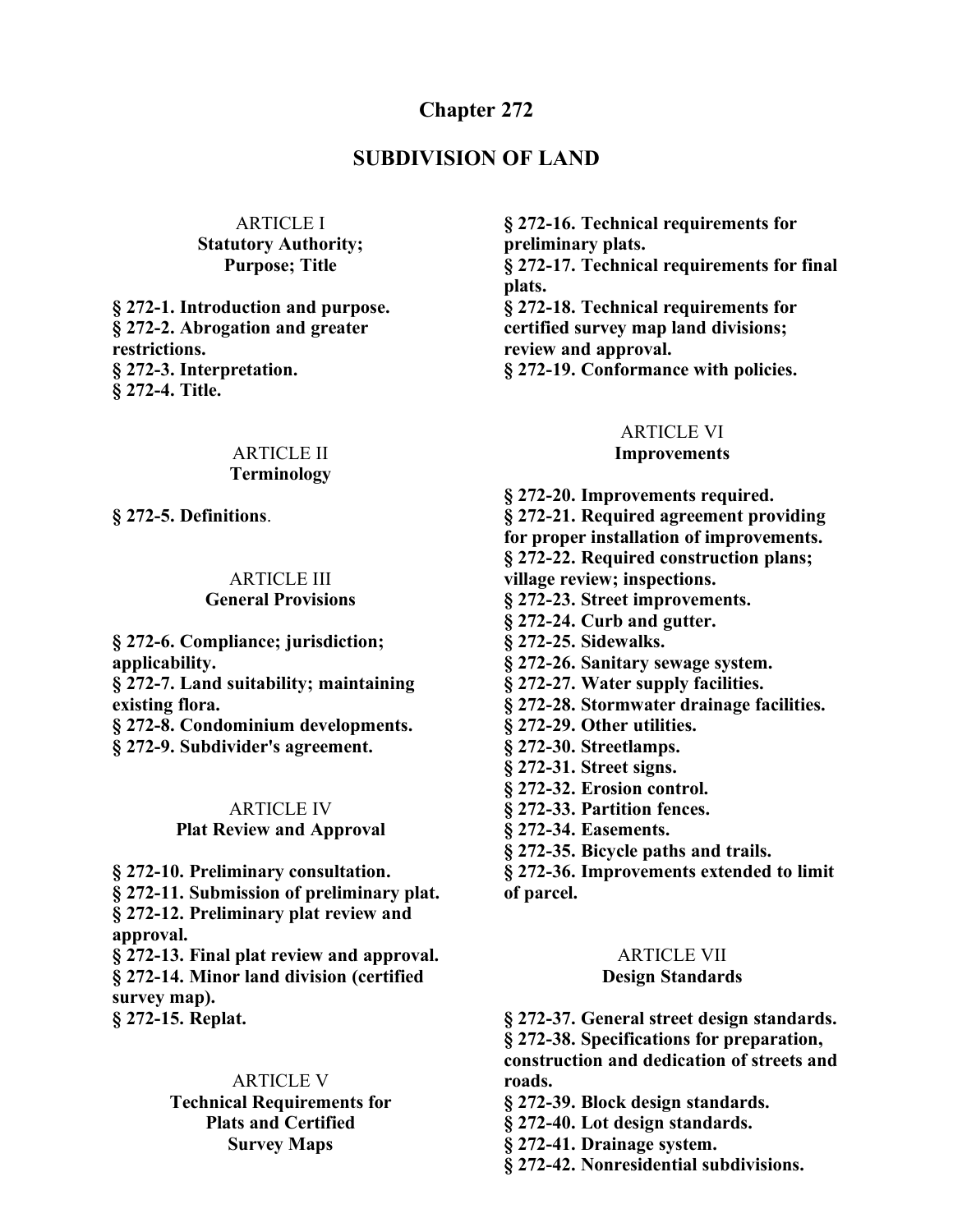#### ARTICLE IX **Variances; Enforcement**

#### ARTICLE VIII **Park and Public Land Dedications**

**§ 272-43. General park and public land dedication requirements. § 272-44. Land dedication. § 272-45. Reservation of additional land. § 272-46. Development of park area. § 272-47. Fees in lieu of land.**

**§ 272-48. Variances and exceptions. § 272-49. Enforcement; violations and penalties.**

#### ARTICLE X **Fees; Development Fund**

**§ 272-50. Administrative and other fees. § 272-51. Alternative Development Cost Sharing Plan.**

**[HISTORY: Adopted by the Village Board of the Village of Albany 5-11-1992 as Title 14, Ch. 1 of the 1992 Code. Amendments noted where applicable.]**

#### GENERAL REFERENCES

Plan Commission -- See Ch. 16, § 16-3. Building construction -- See Ch. 86. Erosion control -- See Ch. 122. Fair Housing -- See Ch. 126. Streets and sidewalks -- See Ch. 232. Utilities -- See Ch. 249. Floodplain zoning -- See Ch. 270. Shoreland-wetland zoning -- See Ch. 271. Zoning -- See Ch. 273.

#### ARTICLE I Statutory Authority; Purpose; Title

#### **§ 272-1. Introduction and purpose.**

A. Introduction. In accordance with the authority granted by W.S.A. s. 236.45 and for the purposes listed in W.S.A. ss. 236.01 and 236.45, the Village Board of the Village of Albany, Wisconsin, does hereby ordain as follows:

(1) The provisions of this chapter shall be held to be minimum requirements adopted to promote the health, safety, morals, comfort, prosperity and general welfare of the Village of Albany.

(2) This chapter shall not repeal, impair or modify private covenants or public ordinances, except that it shall apply whenever it imposes stricter restrictions on land use.

B. Purpose. The purpose of this chapter is to promote the public health, safety, convenience and general welfare of the community. The regulations are designed to lessen congestion in the highways and streets; to foster the orderly layout and use of land; to secure safety from fire, panic and other dangers; to provide adequate light and air, including access to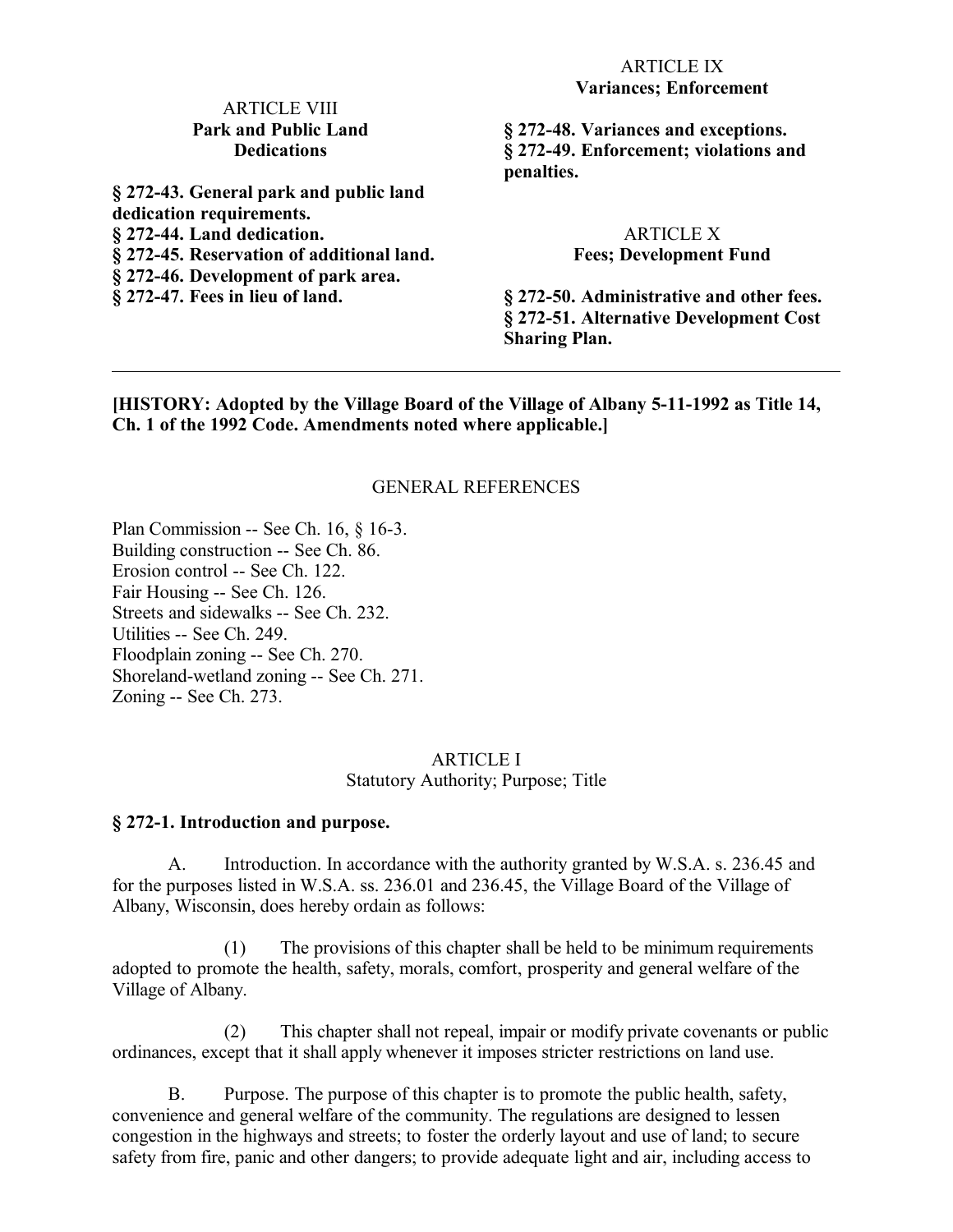sunlight for solar collectors and to wind for wind energy systems; to discourage overcrowding of the land; to protect the community's agriculture base; to facilitate adequate provision for transportation, public water and sewerage, schools, parks, playgrounds and other public necessities; and to facilitate the further division of large tracts of land into smaller parcels. The regulations are made with the reasonable consideration of, but not limited to, the present character of the village and its environs, with the objectives of conserving the value of the land and improvements placed thereon, providing the most appropriate environment for human habitation, encouraging commerce and industry, protecting farming and open spaces and providing for the most appropriate use of land in the Village of Albany.

State Law Reference: W.S.A. ch. 236.

#### **§ 272-2. Abrogation and greater restrictions.**

 It is not intended by this chapter to repeal, abrogate, annul, impair or interfere with any existing easements, covenants, agreements, rules, regulations or permits previously adopted or issued pursuant to law. However, where this chapter imposes greater restrictions, the provisions of this chapter shall govern.

#### **§ 272-3. Interpretation.**

 In their interpretation and application, the provisions of this chapter shall be held to be minimum requirements and shall be liberally construed in favor of the Village of Albany and shall not be deemed a limitation or repeal of any other power granted by the Wisconsin Statutes.

#### **§ 272-4. Title.**

 This chapter shall be known as, referred to or cited as the "Village of Albany Subdivision Chapter/Ordinance" or "Village of Albany Land Division and Subdivision Chapter/Ordinance."

#### ARTICLE II Terminology

#### **§ 272-5. Definitions.**

The following definitions shall be applicable in this chapter:

ALIQUOT PART -- An area of land which is normally square or rectangular or the sides of which are nominally parallel to the section lines and the tract can be accurately described for tax purposes by half section, quarter section, quarter-quarter section description. Aliquot part shall also mean the division of existing lots by the description, e.g., the east half of Lot 10 or the west 45 feet in equal width of Lot 16.

ALLEY -- A public right-of-way which normally affords a secondary means of vehicular access to abutting property.

ARTERIAL STREET -- A street which provides for the movement of relatively fast or heavy traffic to, from or within the village. It has a secondary function of providing access to abutting land.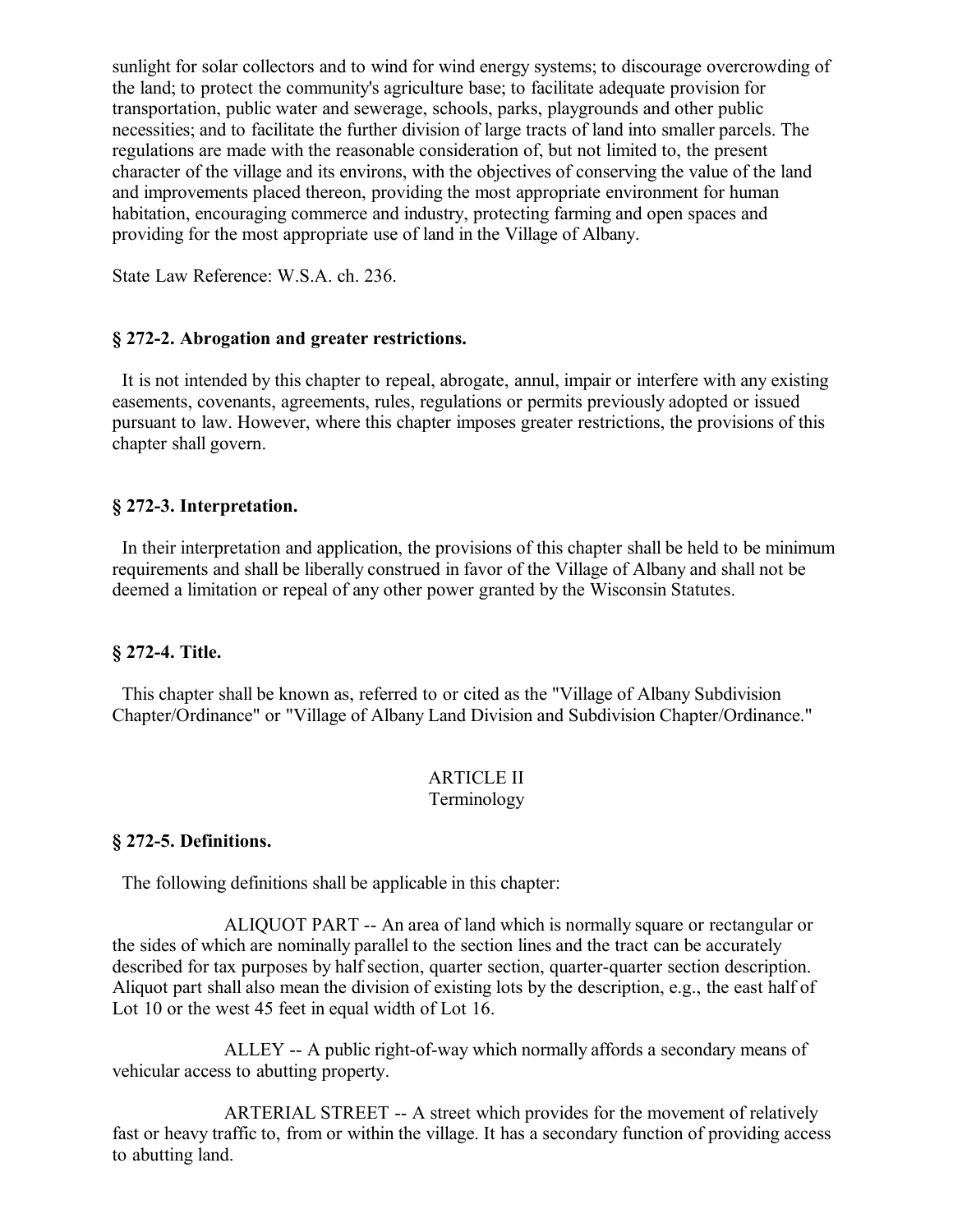BLOCK -- An area of land within a subdivision that is entirely bounded by a combination or combinations of streets, exterior boundary lines of the subdivision and streams or water bodies.

BUILDING LINE -- A line parallel to a lot line and at a distance from the lot line to comply with Chapter 273, Zoning, yard and setback requirements.

CERTIFIED SURVEY MAP -- A map of land division, prepared in accordance with W.S.A. s. 236.1, and in full compliance with this chapter.

COLLECTOR STREET -- A street which collects and carries traffic within an area such as a residential neighborhood between arterial streets and local streets. It includes principal entrance streets to residential subdivisions. It provides access to abutting property.

COMMISSIONS -- The Plan Commission created by the Village Board pursuant to W.S.A. s. 62.23.

COMPREHENSIVE DEVELOPMENT PLAN -- A comprehensive plan, also called a Master Plan, prepared by the village, indicating the general locations recommended for the various functional classes of land use, places and structures and for the general physical development of the village, and includes any unit or part of such plan separately adopted and any amendment to such plan or parts thereof.

CONDOMINIUM DEVELOPMENT -- A real estate development in which a condominium form of ownership, pursuant to W.S.A. ch. 703 is utilized.

CUL-DE-SAC -- A short street having but one end open to traffic and the other end being permanently terminated in a vehicular turnaround.

DIVISION OF LAND -- Where the title or any part thereof is transferred by the execution of a land contract, an option to purchase, an offer to purchase and acceptance, a deed or a certified survey.

EASEMENT -- The area of land set aside or over or through which a liberty, privilege or advantage in land, distinct from ownership of the land, is granted to the public or some particular person or part of the public.

EXTRATERRITORIAL PLAT APPROVAL JURISDICTION -- The unincorporated area within 11/2 miles of a 4th class city or a village and within three miles of all other cities.

FINAL PLAT -- The final map, drawing or chart on which the subdivider's plan of subdivision is presented for approval and which, if approved, will be submitted to the Green County Register of Deeds.

FRONTAGE STREET -- A minor street auxiliary to and located on the side of an arterial street for control of access and for service to the abutting development.

IMPROVEMENT, PUBLIC -- Any sanitary sewer, storm sewer, open channel, curb and gutter, water main, roadway, park, parkway, public access, sidewalk, pedestrianway, planting strip or other facility for which the village may ultimately assume the responsibility for maintenance and operation.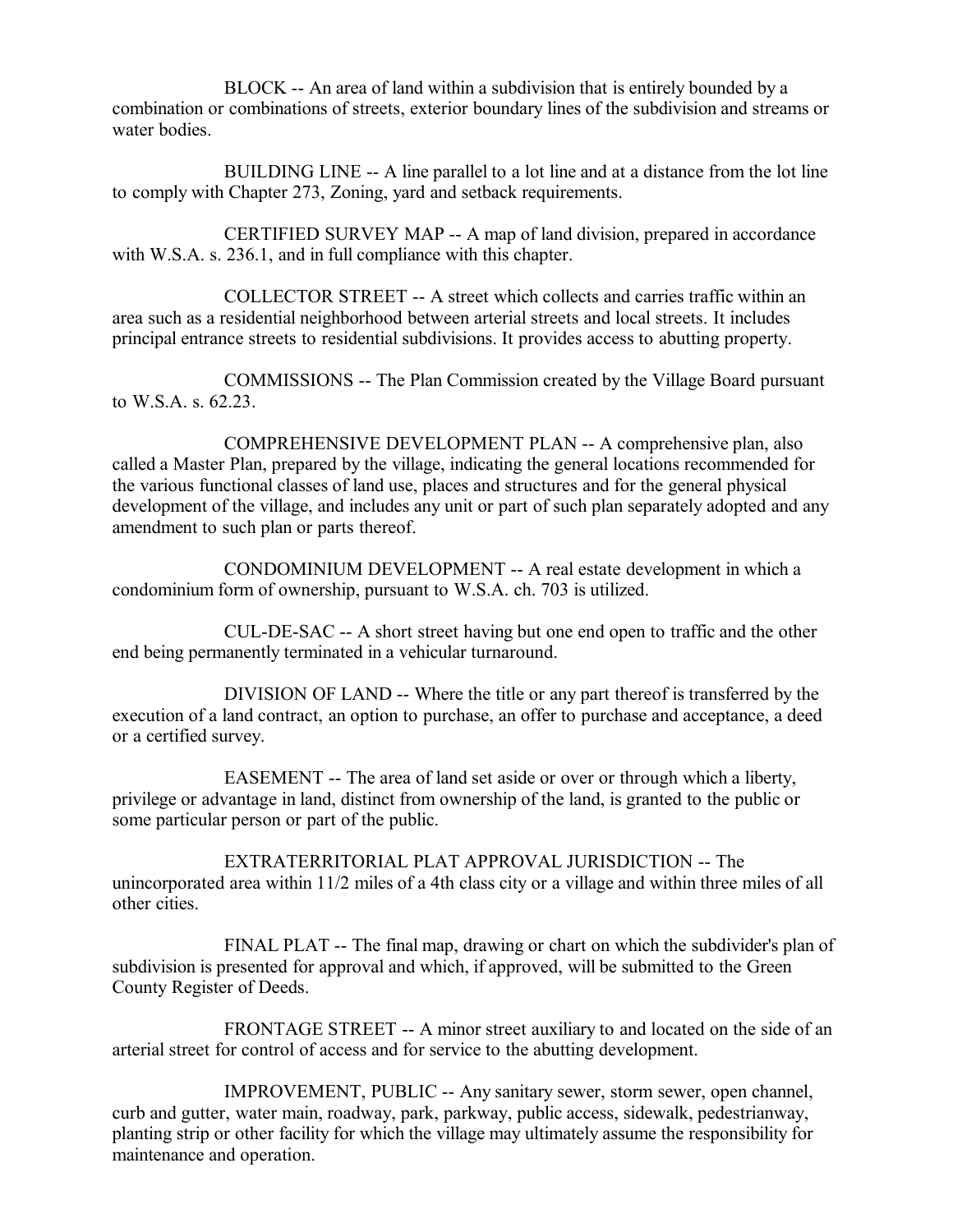LOCAL STREET -- A street used primarily for access to abutting properties and connecting with not more than two local or collector streets and not exceeding 1,000 feet in length.

LOT -- A parcel of land having frontage on a public street or other officially approved means of access, occupied or intended to be occupied by a principal structure or use and sufficient in size to meet the lot width, lot frontage, lot area, yard, parking area and other open space provisions of this chapter and any applicable zoning ordinance.

LOT AREA -- The area contained within the exterior boundaries of a lot, excluding streets, and land under navigable bodies of water.

LOT, CORNER -- A lot abutting intersecting streets at their intersection.

LOT LINES -- The peripheral boundaries of a "lot," as defined herein.

LOT, REVERSED CORNER -- A corner lot which is oriented so that it has its rear lot line coincident with or parallel to the side lot line of the interior lot immediately to its rear.

LOT, THROUGH -- A lot having a pair of opposite lot lines along two more or less parallel public streets and which is not a corner lot. On a through lot, both street lines shall be deemed front lot lines.

LOT WIDTH -- The width of a parcel of land measured along the front building

line.

MASTER PLAN -- The extensively developed plan, adopted by the Plan Commission and certified to the Village Board pursuant to W.S.A. s. 62.23, including proposals for future land use, transportation, urban redevelopment and public facilities. Devices for the implementation of these plans, such as zoning, Official Map, land division and building line ordinances and capital improvement programs shall also be considered a part of the Master Plan.

MINOR SUBDIVISION -- The division of land by the owner or subdivider resulting in the creation of two parcels or building sites, any one of which is four acres in size or less, or the division of a block, lot or outlot within a recorded subdivision plat into not more than four parcels or building sites without changing the exterior boundaries of said block, lot or parcel.

OFFICIAL MAP -- W.S.A. s. 62.23(6) provides that the Village Board may establish an Official Map for the precise designation of the right-of-way lines and site boundaries of streets, highways, parkways, parks and playgrounds, both existing and proposed. The statutes further provide that the Official Map may be extended to include areas beyond the corporate limits but within the extraterritorial plat approval jurisdiction of the municipality.

OUTLOT -- A parcel of land, other than a lot or block, so designated on the plat.

OWNER -- Includes the plural as well as the singular, and may mean either a natural person, firm, association, partnership, private corporation, public or quasi-public corporation, or combination of these.

PEDESTRIAN PATHWAY -- A public way, usually running at right angles to streets, which is intended for the convenience of pedestrians only; it may also provide public rightof-way for utilities.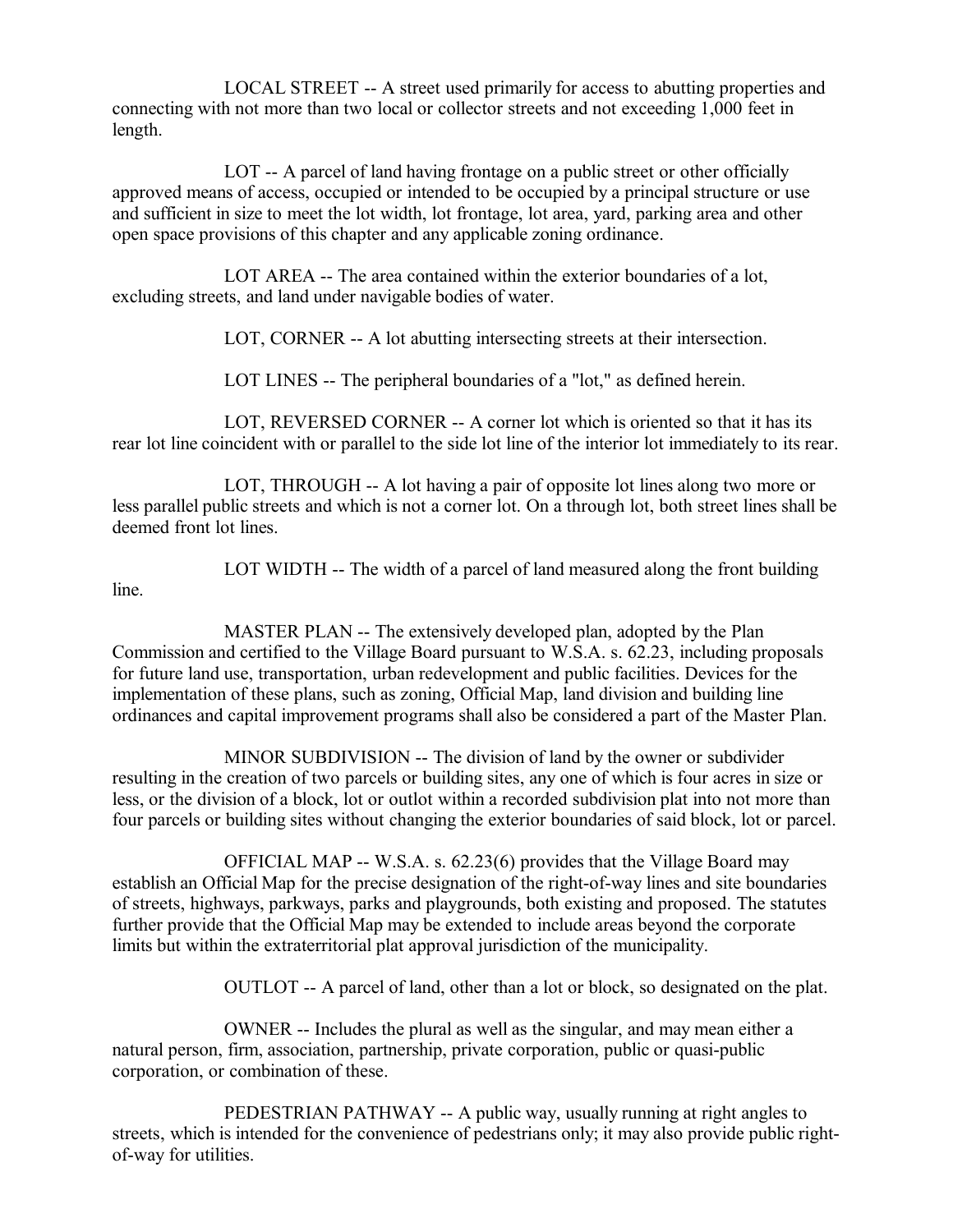PLANNED UNIT DEVELOPMENT (or CLUSTER DEVELOPMENT or PUD) -- A form of development usually characterized by a unified site design for a number of housing units. The concept usually involves clustering buildings, providing common open space and mixing different types of housing (single-family, duplexes and apartments). Ordinances permitting planned unit development permit planning a project and calculating densities for the entire development rather than on an individual lot-by-lot basis. It is hereby declared that regulating planned unit developments requires greater involvement of public officials in site plan review and development aspects of both zoning and subdivision regulation, since such developments require exceptions from both types of regulation.

PLAT -- The map, drawing or chart on which the subdivider's plat of subdivision is presented to the village for approval.

PRELIMINARY PLAT -- The preliminary plat map, drawing or chart indicating the proposed layout of the subdivision to be submitted to the Plan Commission/Village Board for their consideration as to compliance with the Comprehensive Development Plan, Chapter 273, Zoning, and these regulations, along with required supporting data.

PROTECTIVE COVENANTS -- Contracts entered into between private parties or between private parties and public bodies pursuant to W.S.A. s. 236.293 which constitute a restriction on the use of all private or platted property within a minor land division or subdivision for the benefit of the public or property owners and to provide mutual protection against undesirable aspects of development which would tend to impair stability of values.

REPLAT -- The process of changing, or a map or plat which changes, the boundaries of a recorded subdivision plat or part thereof. The legal dividing of a large block, lot or outlot within a recorded subdivision plat or certified survey map without changing exterior boundaries of said block, lot or outlot is not a replat.

SHORELANDS -- Those lands within the following distances: 1,000 feet from the high-water elevation of navigable lakes, ponds and flowages or 300 feet from the high-water elevation of navigable streams or to the landward side of the floodplain, whichever is greater.

SUBDIVIDER -- Any person, firm or corporation, or any agent thereof, dividing or proposing to divide land resulting in a subdivision, minor subdivision (certified survey map) or replat.

## SUBDIVISION:

A. A division of a lot, parcel or tract of land by the owner thereof or his agent for the purpose of sale or of building development where:

(1) The act of division creates three or more parcels or building sites of four acres each or less in area; or

(2) Three or more parcels or building sites of four acres each or less in area are created by successive divisions within a period of five years.

(3) The act of division or the creation of any parcels or building sites results in the creation or alteration of any street or alley.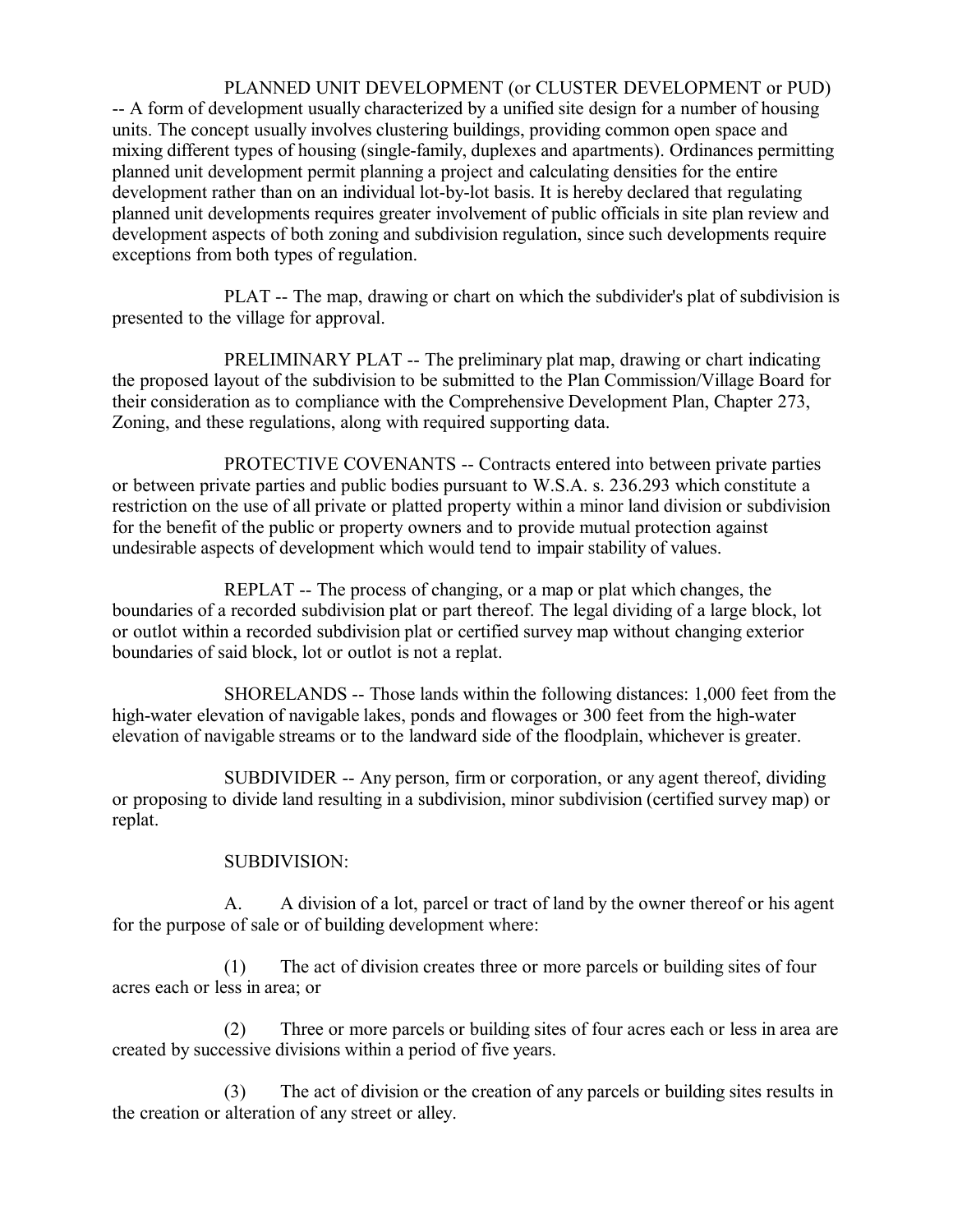B. The definitions herein shall apply with equal effect to the division or creation of parcels or building sites, whether or not said tracts shall, at such time, be part of a previously platted subdivision.

SURVEYOR -- A State of Wisconsin registered land surveyor.

URBAN SERVICE AREA -- The area expected to be served by public sanitary sewer and water utility within the next twenty-year period as mapped in the Village Master Plan.

VILLAGE -- Village of Albany, Green County, Wisconsin.

WETLANDS -- An area where water is at, near or above the land surface long enough to be capable of supporting aquatic or hydrolytic vegetation and which has soils indicative of wet conditions  $[W.S.A. s. 23.32(1)].$ 

WISCONSIN ADMINISTRATIVE CODE -- The rules of administrative agencies having rulemaking authority in Wisconsin, published in a loose-leaf, continual revision system, as directed by W.S.A. s. 35.93 and ch. 227, including subsequent amendments to those rules.

## ARTICLE III

## General Provisions

## **§ 272-6. Compliance; jurisdiction; applicability.**

A. Compliance. No person, firm or corporation shall divide any land located within the jurisdictional limits of these regulations which results in a subdivision, minor land division or a replat as defined herein; no such subdivision, minor land division or replat, as defined herein, shall be entitled to recording; and no street shall be laid out or improvements made to land without compliance with all requirements of this chapter and the following:

(1) The provisions of W.S.A. ch. 236 and s. 80.08.

(2) The rules of the Division of Health, Wisconsin Department of Industry, Labor and Human Relations, contained in Wis. Adm. Code Chapter H 85 for minor land divisions and subdivisions not served by public sewer.

(3) The rules of the Division of Highways, Wisconsin Department of Transportation contained in Wis. Adm. Code Chapter HY 33 or subdivisions which abut a state trunk highway or connecting street.

(4) The rules of the Wisconsin Department of Natural Resources contained in the Wis. Adm. Code for Floodplain Management Program.

(5) Comprehensive plans or components of such plans prepared by state, regional, county or municipal agencies duly adopted by the Village Board.

(6) All applicable local and county regulations, including zoning, sanitary, building and official mapping ordinances.

(7) The Village of Albany Master Plan, or components thereof.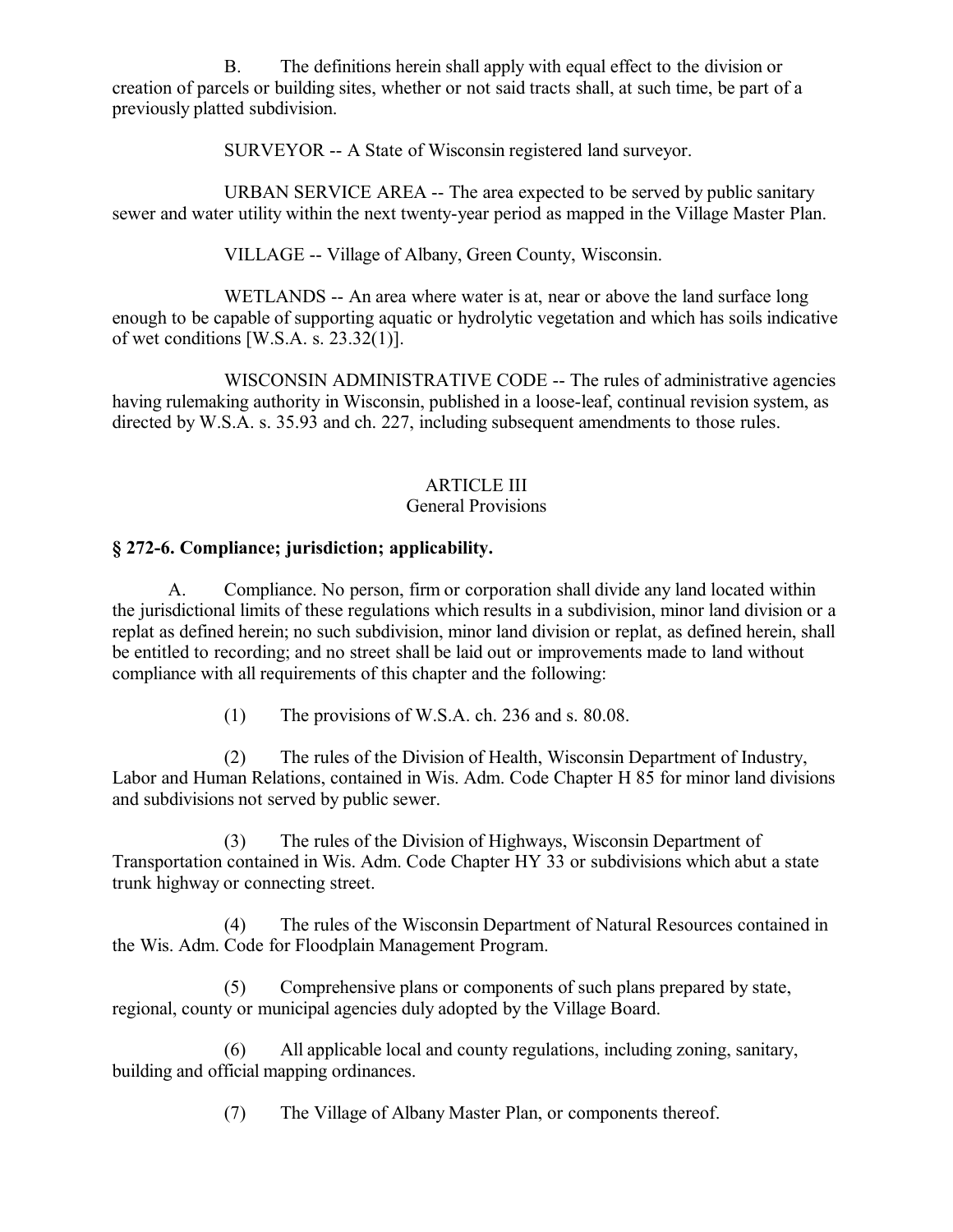(8) All applicable rules contained in the Wisconsin Administrative Code not listed in this subsection.

B. Jurisdiction. Jurisdiction of these regulations shall include all lands within the corporate limits of the Village of Albany and the extraterritorial jurisdiction of the village. The provisions of this chapter, as they apply to divisions of tracts of land into less than five parcels, shall not apply to:

(1) Transfers of interests in land by will or pursuant to court order.

(2) Leases for a term not to exceed 10 years, mortgages or easements.

(3) The sale or exchange of parcels of land between owners of adjoining property if additional lots are not thereby created and the lots resulting are not reduced below the minimum sizes required by this chapter or other applicable laws or ordinances.

(4) Cemetery plats under W.S.A. s. 157.07.

(5) Assessors' plats made under W.S.A. s. 70.27, but such assessors' plats shall comply with W.S.A. s.  $236.15(1)(a)$  through (g) and  $236.20(1)$  and  $(2)(a)$  through (c).

C. Certified survey. Any division of land other than a subdivision as defined in W.S.A. s. 236.02(12) shall be surveyed and a certified survey map prepared as provided in W.S.A. s. 236.34.[1](#page-7-0)

D. Building permits. The Village of Albany shall not issue any building permit relating to any parcel of land forming all or any part of lands included in a subdivision, land division, replat or certified survey map originally submitted to the Village of Albany on or after the effective date of this chapter until the applicant has complied with all of the provisions and requirements of this chapter.

E. Applicability to condominiums. This chapter is expressly applicable to condominium developments within the village's jurisdiction, pursuant to W.S.A. s. 703.27(1). For purposes of this chapter, a condominium unit and any associated limited common elements shall be deemed to be equivalent to a lot or parcel created by the act of subdivision.

## **§ 272-7. Land suitability; maintaining existing flora.**

A. Suitability.

(1) No land shall be subdivided for residential, commercial or industrial use which is held unsuitable for such use by the Village Board, upon the recommendation of the Plan Commission, for reason of flooding, inadequate drainage, adverse soil or rock formation, unfavorable topography or any other feature likely to be harmful to the health, safety or welfare of the future residents of the proposed subdivision or of the community.

(2) The Village Board, in applying the provisions of this section, shall, in writing, recite the particular facts upon which it bases its conclusion that the land is not suitable for residential, commercial, industrial or institutional use and afford the subdivider an opportunity to present evidence regarding such unsuitability if he so desires. Thereafter the Village Board may affirm, modify or withdraw its determination of unsuitability.

<span id="page-7-0"></span><sup>1</sup> Editor's Note: Amended at time of adoption of Code (see Ch. 1, General Provisions, Art. I).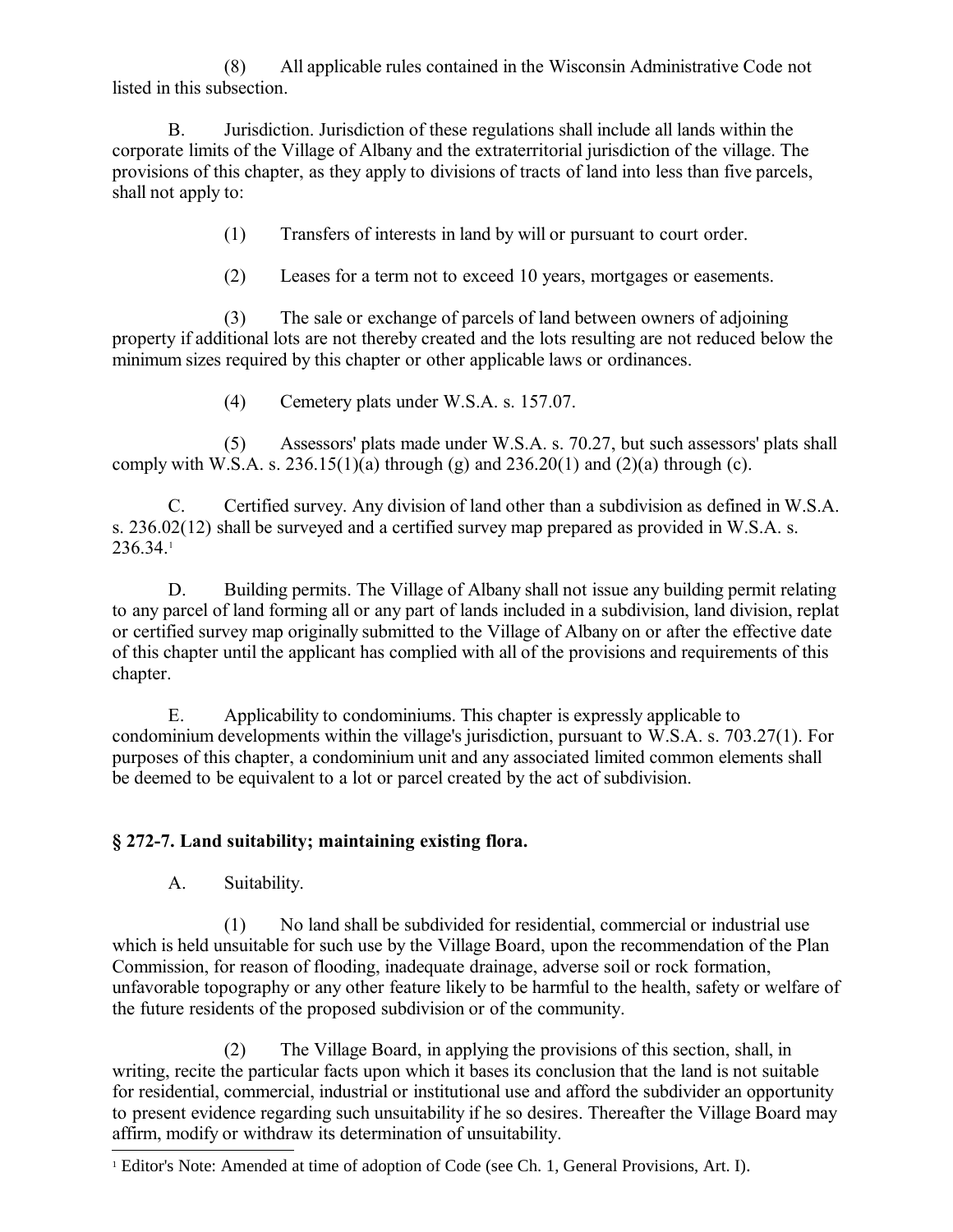B. Existing flora. The subdivider shall make every effort to protect and retain all existing trees, shrubbery, vines and grasses not actually lying in public roadways, drainageways, building foundation sites, private driveways, soil absorption waste disposal areas, paths and trails. Such trees are to be protected and preserved during construction in accordance with sound conservation practices, possibly including the preservation of trees by well islands or retaining walls whenever abutting grades are altered, pursuant to a landscaping plan filed by the subdivider.

## **§ 272-8. Condominium developments.**

A. Purpose.

(1) The Village Board hereby finds that certain issues arise in condominium developments that require limited applicability of this chapter to condominium developments. The State Legislature has recognized that subdivision ordinances may apply to condominiums but that subdivision ordinances shall not impose burdens upon condominiums that are different from those imposed on other property of a similar character not subject to a declaration of condominium.

(2) The factor that makes this chapter applicable to a condominium development is the creation of multiple, distinct property entities at or near the ground surface, subject to property taxation as separate parcels, with each property entity having different ownership and management. The village determines that this factor makes a condominium development dissimilar, both physically and in ownership, from developments in which the land and improvements are under unitary ownership, management and control.

(3) Thus, the Village Board hereby finds that new condominium developments can place impacts on community resources in the same manner as other new developments which are characterized by division of land into lots. These impacts include:

- (a) Additional population density.
- (b) Possibility of use of particular land in a manner unsuitable to the land's characteristics.

(c) Additional demands upon town area parks, recreation areas, utility facilities and schools.

(d) Additional traffic and street use.

B. Portions of chapter applicable to condominium developments. The following sections of this chapter shall apply to condominium developments:

(1) Section 272-7, relating to land suitability and construction practices.

(2) Sections 272-10 through 272-12, relating to preliminary plat approval. This stage of approval shall be the only approval required for a condominium development. The technical requirements for preliminary plats set forth in § 272-16 shall not apply, since condominiums have separate technical standards set forth in W.S.A. ch. 703.

- (3) Article X, relating to fees for review.
- (4) Article VI, relating to required improvements.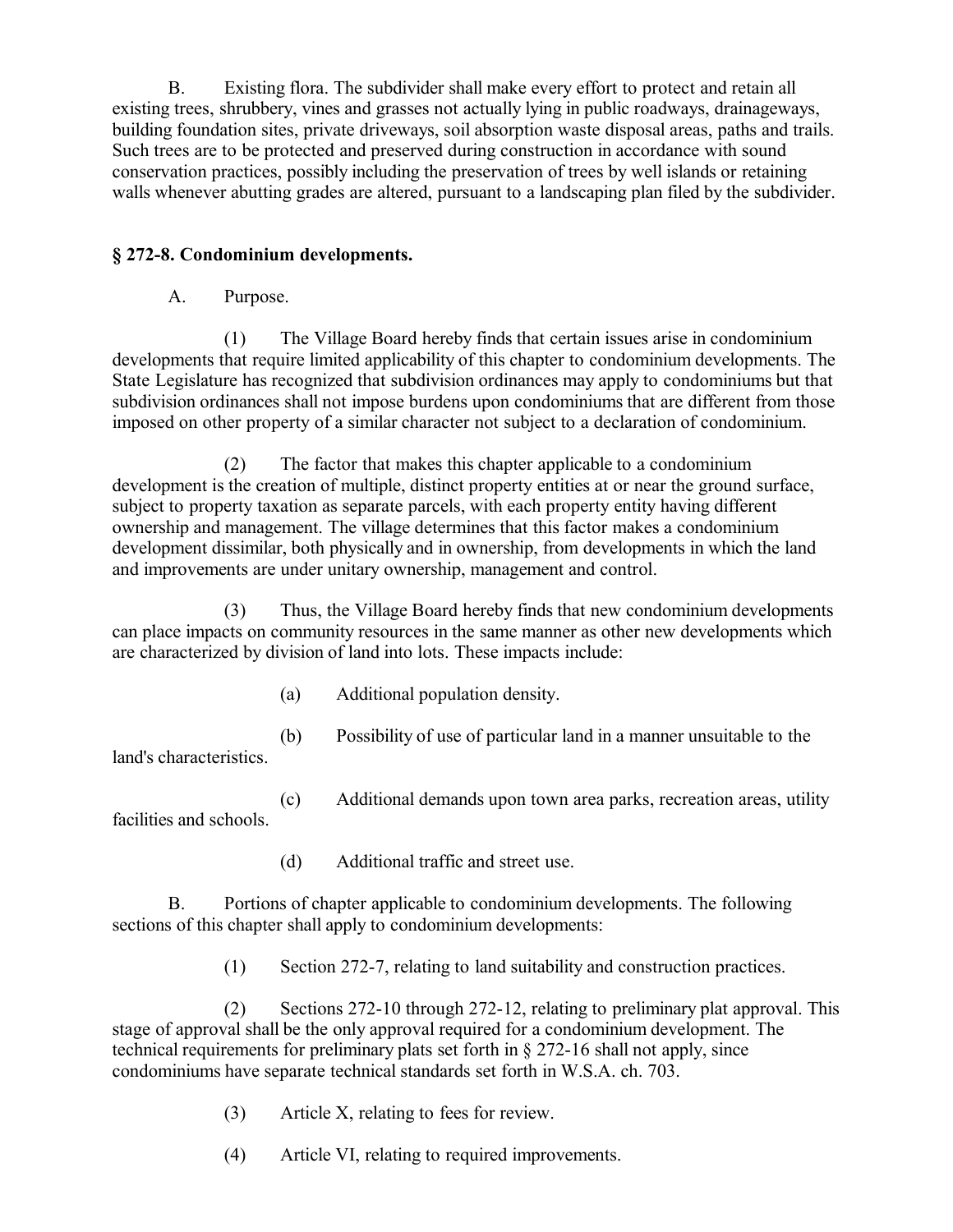- (5) Article VII, relating to design standards for improvements.
- (6) Article VIII, relating to dedication requirements.
- C. This section shall not apply to the following condominiums:
	- (1) Any condominium plat recorded prior to the effective date of this chapter.

(2) Any conversion of a structure or structures in existence on the effective date of this chapter to a condominium after the effective date of this chapter.

#### **§ 272-9. Subdivider's agreement.** [Added 11-13-1995 by Ord. No. 05-95]

 At the time of filing an application for a preliminary or final plat, the applicant shall also execute a preliminary or final subdivider's agreement with the village in a form from time to time approved by the Village Board, agreeing to reimburse the village for all administrative, engineering and legal fees incurred in the review of the preliminary or final plat, and shall deposit with the Village Clerk a letter of credit, cashier's check or cash in an amount estimated to cover such costs as determined by the Village Board. The Village Clerk shall draw against such deposit or letter of credit for payment of all administrative, engineering, legal and other costs incurred by the village in reviewing the preliminary or final plat. Upon final approval or rejection of the preliminary plat by the Village Board, the Village Clerk shall, within 15 days, refund any excess, including accrued interest, to the subdivider. If at any time prior to final approval of the preliminary or final plat or part thereof the deposit shall be insufficient to reimburse the village for its expenses, the subdivider shall deposit additional security within 15 days or the plat shall be rejected.

# ARTICLE IV

#### Plat Review and Approval

#### **§ 272-10. Preliminary consultation.**

 Before filing a preliminary plat or certified survey map (minor land division), the subdivider is encouraged to consult with the Plan Commission for advice regarding general subdivision requirements. Information on meeting dates, agenda deadlines and filing requirements may be obtained from the Village Clerk-Treasurer. The subdivider shall also submit a location map showing the relationship of the proposed subdivision to traffic arteries and existing community facilities. This consultation is neither formal nor mandatory, but is intended to inform the subdivider of the purpose and objectives of these regulations, the Comprehensive Plan, Comprehensive Plan components and duly adopted plan implementation devices of the village and to otherwise assist the subdivider in planning his development. In so doing, both the divider and planning agency may reach mutual conclusions regarding the general program and objectives of the proposed development and its possible effects on the neighborhood and community. The subdivider will gain a better understanding of the subsequent required procedures.

#### **§ 272-11. Submission of preliminary plat.**

A. Submission. Before submitting a final plat for approval, the subdivider shall prepare a preliminary plat and a letter of application. The subdivider shall submit 5 copies of the preliminary plat. The preliminary plat shall be prepared in accordance with this chapter, and the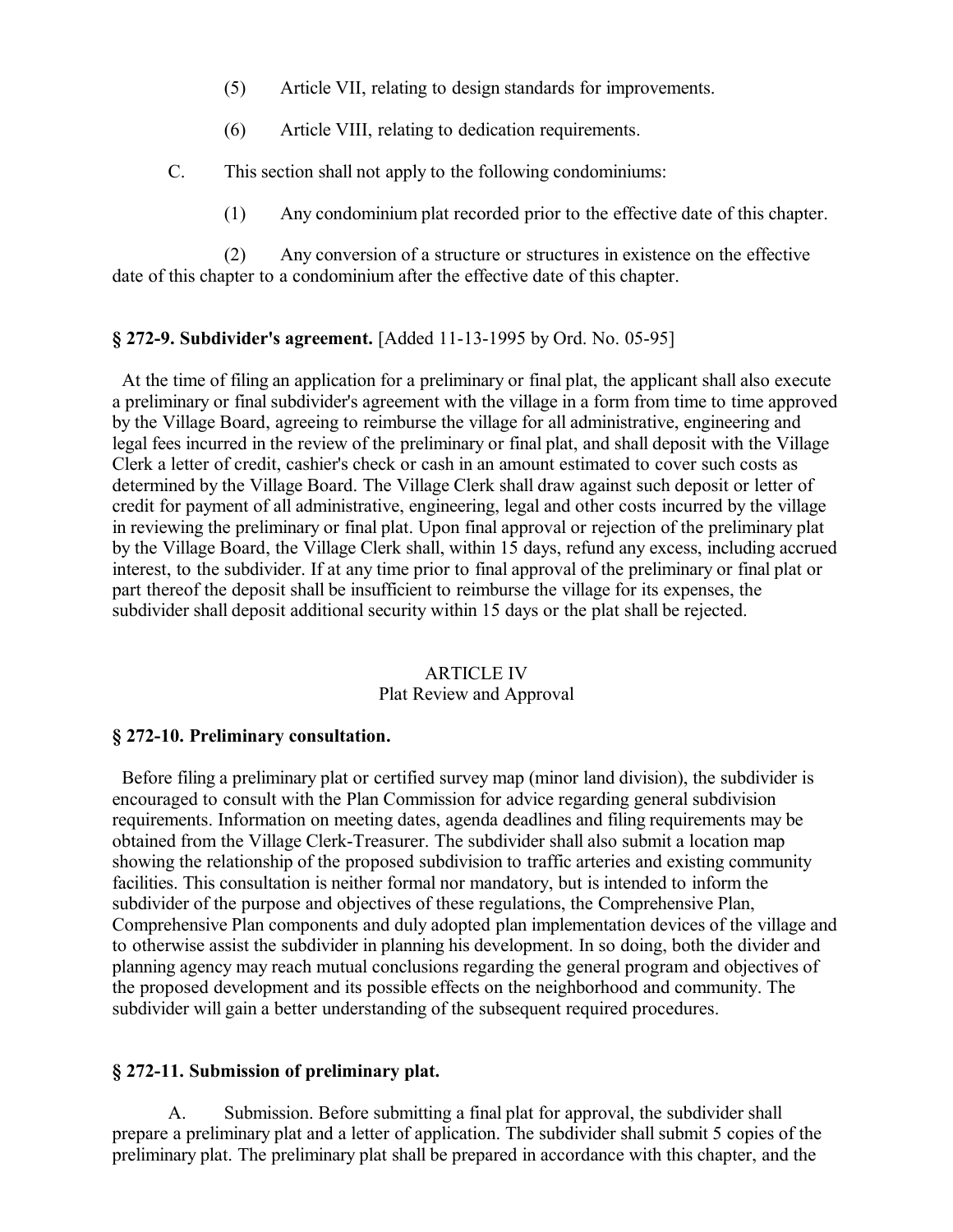subdivider shall file copies of the plat and the application as required by this section with the Village Clerk-Treasurer at least 25 days prior to the meeting of the Plan Commission at which action is desired. The Village Clerk-Treasurer shall submit a copy of the preliminary plat to the Plan Commission and to the Village Engineer for review and written report of his recommendations and reactions to the proposed plat.<sup>[2](#page-10-0)</sup>

B. Public improvements, plans and specifications. Simultaneously with the filing of the preliminary plat of map, the owner shall file with the Village Clerk-Treasurer 5 complete sets of engineering reports and plans for the construction of any public improvements required by this chapter, specifically addressing sewer and water service feasibility, drainage facilities, traffic patterns, typical street cross sections, erosion control plans, pavement design and other improvements necessary in the subdivision.[3](#page-10-1)

C. Property owners' association; restrictive covenants. A draft of the legal instruments and rules for proposed property owners' associations, when the subdivider proposes that common property within a subdivision would be either owned or maintained by such an organization of property owners or a subunit of the village pursuant to W.S.A. s. 236.293, and proposed deed restrictions or restrictive covenants shall be submitted at the time of filing the preliminary plat with the Village Clerk-Treasurer.

D. Affidavit. The surveyor preparing the preliminary plat shall certify on the face of the plat that it is a correct representation of all existing land divisions and features and that he has fully complied with the provisions of this chapter.

E. Supplementary data to be filed with preliminary plat. The following shall also be filed with the preliminary plat:

(1) Use statement. A statement of the proposed use of lots, stating the type of residential buildings with number of proposed dwelling units; and types of business or industry, so as to reveal the effect of the development on traffic, fire hazards and congestion of population.

(2) Zoning changes. If any zoning changes are contemplated, the proposed zoning plan for the areas, including dimensions.

(3) Area plan. Where the subdivider owns property adjacent to that which is being proposed for the subdivision, the Plan Commission and/or Village Board may require that the subdivider submit a preliminary plat of the remainder of the property so as to show the possible relationships between the proposed subdivision and future subdivision. In any event, all subdivisions must be shown to relate well with existing or potential adjacent subdivisions.

F. Street plans and profiles. The subdivider shall provide street plans and profiles showing existing ground surface and proposed and established street grades, including extensions for a reasonable distance beyond the limits of the proposed subdivision, when requested.

G. Soil testing. The subdivider may be required to provide a preliminary soils report, listing the types of soil in the proposed subdivision, their effect on the subdivision and a proposed soil testing and investigation program. Pursuant to the public policy concerns prescribed in § 272- 7, the Village Board may require that borings and soundings be made in specified areas to ascertain subsurface soil, rock and water conditions, including depth to bedrock and depth to groundwater table.

<span id="page-10-1"></span><span id="page-10-0"></span><sup>2</sup>Editor's Note: Amended at time of adoption of Code (see Ch. 1, General Provisions, Art. I). 3Editor's Note: Amended at time of adoption of Code (see Ch. 1, General Provisions, Art. I).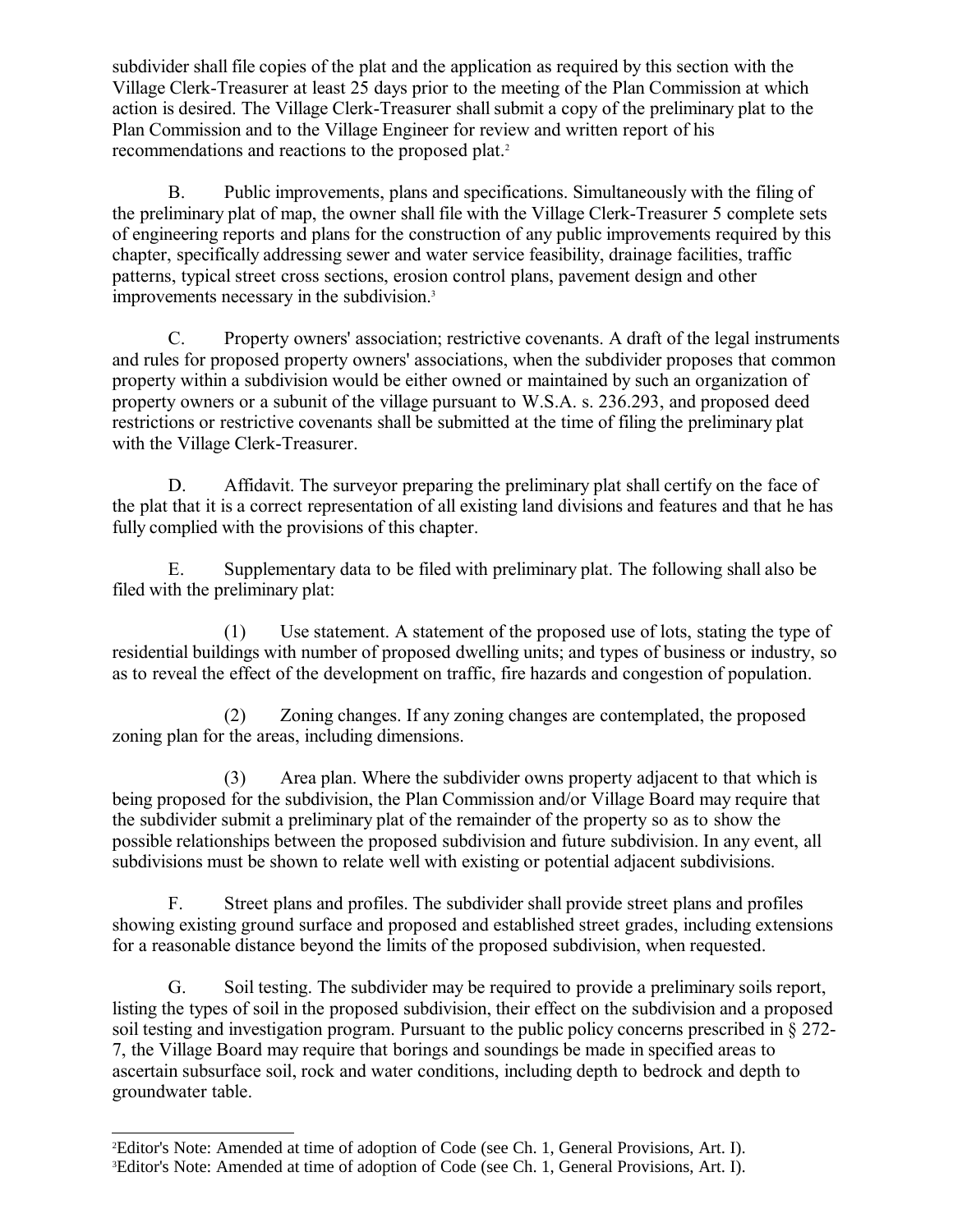H. Referral to other agencies.

(1) The subdivider shall, within two days after filing with the village, transmit two copies to the County Planning Agency, two copies to the Director of the Planning Function in the Wisconsin Department of Development, additional copies to the Director of the Planning Function for retransmission of two copies each to the Wisconsin Department of Transportation if the subdivision abuts or adjoins a state trunk highway or a connecting street and the Wisconsin Department of Industry, Labor and Human Relations if the subdivision is not served by the public sewer and provision for such service has not been made, and an adequate number of copies to the Plan Commission. The subdivider shall file with the Village Clerk-Treasurer an affidavit indicating that he has fully complied with the requirement of filing with objecting agencies. The Council Planning Agency, the Wisconsin Department of Development, the Wisconsin Department of Transportation and the Wisconsin Department of Industry, Labor and Human Relations shall be hereinafter referred to as "objecting agencies."

(2) Within 20 days of the date of receiving the copies of the plat, any state or county authority to object under Subsection H(1) above shall notify the subdivider and all approving or objecting authorities of any objection upon failure of the plat to comply with the statutes or rules which its examination is authorized to cover, or, if all objections have been satisfied, it shall so certify on the face of a copy of the plat and return that copy to the approving authority from which it was received. The plat shall not be approved or deemed approved until any objections have been satisfied. If the objecting agency fails to act within the twenty-day limit, it shall be deemed to have no objection to the plat.

(3) In lieu of the procedure under Subsection  $H(1)$ , the subdivider or the subdivider's agent may submit the original plat to the Department of Development, which shall forward two copies to each of the agencies authorized to object. The Department shall have the required number of copies made at the subdivider's expense. Within 20 days of the date of receiving the copies of the plat, any agency having authority to object shall notify the subdivider, and all agencies having the authority to object, of any objection based upon failure of the plat to comply with the statutes or rules which its examination is authorized to cover, or if there is no objection, it shall so certify on the face of a copy of the plat and return that copy to the Department of Development. After each agency and the Department have certified that they have no objection or that their objections have been satisfied, the Department shall so certify on the face of the plat. If an agency fails to act within 20 days from the date of the receipt of copies of the plat, and the Department fails to act within 30 days of receipt of the original plat, it shall be deemed that there are no objections to the plat and, upon demand, it shall be so certified on the face of the plat by the Department.

I. Drafting standards. The subdivider shall submit to the Village Clerk-Treasurer and to those agencies having the authority to object to plats under provisions in W.S.A. ch. 236 copies of a preliminary plat (or certified survey) based upon an accurate exterior boundary survey by a registered land surveyor, which shall show clearly the proposed subdivision at a scale of not more than one inch per 100 feet, having two-foot contour intervals, shall identify the improvements (grading, tree planting, paving, installation of facilities and dedications of land), easements which the subdivider proposes to make and shall indicate by accompanying letter when the improvements will be provided. Any proposed restrictive covenants for the land involved shall be submitted.

# **§ 272-12. Preliminary plat review and approval.**

A. Plan Commission review.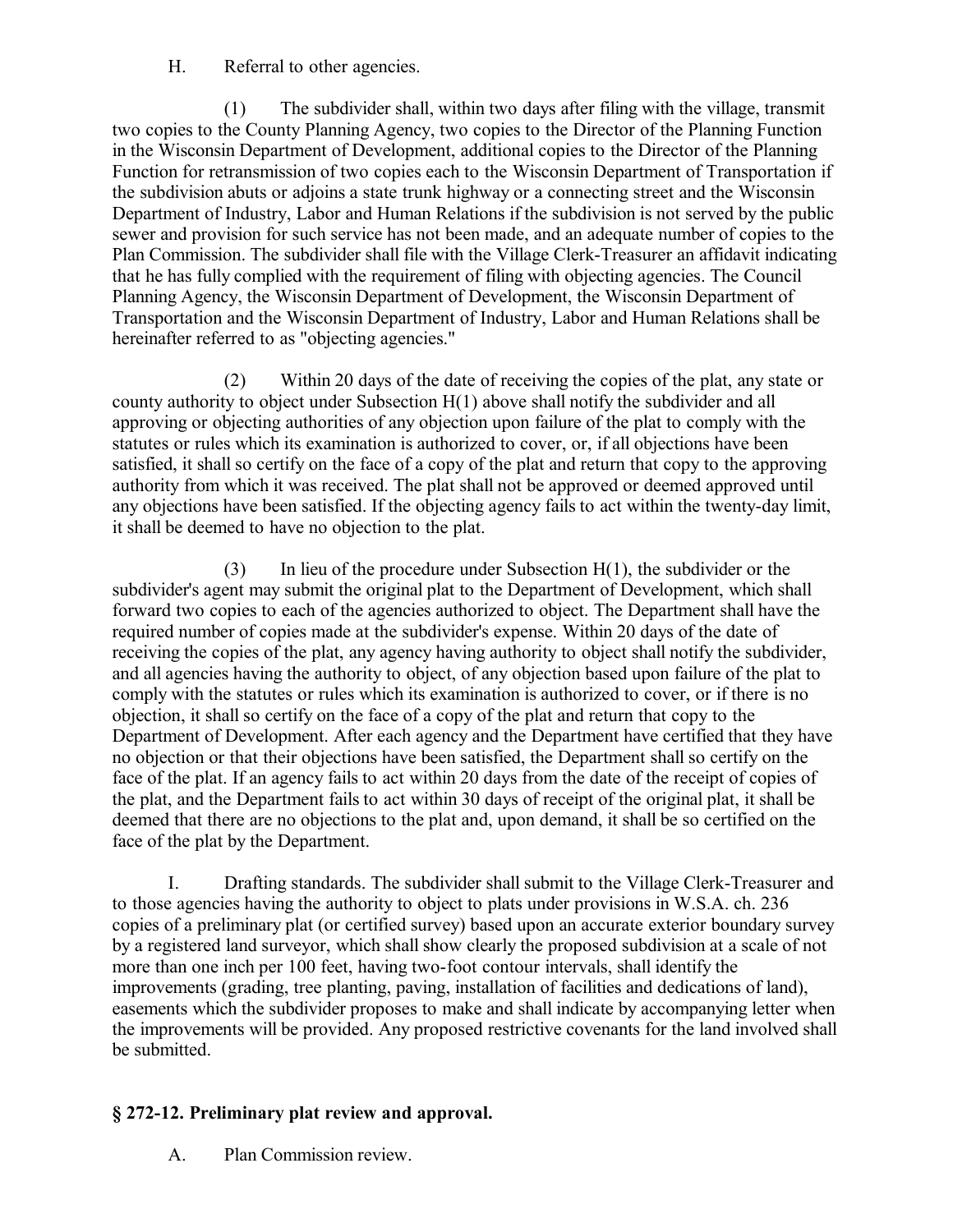(1) After review of the preliminary plat and negotiations with the subdivider on changes deemed advisable and the kind and extent of public improvements which will be required, the Plan Commission shall, within 60 days, or within such time as extended by agreement with the subdivider of its submission, approve, approve conditionally or reject the plat. The subdivider shall be notified, in writing, of any conditions for approval or the reasons for rejection. Such action of the Plan Commission shall be submitted to the Village Board for approval, and the subdivider shall be notified, in writing, of any changes or modifications in the action of the Plan Commission and the reasons therefor.

(2) The Village Clerk-Treasurer shall give notice of the Plan Commission's review of the preliminary plat by listing it as an agenda item in the Commission's meeting notice. The notice shall include the name of the applicant, the address of the property in question and the requested action.

B. Board review; public hearing,. The Clerk-Treasurer shall schedule a public hearing on the preliminary plat before the Village Board. The Clerk-Treasurer shall give notice of the Village Board's review and public hearing on the preliminary plat or certified survey by listing it as an agenda item in the Board's meeting, notice published in the official village newspaper. The notice shall include the name of the applicant, the address of the property in question and the requested action. Property owners within 100 feet of the proposed land division shall receive written notice of the public hearing.

C. Board action. After receipt of the Plan Commission's recommendation, the Village Board shall, within 90 days of the date the plat was filed with the Village Clerk-Treasurer, approve, approve conditionally or reject such plat and shall state, in writing, any conditions of approval or reasons for rejection, unless the time is extended by agreement with the subdivider. Failure of the Village Board to act within 90 days or extension thereof shall constitute an approval of the preliminary plat, unless other authorized agencies object to the plat. The Village Clerk-Treasurer shall communicate to the subdivider the action of the Village Board. If the preliminary plat is approved, the Village Clerk-Treasurer shall endorse it for the Village Board.

D. Effect of preliminary plat approval. Approval or conditional approval of a preliminary plat shall not constitute automatic approval of the final plat, except that if the final plat is submitted within six months of preliminary plat approval and conforms substantially to the preliminary plat layout, the final plat shall be entitled to approval. The preliminary plat shall be deemed an expression of approval or conditional approval of the layout submitted as a guide to the preparation of the final plat, which will be subject to further consideration by the Plan Commission and Village Board at the time of its submission.

E. Preliminary plat amendment. Should the subdivider desire to amend the preliminary plat as approved, he may resubmit the amended plat, which shall follow the same procedure, except for the fee, unless the amendment is, in the opinion of the Village Board, of such scope as to constitute a new plat, in which such case it shall be refiled.

## **§ 272-13. Final plat review and approval.**

A. Filing requirements.

(1) The subdivider shall prepare a final plat and a letter of application in accordance with this chapter and shall file 5 copies of the plat and the application with the Village Clerk-Treasurer at least 15 days prior to the meeting of the Plan Commission at which action is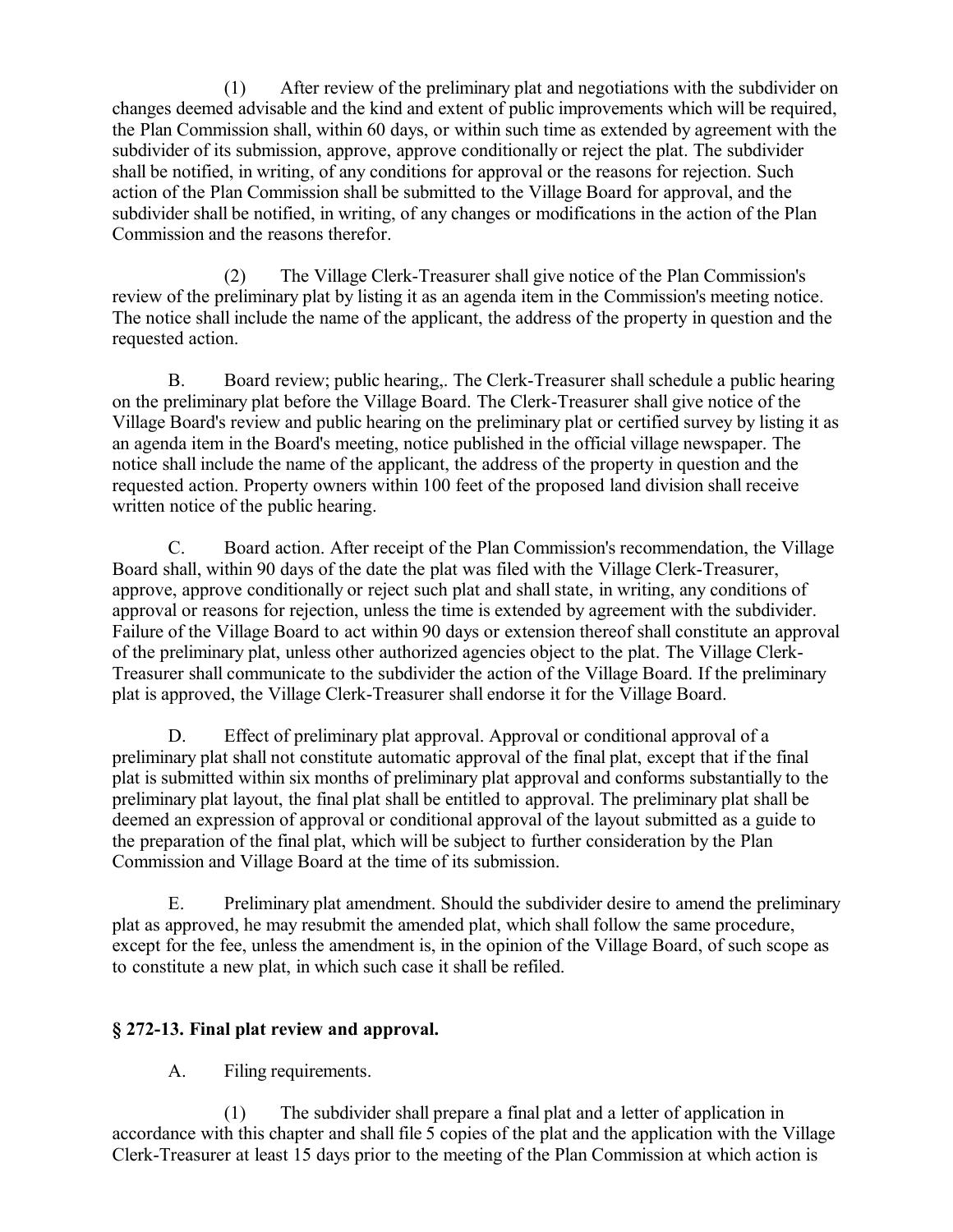desired. The Village Clerk-Treasurer shall give notice of the Plan Commission's meeting in the manner prescribed in § 272-12A(2). The owner or subdivider shall file 5 copies of the final plat not later than six months after the date of approval of the preliminary plat; otherwise, the preliminary plat and final plat will be considered void unless an extension is requested, in writing, by the subdivider and for good cause granted by the village. The owner or subdivider shall also submit at this time a certified abstract of title or registered property report and such other evidence as the Village Attorney may require showing title or control in the applicant.<sup>[4](#page-13-0)</sup>

(2) The subdivider shall, within two days after filing with the village, transmit two copies to the County Planning Agency, two copies to the Director of the Planning Function in the Wisconsin Department of Development and additional copies to the Director of the Planning Function for retransmission of two copies each to the Wisconsin Department of Transportation if the subdivision abuts or adjoins the state trunk highway or a connecting street and the Wisconsin Department of Industry, Labor and Human Relations if the subdivision is not served by a public sewer and provision for service has not been made, and the original final plat and adequate copies to the Plan Commission. The subdivider shall file with the Village Clerk-Treasurer an affidavit indicating that he has fully complied with the requirement of filing with objecting agencies. The County Planning Agency, the Wisconsin Department of Development, the Wisconsin Department of Transportation and the Wisconsin Department of Industry, Labor and Human Relations shall be hereinafter referred to as "objecting agencies."

(3) The final plat shall conform to the preliminary plat as approved and to the requirements of all applicable ordinances and state laws and shall be submitted for certification of those agencies having the authority to object to the plat as provided by W.S.A. s. 236.12(2).

(4) Simultaneously with the filing of the final plat or map, the owner shall file with the Village Clerk-Treasurer 12 copies of the final plans and specifications of public improvements required by this chapter and a signed copy of the developer's contract required by § 272-21.

(5) The Village Clerk-Treasurer shall refer two copies of the final plat to the Plan Commission, one copy to the Village Engineer and a copy each to the telephone and power and other utility companies. The abstract of title or registered property report may be referred to the Village Attorney for his examination and report. The Village Clerk-Treasurer shall also refer the final plans and specifications of public improvements to the Village Engineer for review. The recommendations of the Plan Commission and the Village Engineer shall be made within 30 days of the filing of the final plat. The Village Engineer shall examine the plat or map and final plans and specifications of public improvements for technical details and, if he finds them satisfactory, shall so certify, in writing, to the Plan Commission. If the plat or map or the plans and specifications are not satisfactory, the Village Engineer shall return them to the owner and so advise the Plan Commission.

B. Plan Commission review.

(1) The Plan Commission shall examine the final plat as to its conformance with the approved preliminary plat, any conditions of approval of the preliminary plat, this chapter and all applicable ordinances, rules, regulations, comprehensive plans and comprehensive plan components which may affect it and shall recommend approval, conditional approval or rejection of the plat to the Village Board.

(2) The objecting state and county agencies shall, within 20 days of the date of receiving their copies of the final plat, notify the subdivider and all other approving and objecting

<span id="page-13-0"></span><sup>4</sup>Editor's Note: Amended at time of adoption of Code (see Ch. 1, General Provisions, Art. I).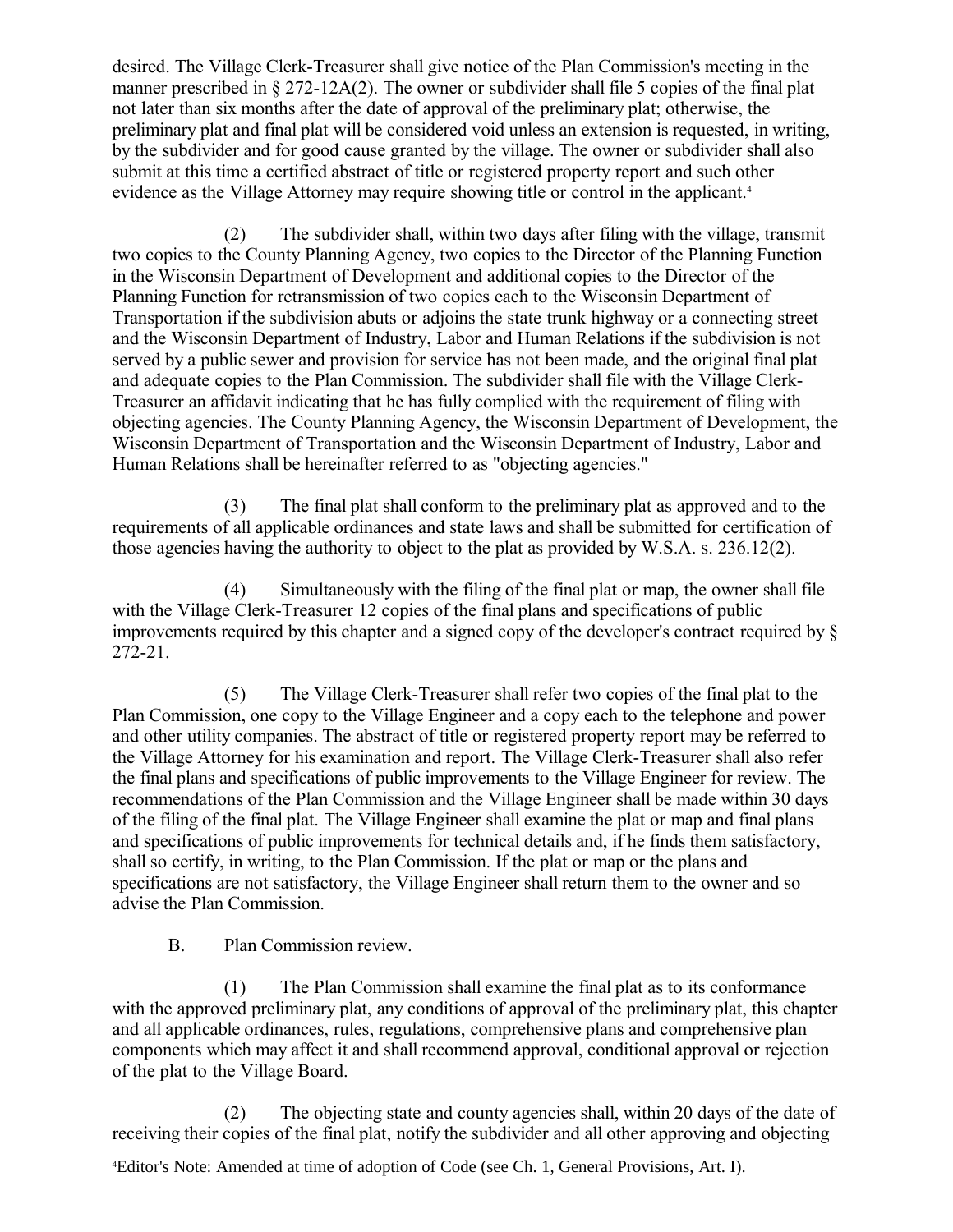agencies of any objections, except that the Wisconsin Department of Development has 30 days in which to make objections. If there are no objections, they shall so certify on the face of the copy of the plat and shall return that copy to the village. If an objecting agency fails to act within 20 days, it shall be deemed to have no objection to the plat.

(3) If the final plat is not submitted within six months of the last-required approval of the preliminary plat, the Village Board may refuse to approve the final plat.

(4) The Plan Commission shall, within 30 days of the date of filing of the final plat with the Village Clerk-Treasurer, recommend approval, conditional approval or rejection of the plat and shall transmit the final plat and application along with its recommendations to the Village Board. The Plan Commission may hold the matter in abeyance if there is incomplete or inadequate information.

C. Board review and approval.

(1) The Village Board shall, within 60 days of the date of filing the original final plat with the Village Clerk-Treasurer, approve or reject such plat unless the time is extended by agreement with the subdivider. If the plat is rejected, the reasons shall be stated in the minutes of the meeting and a written statement of the reasons forwarded to the subdivider. The Village Board may not inscribe its approval on the final plat unless the Village Clerk-Treasurer certifies on the face of the plat that the copies were forwarded to objecting agencies as required herein, the date thereof and that no objections have been filed within 20 days or, if filed, have been met.

(2) The Village Board shall, when it determines to approve a final plat, give at least 10 days' prior written notice of its intention to the Municipal Clerk-Treasurer of any municipality within 1,000 feet of the final plat.

(3) Failure of the Village Board to act within 60 days, the time having not been extended and no unsatisfied objections having been filed, the plat shall be deemed approved.

D. Recordation. After the final plat has been approved by the Village Board and required improvements either installed or a contract and sureties ensuring their installation is filed, the Village Clerk-Treasurer shall cause the certificate inscribed upon the plat attesting to such approval to be duly executed and the plat returned to the subdivider for recording with the County Register of Deeds. The Register of Deeds cannot record the plat unless it is offered within six months from the date of last approval.

E. Copies. The subdivider shall file eight copies of the final plat with the Village Clerk-Treasurer for distribution to the approving agencies, affected sanitary districts and other affected agencies for their files.

F. Partial platting. The final plat may, if permitted by the Village Board, constitute only that portion of the approved preliminary plat which the subdivider proposes to record at the time.

G. Plats within the extraterritorial plat approval jurisdiction. When the land to be subdivided lies within 11/2 miles of the corporate limits of the village, the subdivider shall proceed as specified in §§ 272-12 and 272-13, except:

(1) Transmittal responsibility lies with the Village Clerk-Treasurer, Town Clerk or to whomever the plat is first submitted; and the subdivider shall indicate which one in his application.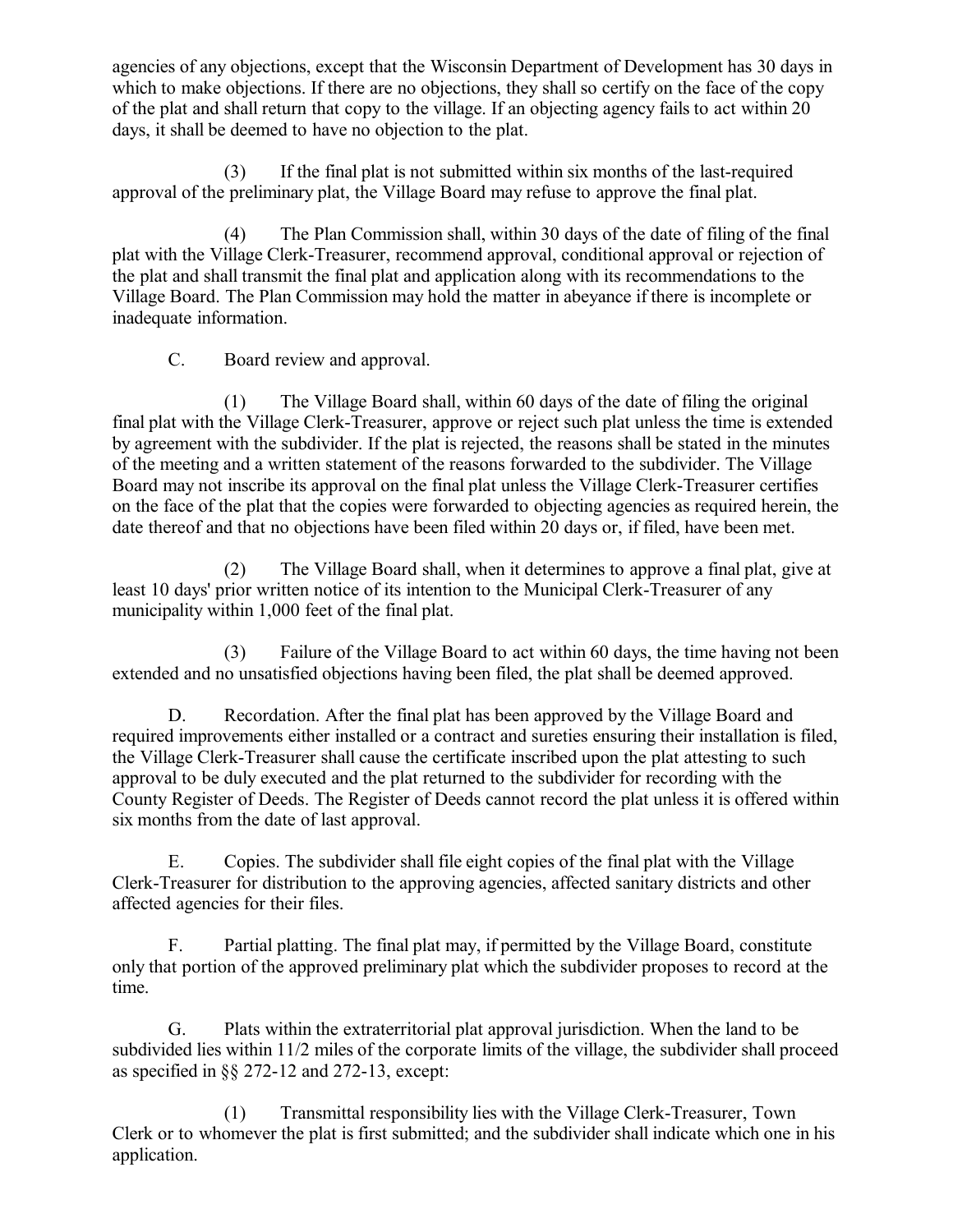(2) Approval agencies include the Plan Commission or Village Board, the town board of the town within which the subdivision is located and appropriate county agencies; the subdivider shall comply with the land division ordinances of these agencies.

(3) After approval, the subdivider may proceed with the installation of such improvements and under such regulations as the town board of the town within whose limits the plat lies may require. Wherever connection to any village utility is desired, permission for such connection shall be approved by the Village Board.

(4) All improvement requirements, specified by a town board or any special improvement district in matters over which they have jurisdiction, shall be met before filing of the final plat.

## **§ 272-14. Minor land division (certified survey map).**

A. Use of certified survey map. When it is proposed to divide land into at least two but no more than four parcels or building sites, or when it is proposed to create by land division not more than four parcels or building sites within a recorded subdivision plat without changing the exterior boundaries of a block, lot or outlot, or when it is proposed to divide any number of parcels greater than 11/2 acres in size (thus not constituting a "subdivision" as defined in this chapter), the subdivider shall prepare a certified survey map in accordance with this chapter and shall file 10 copies of the map and the letter of application with the Village Clerk-Treasurer at least 15 days prior to the meeting of the Plan Commission at which action is desired.

B. Referral to Plan Commission. The Village Clerk-Treasurer shall, within two normal workdays after filing, transmit the copies of the map and letter of application to the Plan Commission.

C. Review by other village agencies. The Plan Commission shall transmit a copy of the map to all affected village boards, commissions or departments for their review and recommendations concerning matters within their jurisdiction. Their recommendations shall be transmitted to the Plan Commission within 10 days from the date the map is filed. The map shall be reviewed by the Plan Commission for conformance with this chapter and all ordinances, rules, regulations, comprehensive plans, comprehensive plan components and neighborhood plans.

D. Review and approval. The Plan Commission shall, within 30 days from the date of filing of the certified survey map, recommend approval, conditional approval or rejection of the map and shall transmit the map along with its recommendations to the Village Board. Following public hearing in the manner used for preliminary plats, the Village Board shall approve, approve conditionally and thereby require resubmission of a corrected certified survey map or reject such certified survey map within 60 days from the date of filing of the map unless the time is extended by agreement with the subdivider. If the map is rejected, the reason shall be stated in the minutes of the meeting and a written statement forwarded to the subdivider. If the map is approved, the Village Board shall cause the Village Clerk-Treasurer to so certify on the face of the original map and return the map to the subdivider.

E. Recordation. The subdivider shall record the map with the County Register of Deeds within 30 days of the approval.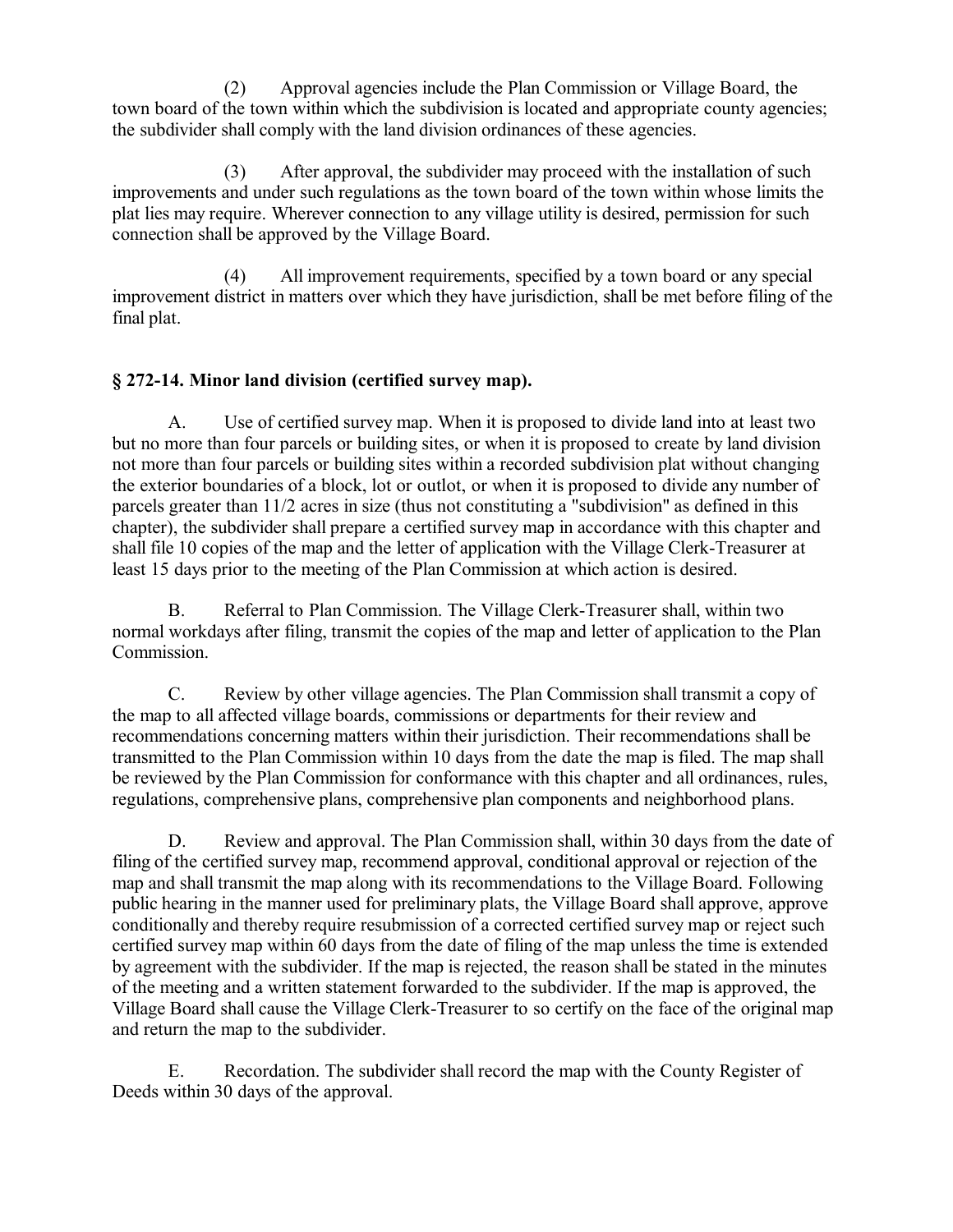F. Copies. The subdivider shall file five copies of the certified survey map with the Village Clerk-Treasurer for distribution to the Village Engineer, Building Inspector, Assessor and other affected departments for their files.

G. Aliquot part description.

(1) In the case of a lot or lots which can be severally described by aliquot part description, the Board may waive the certified survey map requirements of this section.

(2) Where certified survey map requirements have been waived, evidence shall be provided in the form of a plat of survey prepared by a registered land surveyor and conforming to Section A-E 5.01, Minimum Standards for Property Surveys, of the State of Wisconsin Administrative Code.

(3) In no case shall a parcel resulting in a land division be in nonconformance with the requirements of this chapter.

## **§ 272-15. Replat.**

A. Except as provided in W.S.A. s. 70.27(1), when it is proposed to replat a recorded subdivision, or part thereof, so as to change the boundaries of a recorded subdivision, or part thereof, the subdivider or person wishing to replat shall vacate or alter the recorded plat as provided in W.S.A. ss. 236.40 through 236.44. The subdivider or person wishing to replat shall then proceed, using the procedures for preliminary and final plats.

B. The Village Clerk-Treasurer shall schedule a public hearing before the Plan Commission when a preliminary plat of a replat of lands within the village is filed and shall cause notices of the proposed replat and public hearing to be mailed to the owners of all properties within the limits of the exterior boundaries of the proposed replat and to the owners of all properties within 200 feet of the exterior boundaries of the proposed replat.

C. Where lots are more than double the minimum size required for the applicable zoning district, the Plan Commission may require that such lots be arranged so as to allow resubdivision of such parcels into normal lots in accordance with the provisions of the chapter.

#### ARTICLE V Technical Requirements for Plats and Certified Survey Maps

## **§ 272-16. Technical requirements for preliminary plats.**

A. General. A preliminary plat shall be required for all subdivisions and shall be based upon a survey by a registered land surveyor and the plat prepared on Mylar at a scale of not more than 100 feet to the inch and shall show correctly on its face the following information:

(1) Title under which the proposed subdivision is to be recorded. Such title shall not be the same or similar to a previously approved and recorded plat, unless it is in addition to a previously recorded plat and is so stated on the plat.

(2) Location of the proposed subdivision by government lot, quarter section, township, range, county and state.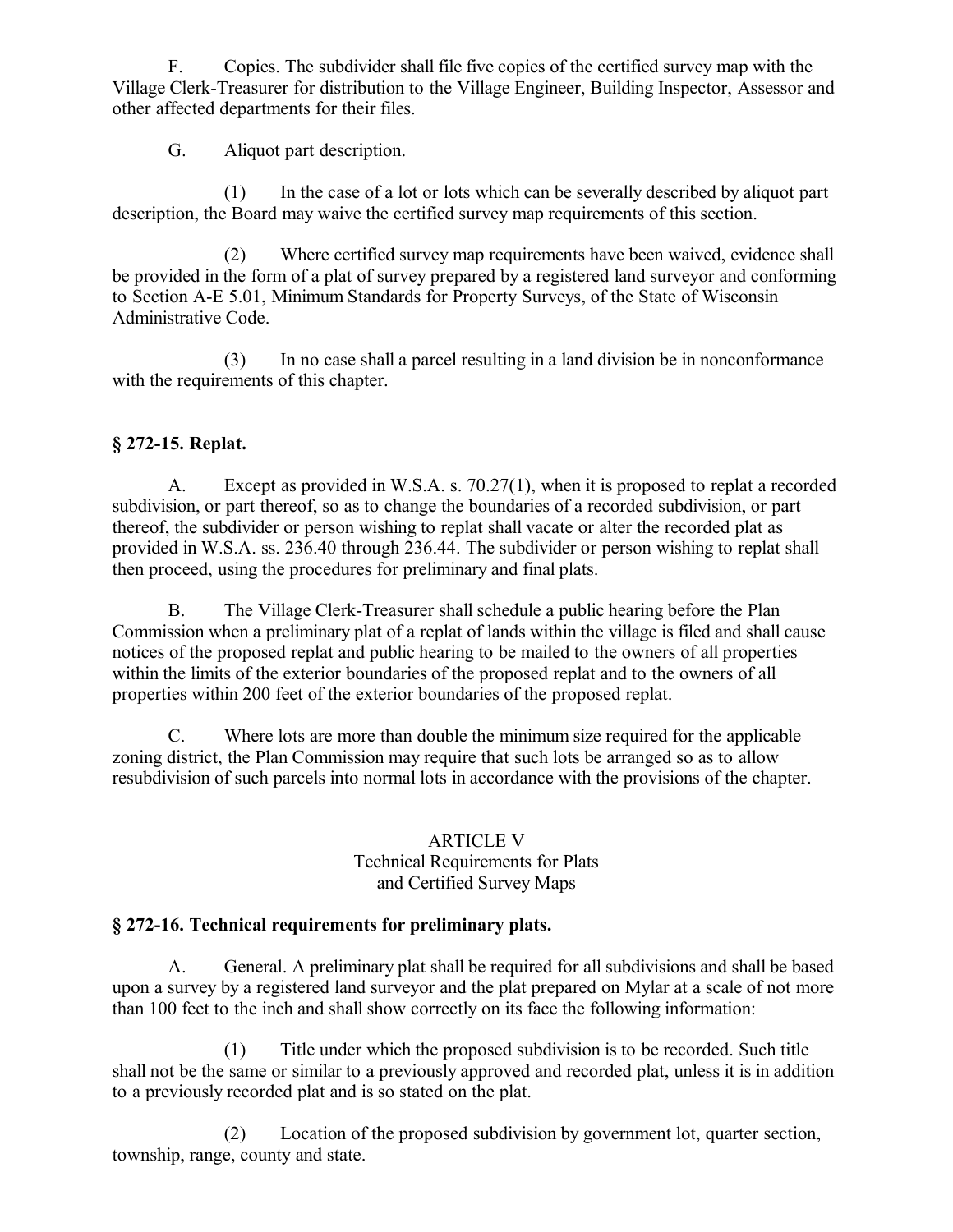(3) Date, scale and North point.

(4) Names and addresses of the owner, subdivider and land surveyor preparing

the plat.

(5) Entire area contiguous to the proposed plat owned or controlled by the subdivider shall be included on the preliminary plat even though only a portion of said area is proposed for immediate development. The Plan Commission may waive this requirement where it is unnecessary to fulfill the purposes and intent of this chapter and undue hardship would result from strict application thereof.

(6) General location sketch showing the location of the subdivision within the United States Public Land Survey section.

B. Plat data. All preliminary plats shall show the following:

(1) Exact length and bearing of the exterior boundaries of the proposed subdivision referenced to a corner established in the United States Public Land Survey and the total acreage encompassed thereby.

(2) Locations of all existing property boundary lines, structures, drives, streams and watercourses, marshes, rock outcrops, wooded areas, railroad tracks and other significant features within the tract being subdivided or immediately adjacent thereto.

(3) Location, right-of-way width and names of all existing streets, alleys or other public ways, easements, railroad and utility rights-of-way and all section and quarter section lines within the exterior boundaries of the plat or immediately adjacent thereto.

(4) Location and names of any adjacent subdivisions, parks and cemeteries and owners of record of abutting unplatted lands.

(5) Type, width and elevation of any existing street pavements within the exterior boundaries of the plat or immediately adjacent thereto, together with any legally established center line elevations.

(6) Location, size and invert elevation of any existing sanitary or storm sewers, culverts and drainpipes, the location of public and private manholes, catch basins, hydrants, electric and communication facilities, whether overhead or underground, and the location and size of any existing water and gas mains within the exterior boundaries of the plat or immediately adjacent thereto. If no sanitary or storm sewers or water mains are located on or immediately adjacent to the tract, the nearest such sewers or water mains which might be extended to serve the tract shall be indicated by the direction and distance from the tract, size and invert elevations, all to mean sea level (1929 datum).

(7) Corporate limit lines within the exterior boundaries of the plat or immediately adjacent thereto.

(8) Existing zoning on and adjacent to the proposed subdivision.

(9) Contours within the exterior boundaries of the plat and extending to the center line of adjacent public streets to National Map Accuracy Standards based upon Mean Sea Level Datum (National Geodetic Datum of 1929) at vertical intervals of not more than two feet.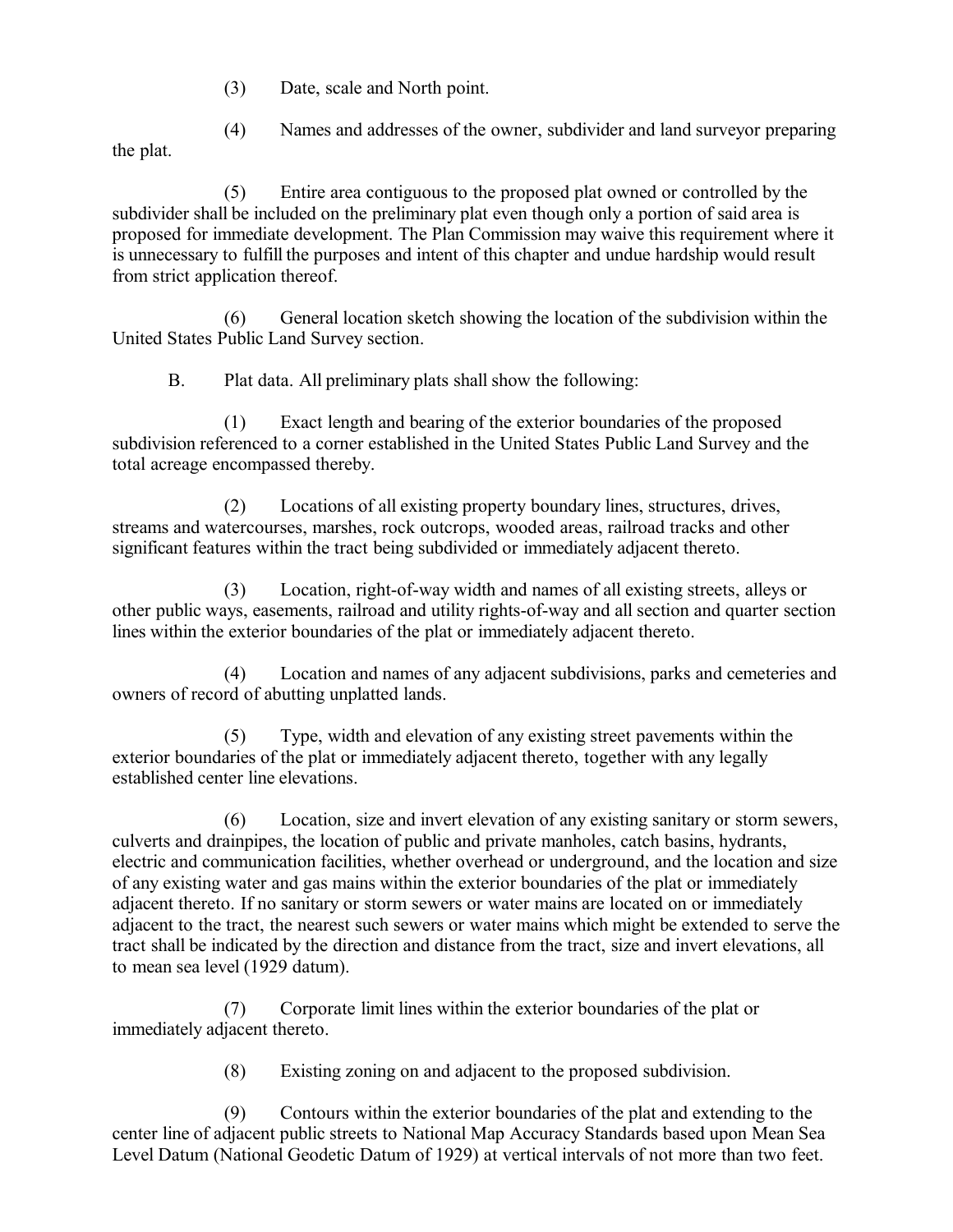At least two permanent bench marks shall be located in the immediate vicinity of the plat; the location of the bench marks shall be indicated on the plat, together with their elevations referenced to Mean Sea Level Datum and the monumentation of the bench marks clearly and completely described. Where, in the judgment of the Village Engineer, undue hardship would result because of the remoteness of the parcel from a mean sea level reference elevation, another datum may be used.

(10) High-water elevation of all ponds, streams, lakes, flowages and wetlands within the exterior boundaries of the plat or located within 100 feet therefrom.

(11) Water elevation of all ponds, streams, lakes, flowages and wetlands within the exterior boundaries of the plat or located within 100 feet therefrom at the date of the survey.

(12) Floodland and shoreland boundaries and the contour line lying a vertical distance of two feet above the elevation of the one-hundred-year recurrence interval flood or, where such data is not available, two feet above the elevation of the maximum flood of record within the exterior boundaries of the plat or within 100 feet therefrom.

(13) Location, width and names of all proposed streets and public rights-ofway, such as alleys and easements.

(14) Approximate dimensions of all lots, together with proposed lot and block numbers. The area in square feet of each lot shall be provided.

(15) Location and approximate dimensions of any sites to be reserved or dedicated for parks, playgrounds, drainageways or other public use or which are to be used for group housing, shopping centers, church sites or other nonpublic uses not requiring lotting.

(16) Approximate radii of all curves.

(17) Any proposed lake and stream access with a small drawing clearly indicating the location of the proposed subdivision in relation to access.

(18) Any proposed lake and stream improvement or relocation and notice of application for approval by the Division of Environmental Protection, Department of Natural Resources, when applicable.

(19) Where the Plan Commission or Village Engineer finds that it requires additional information relative to a particular problem presented by a proposed development in order to review the preliminary plat, it shall have the authority to request, in writing, such information from the subdivider.

C. Other information. The following additional information and data shall be submitted with the preliminary plat, but need not be on the face of the preliminary plat drawing:

(1) A feasibility plan for use of adjoining vacant lands in order to demonstrate how the proposed development fits into both existing and planned land uses for the surrounding area.

(2) Proposed deed restrictions and protective covenants.

(3) Tentative cross sections and center line profiles for each proposed street shown on the preliminary plat, showing type of pavement and curb installations.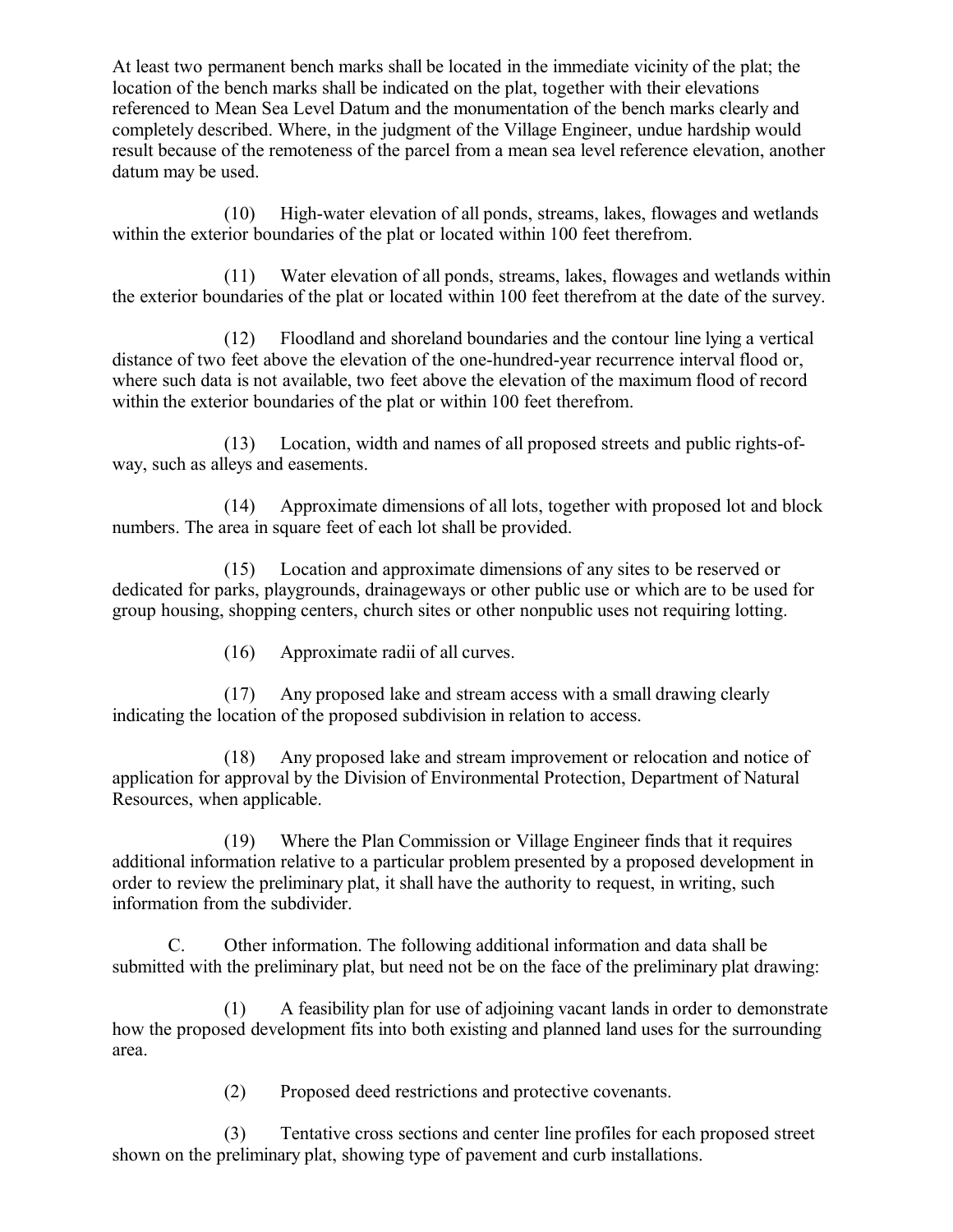(4) A plan of the proposed water distribution system, showing pipe sizes and location of valves and fire hydrants or a plan showing the location of individual wells.

(5) Information provided to Plan Commission.

(a) If the subdivider is a corporation, the full legal name of the corporation as it appears of record in the office of the Secretary of State shall be furnished to the Plan Commission at the time the preliminary plat is submitted, together with the address of the principal officer of said corporation, the name and address of its registered agent, the names and addresses of all officers and directors of said corporation and the names and addresses of all persons, firms or corporations owning stock in said corporation.

(b) If the subdivider is a partnership, joint venture or other association, the names and addresses of all persons, firms or corporation involved shall be furnished to the Plan Commission at the time the preliminary plat is submitted.

(6) Grading plans shall be submitted with the preliminary plat, indicating existing grades, building grades and landscaping.

(7) Erosion control and storm runoff. The preliminary plat submitted shall be accompanied by an erosion control plan and storm runoff plan which complies with Chapter 86, Building Construction, Chapter 122, Erosion Control, and Chapter 126, Fair Housing.

D. Additional information. The Plan Commission may require a proposed subdivision layout of all or part of the contiguously owned land even though division is not planned at the time.

## **§ 272-17. Technical requirements for final plats.**

A. General. A final plat prepared by a registered land surveyor shall be required for all subdivisions. It shall comply in all respects with the requirements of W.S.A. s. 236.20 and this chapter.

B. Additional information. The final plat shall show correctly on its face, in addition to the information required by W.S.A. s. 236.20, the following:

(1) Exact length and bearing of the center line of all streets.

(2) Exact street width along the line of an obliquely intersecting street.

(3) Exact location and description of streetlighting and lighting utility easements as determined by the utilities serving the area.

(4) Railroad rights-of-way within and abutting the plat.

(5) All lands reserved for future public acquisition or reserved for the common use of property owners within the plat.

(6) Special restrictions required by the Plan Commission relating to access control along public ways or to the provision of planting strips.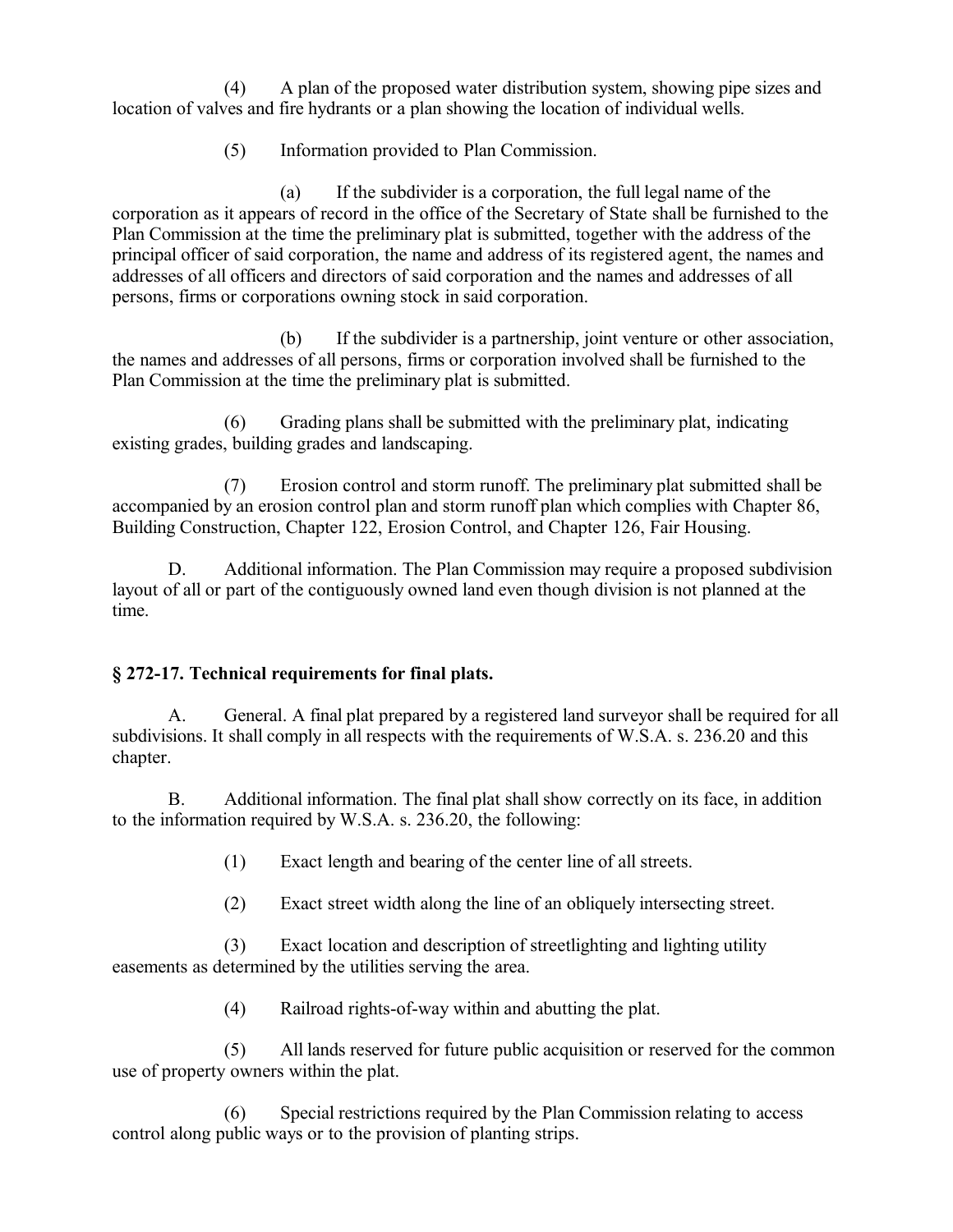(7) Setback or building lines required by the Plan Commission or other village codes and ordinances.

(8) Utility and/or drainage easements.

C. Deed restrictions. Restrictive covenants and deed restrictions for the proposed subdivision shall be filed with the final plat.

D. Property owners' association. The legal instruments creating a property owners' association for the ownership and/or maintenance of common lands in the subdivision shall be filed with the final plat.

E. Survey accuracy.

(1) Examination. The Village Engineer shall examine all final plats within the Village of Albany and may make or cause to be made by a registered land surveyor under the supervision or direction of the Village Engineer field checks for the accuracy and closure of the survey, the proper kind and location of monuments and legibility and completeness of the drawing at the developer's cost.

(2) Maximum error of closure. Maximum error of closure before adjustment of the survey of the exterior boundaries of the subdivision shall not exceed, in horizontal distance or position, the ratio of 1 to 10,000, nor in azimuth, four seconds of arc per interior angle. If field measurements exceed this maximum, new field measurements shall be made until a satisfactory closure of the field measurements has been obtained; the survey of the exterior boundary shall be adjusted to form a closed geometric figure.

(3) Street, block and lot dimensions. All street, block and lot dimensions shall be computed as closed geometric figures based upon the control provided by the closed exterior boundary survey. If field checks disclose an error for any interior line of the plat greater than the ratio of 1 to 5,000, or an error in measured angle greater than one minute of arc for any angle where the shorter side forming the angle is 300 feet or longer, necessary corrections shall be made. Where the shorter side of a measured angle is less than 300 feet in length, the error shall not exceed the value of one minute multiplied by the quotient of 300 divided by the length of the shorter side; however, such error shall not in any case exceed five minutes of arc.

(4) Plat location. Where the plat is located within a quarter section, the corners of which have been relocated, monumented and coordinated by the village or county, the tie required by W.S.A. s. 236.20(3)(b) shall be expressed in terms of grid bearing and distance; and the material and Wisconsin state plane coordinates of the monument marking the relocated section or quarter corner to which the plat is tied shall be indicated on the plat. The grid bearing and distance of the tie shall be determined by a closed survey meeting the error of closure herein specified for the survey of the exterior boundaries of the subdivision. The Plan Commission shall receive the results of the Village Engineer's examination prior to approving the final plat and make a recommendation to the Village Board.

F. Surveying and monumenting. All final plats shall meet all the surveying and monumenting requirements of W.S.A. s. 236.15.

G. State plane coordinate system. Where the plat is located within a quarter section, the corners of which have been relocated, monumented and coordinated by the village or county, the plat shall be tied directly to one of the section or quarter corners so relocated, monumented and coordinated. The exact grid sharing and distance of such tie shall be determined by field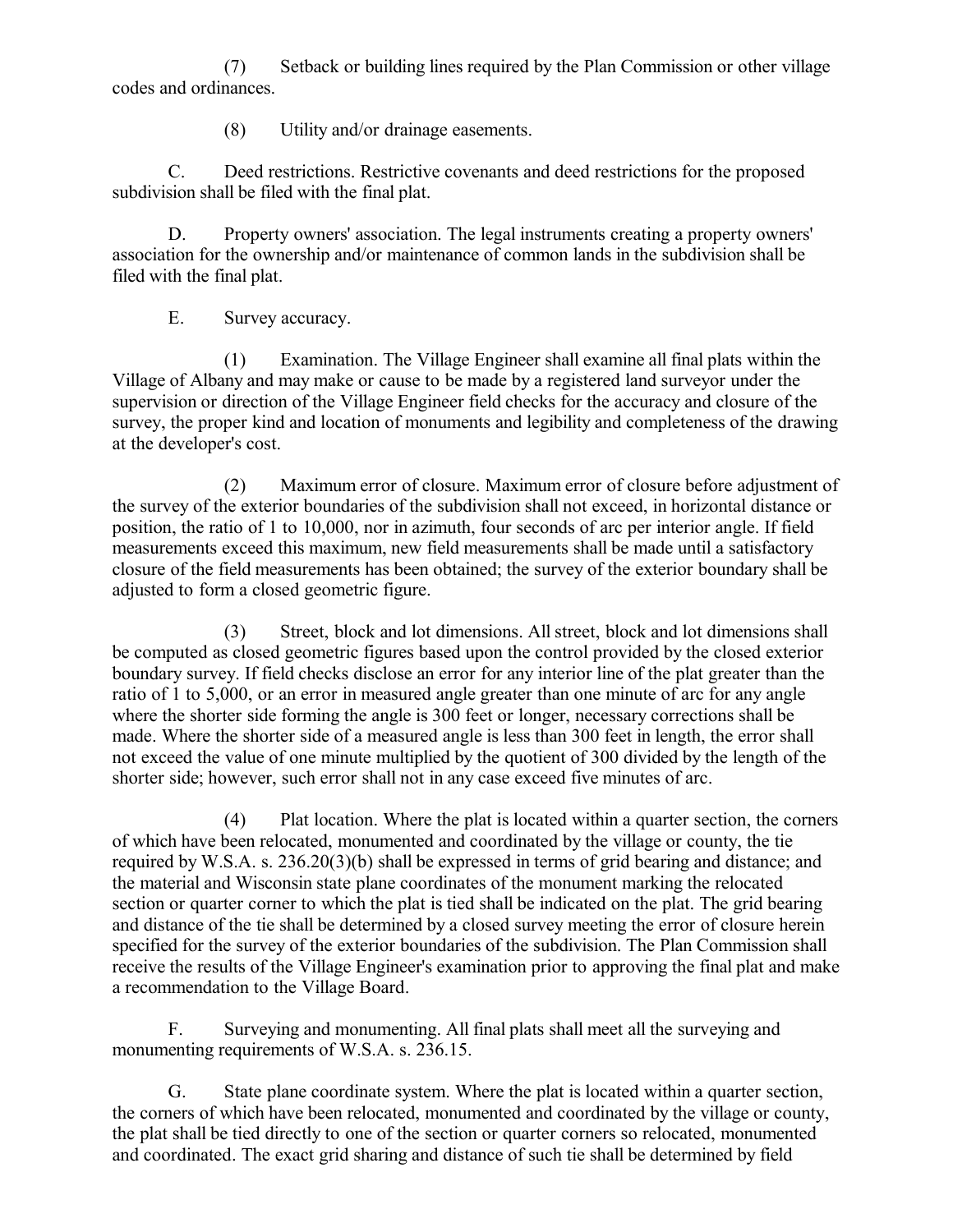measurements, and the material and Wisconsin state plane coordinates of the monument marking the relocated section or quarter corner to which the plat is tied shall be indicated on the plat. All distances and bearings shall be referenced directly to the Wisconsin Coordinate System, South Zone, and adjusted to the village's control survey.

H. Certificates. All final plats shall provide all the certificates required by W.S.A. s. 236.21; and in addition, the surveyor shall certify that he has fully complied with all the provisions of this chapter.

I. Recording. The final plat shall only be recorded with the County Register of Deeds after the certificates of the Director of the Planning Function in the Wisconsin Department of Development, of the Village Board, of the Surveyor and those certificates required by W.S.A. s. 236.21 are placed on the face of the plat. The plat shall be recorded within 30 days of its approval by the Village Board.

#### **§ 272-18. Technical requirements for certified survey map land divisions; review and approval.**

A. General. A certified survey map prepared by a registered land surveyor shall be required for all minor land divisions. It shall comply in all respects with the requirements of W.S.A. s. 236.34.

B. Additional information. The certified survey map shall show correctly on its face, in addition to the information required by W.S.A. s. 236.34, the following:

(1) All existing buildings, watercourses, drainage ditches and other features pertinent to proper land division.

(2) Setbacks or building lines required by the Plan Commission or other village codes and ordinances.

- (3) All lands reserved for future acquisitions.
- (4) Date of the map.
- (5) Graphic scale and North arrow.
- (6) Name and address of the owner, subdivider and surveyor.
- (7) Square footage of each parcel.
- (8) Present zoning for the parcels.
- (9) Utility and/or drainage easements.

(10) Existing and proposed contours at vertical intervals of not more than two feet where the slope of the ground surface is less than 10% and of not more than five feet where the slope of the ground surface is 10% or more. Proposed elevations shall also include the estimated first-floor elevations of the principal structure for each lot shown. Elevations shall be marked on such contours based on National Geodetic Vertical Datum of 1929 (mean sea level). This requirement may be waived if the parcel(s) created are fully developed and no grade changes are intended.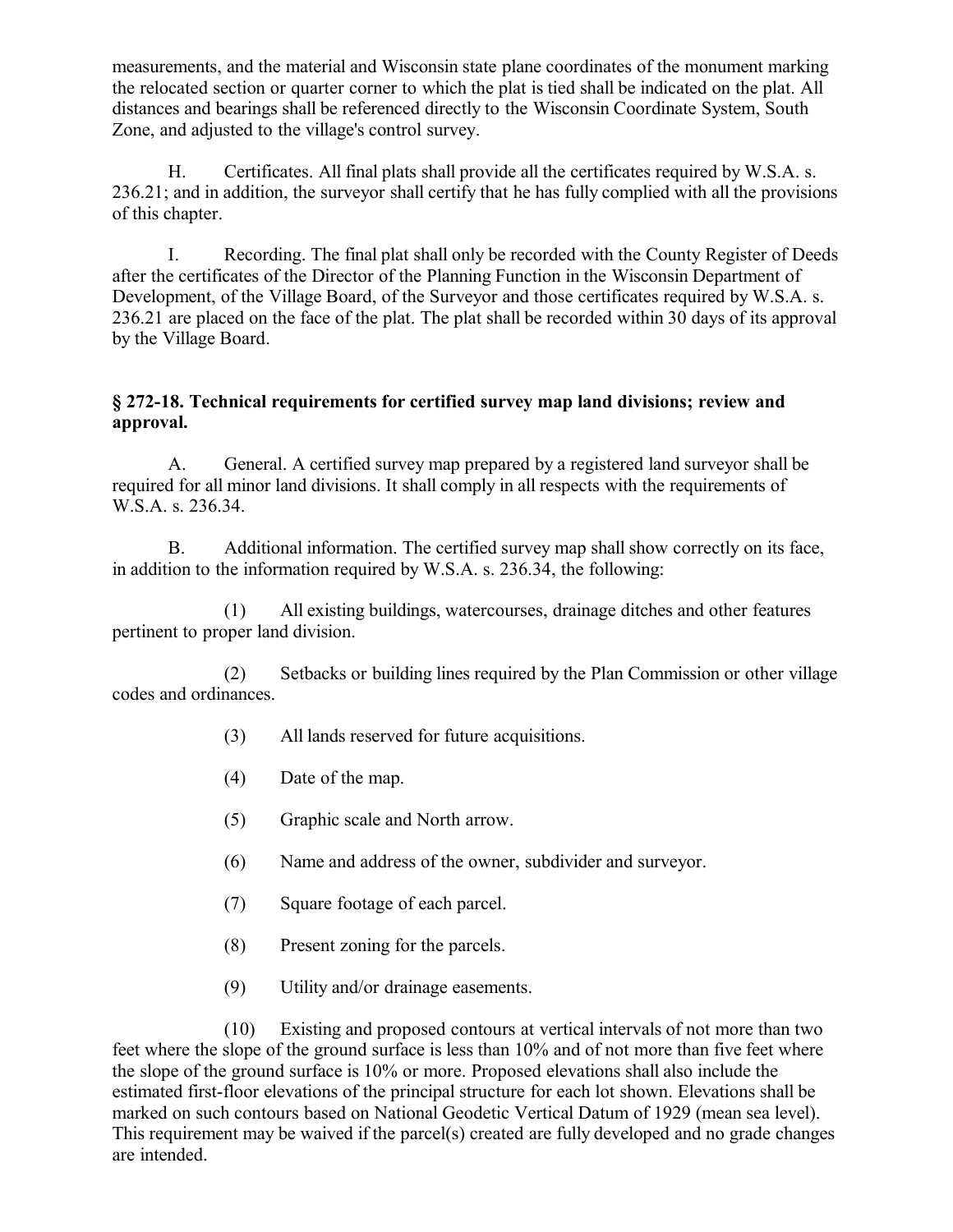(11) Entire area contiguous to the proposed certified survey map owned or controlled by the subdivider shall be included on the certified survey map even though only a portion of said area is proposed for immediate development. The Plan Commission may waive this requirement where it is unnecessary to fulfill the purposes and intent of this chapter and severe hardship would result from strict application thereof.

C. State plane coordinate system. Where the map is located within a United States Public Land Survey quarter section, the corners of which have been relocated, monumented and coordinated by the village or county, the map shall be tied directly to one of the section or quarter corners so relocated, monumented and coordinated. The exact grid bearing and distance of such tie shall be determined by field measurements, and the material and Wisconsin state plane coordinate of the monument marking the relocated section or quarter corner to which the map is tied shall be indicated on the map. All distances and bearings shall be referenced to the Wisconsin Coordinate System, South Zone, and adjusted to the village's control survey.

D. Certificates. The surveyor shall certify on the face of the certified survey map that he has fully complied with all the provisions of this chapter. The Village Board, after a recommendation by the reviewing agencies, shall certify its approval on the face of the map.

E. Street dedication. Dedication of streets and other public areas shall require, in addition, the owner's certificate and the mortgagee's certificate in substantially the same form as required by W.S.A. s.  $236.21(2)(a)$ .

F. Recordation. The subdivider shall record the map with the County Register of Deeds within 30 days of its approval by the Village Board and any other approving agencies. Failure to do so shall necessitate a new review and reapproval of the map by the Village Board.

G. Requirements. The certified survey map shall comply with the provisions of this chapter relating to general requirements, design standards and required improvements. Conveyance by metes and bounds shall be prohibited where the lot(s) involved is less than 11/2 acres or 300 feet in width.

## **§ 272-19. Conformance with policies.**

 Land divisions and subdivisions shall be consistent with the following land use objectives and policies:

A. To approach new development within a large framework, with the basic unit being the neighborhood or district, and the conventional subdivision plat forming a part of a neighborhood or district.

B. To stage new growth concurrent with public improvements in transportation and urban service facilities.

C. To minimize new development outside the urban service area.

D. To locate new multifamily development and local commercial development convenient to each other and adjacent to arterials.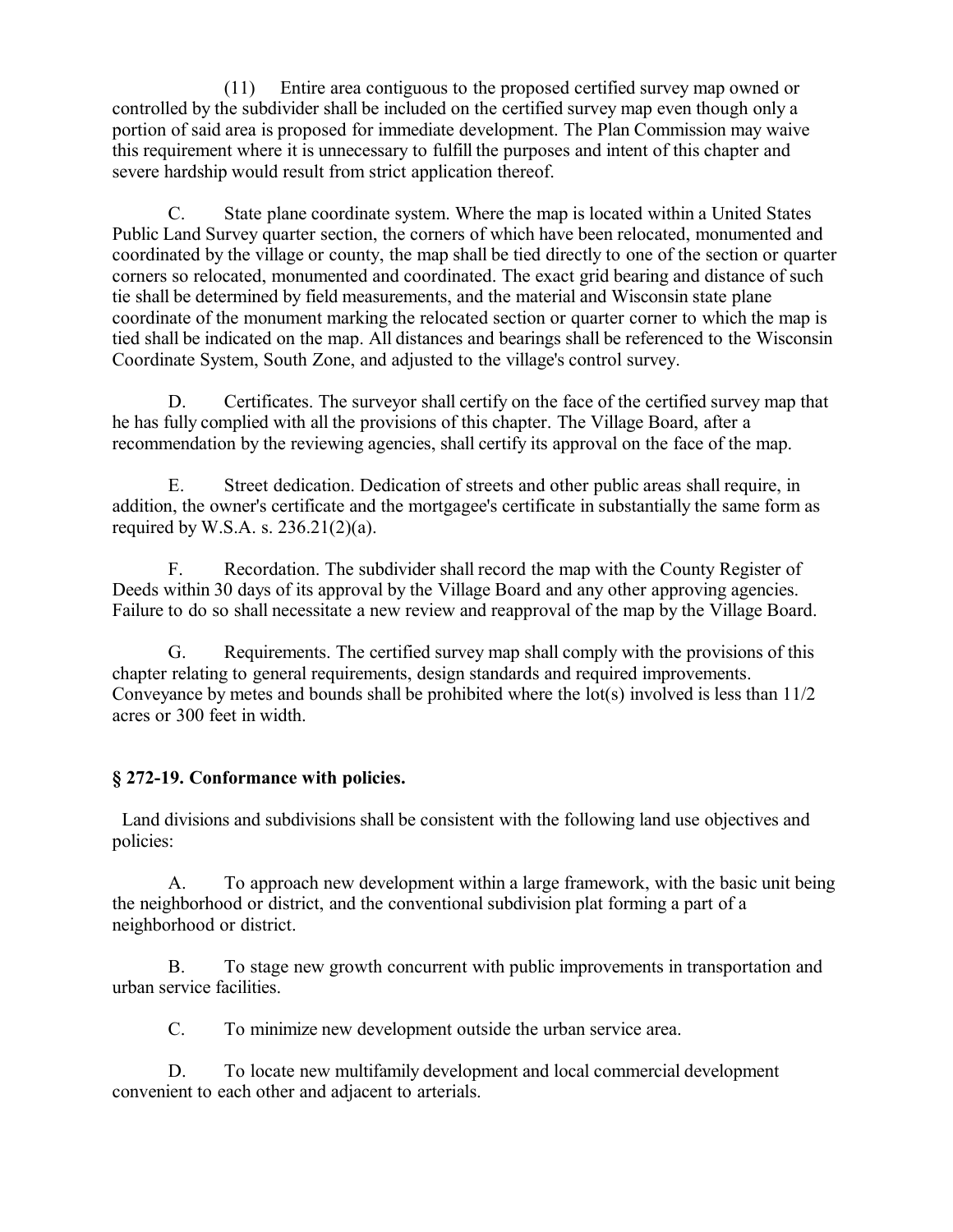E. To develop a system of interior open spaces to provide for separation of neighborhoods, stormwater drainage and for secondary circulation of pedestrian and bicycle traffic.

F. To use environmental corridors provided by other units of government and interior open space systems as guidance tools for the location and form of future development.

G. To encourage the use of clustering of residential development to assist in the development of the policy set forth to provide an interior open space system.

H. To avoid the wasteful use of land for urban purposes and to maintain economic balance in the community through flexible use of the regional urban land demand standards.

I. To continue to develop a system of parks and open spaces for the recreational needs of the village.

#### ARTICLE VI Improvements

## **§ 272-20. Improvements required.**

A. Payment for improvements. The improvements prescribed in this chapter are required as a condition of approval of a land division. The required improvements described in this chapter shall be installed, furnished and financed at the sole expense of the subdivider. However, in the case of required improvements in a commercial, institutional or industrial area, the cost of such improvements may, at the sole discretion of the Village Board, be financed through special assessments.

B. General standards. The following required improvements in this chapter shall be installed in accordance with the engineering standards and specifications which have been adopted by the Village Board. Where standards and specifications have not been adopted, the improvements shall be made in accordance with good engineering practices, approved prior to the start of construction by the Village Engineer.

C. Additional conditions. As further conditions of approval, the Village Board may require any or all of the following:

(1) That the subdivider make and install any public improvements reasonably necessary or that the subdivider execute a surety bond or provide other security to ensure that he or she will make those improvements within a reasonable time.

(2) That as a condition for accepting the dedication of public streets, alleys or other ways, or for permitting private streets, alleys or other public ways to be placed on the Official Map, designated facilities shall have been previously provided without cost to the municipality, but which are constructed according to municipal specifications and under municipal inspection, such as, without limitation because of enumeration, sewerage, water mains and laterals, grading and improvements of streets, alleys, sidewalks and other public ways, streetlighting, street trees or other facilities designated by the Village Board, or that a specified portion of such costs be paid in advance as provided in W.S.A. s. 66.54(3).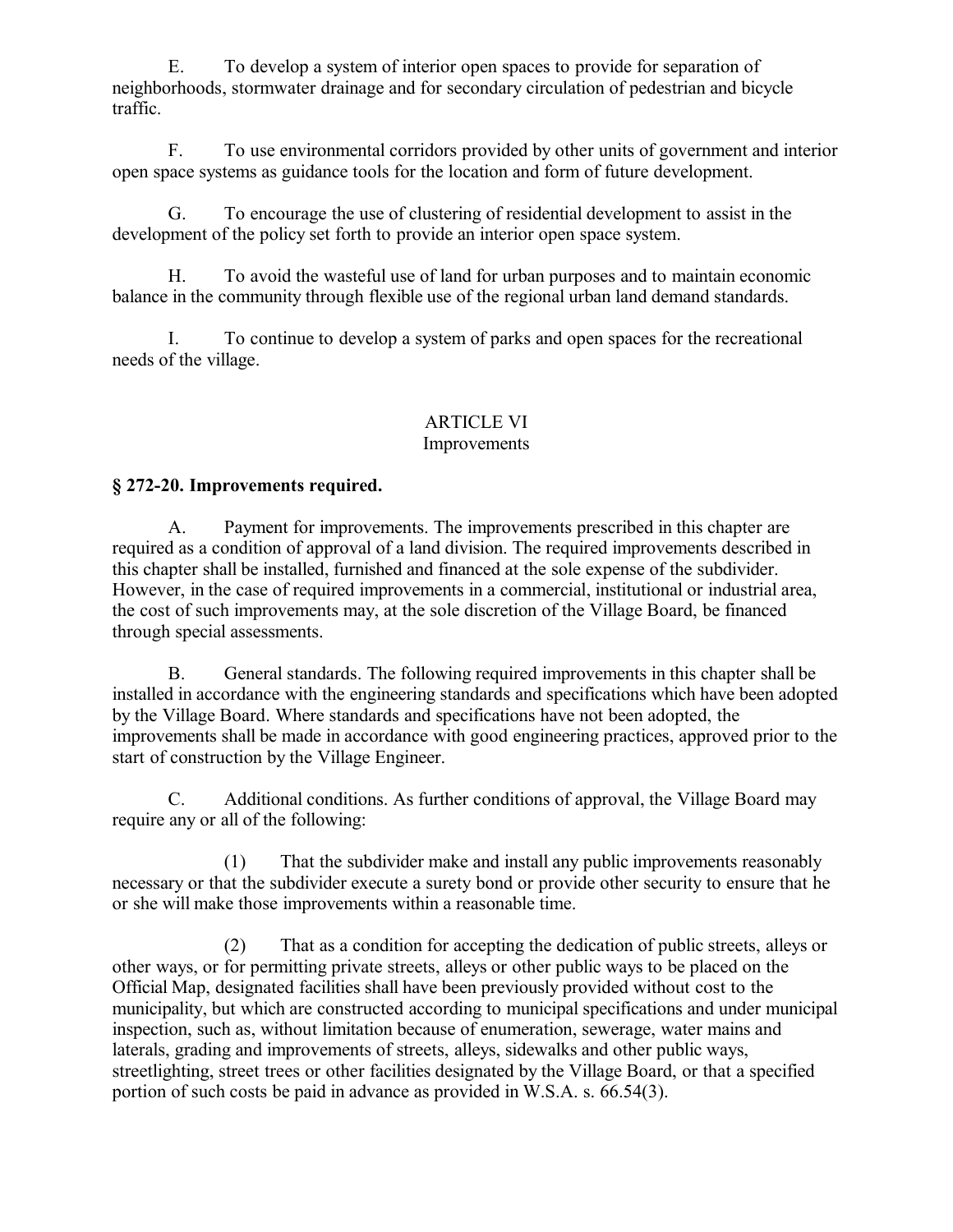(3) That the subdivider be responsible for the cost of any necessary alterations of any existing utilities which, by virtue of the plat or the certified survey map, fall within the public right-of-way.

(4) That the subdivider dedicate easements for the purpose of assuring the unobstructed flow of solar energy across adjacent lots in the subdivision of land.

## **§ 272-21. Required agreement providing for proper installation of improvements.**

A. Contract. Prior to installation of any required improvements and prior to approval of the final plat, the subdivider shall enter into a written contract with the village requiring the subdivider to furnish and construct said improvements at his sole cost and in accordance with plans and specifications and usual contract conditions, which shall include provision for inspection of construction details by the Village Engineer.

## B. Financial guaranties.

(1) The agreement shall require the subdivider to make an escrow deposit or, in lieu thereof, to furnish a performance bond or irrevocable letter of credit, the amount of the deposit and the penal amount of the bond to be equal to 100% of the Village Engineer's estimate of the total cost of the improvements to be furnished under the contract, including the cost of inspection.

(2) On request of the subdivider, the contract may provide for completion of part or all of the improvements covered thereby prior to acceptance of the plat, and in such event the amount of the deposit, irrevocable letter of credit or bond shall be reduced in a sum equal to the estimated cost of the improvements so completed prior to acceptance of the plat only. If the required improvements are not complete within the specified period, all amounts held under performance bond shall be turned over and delivered to the village and applied to the cost of the required improvements. Any balance remaining after such improvements have been made shall be returned to the owner or subdivider. The Village Board, at its option, may extend the security period for additional periods not to exceed two years each period.

(3) The time for completion of the work and the several parts thereof shall be determined by the Village Board upon recommendation of the Village Engineer after consultation with the subdivider. The completion date shall be a component of the contract.

(4) The subdivider shall pay the village for all costs incurred by the village for review and inspection of the subdivision. This would include review, and preparation at the Village Board's discretion, of plans and specifications by the Village Engineer and Village Attorney, as well as other costs of a similar nature.

## **§ 272-22. Required construction plans; village review; inspections.**

A. Engineering reports, construction plans and specifications. As required by § 272- 11, engineering reports, plans and proposed specifications shall be submitted simultaneously with the filing of the preliminary plat. At the final plat stage, construction plans for the required improvements conforming in all respects with the standards of the Village Engineer and the ordinances of the village shall be prepared at the subdivider's expense by a professional engineer who is registered in the State of Wisconsin, and said plans shall contain his seal. Such plans, together with the quantities of construction items, shall be submitted to the Village Engineer for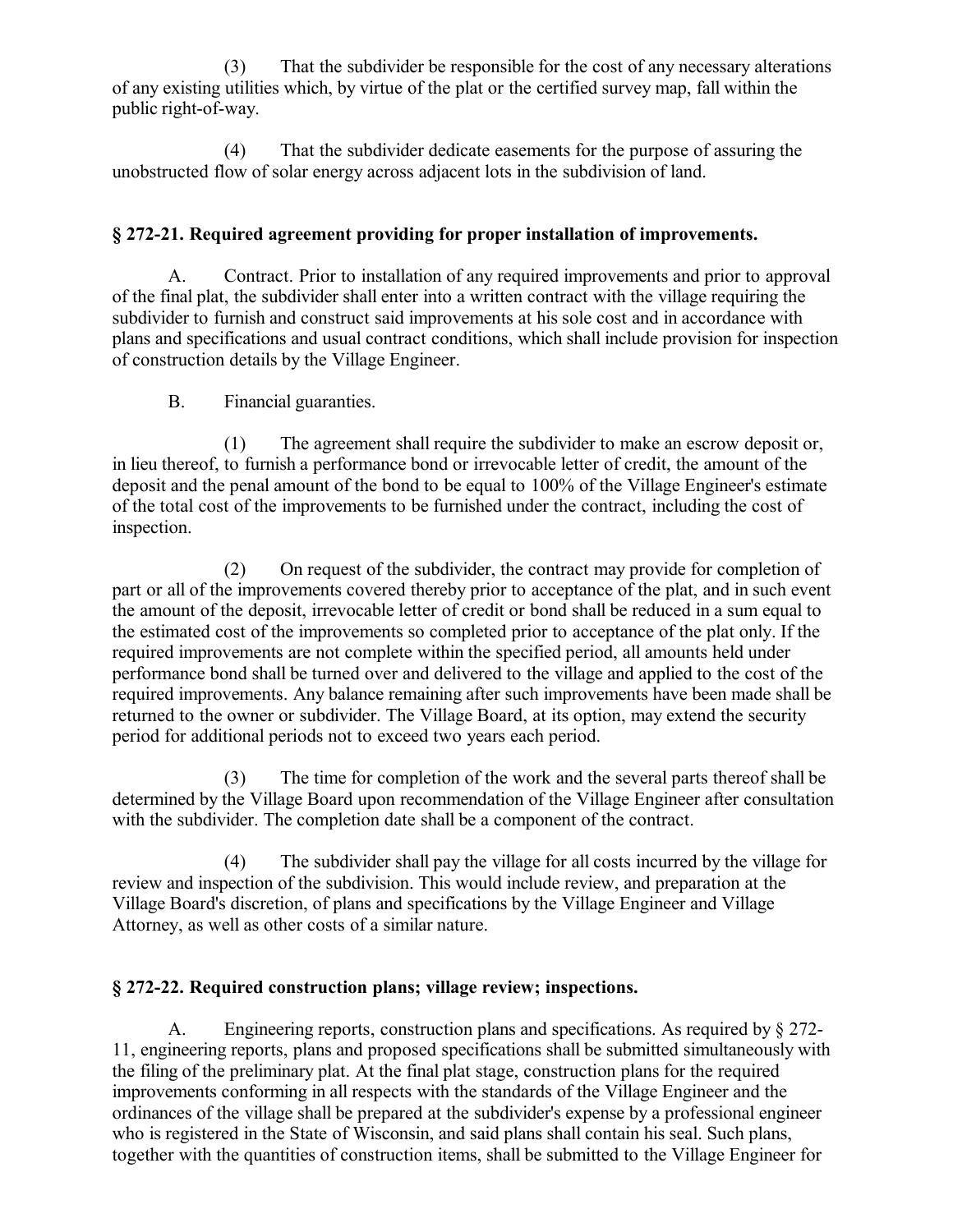his approval and for his estimate of the total cost of the required improvements; upon approval they shall become a part of the contract required. Simultaneously with the filing of the final plat with the Village Clerk-Treasurer, or as soon thereafter as practicable, copies of the construction plans and specifications shall be furnished for the following public improvements, with a copy to the appropriate sanitary district:

(1) Street plans and profiles showing existing and proposed grades, elevations and cross sections of required improvements.

(2) Sanitary sewer plans and profiles showing the locations, grades, sizes, elevations and materials of required facilities.

(3) Storm sewer and open channel plans and profiles showing the locations, grades, sizes, cross sections, elevations and materials of required facilities.

(4) Water main plans and profiles showing the locations, sizes, elevations and materials of required facilities.

(5) Erosion and sedimentation control plans showing those structures required to retard the rate of runoff water and those grading and excavating practices that will prevent erosion and sedimentation. Such plans shall comply with the village's Erosion Control Center.

(6) Planting plans showing the locations, age, caliper, species and time of planting of any required grasses, vines, shrubs and trees.

(7) Additional special plans or information as required by village officials.

B. Action by the Village Engineer. The Village Engineer shall review or cause to be reviewed the plans and specifications for conformance with the requirements of this chapter and other pertinent village ordinances and design standards recommended by the Village Engineer and approved by the Village Board. If the Village Engineer rejects the plans and specifications, he shall notify the owner, who shall modify the plans or specifications or both, accordingly. When the plans and specifications are corrected, the Village Engineer shall approve the plans and specifications for transmittal to the Village Board. The Village Board shall approve the plans and specifications before the improvements are installed and construction commenced.

C. Other requirements.

(1) Approval by Engineer. Contracts and contract specifications for the construction of street and utility improvements on dedicated street rights-of-way, as well as the contractors and subcontractors providing such work, shall be subject to the approval of the Village Engineer.

(2) Governmental units. Governmental units to which these bond and contract provisions may file, in lieu of said contract and bond, a letter from officers authorized to act on their behalf agreeing to comply with the provisions of this section.

(3) Plats outside the corporate limits. Before final approval by the village of any plat located outside the corporate limits of the village, but within the plat approval jurisdiction of the village, the subdivider shall give evidence that he has complied with all street and utility requirements of the town in which the land being platted is located.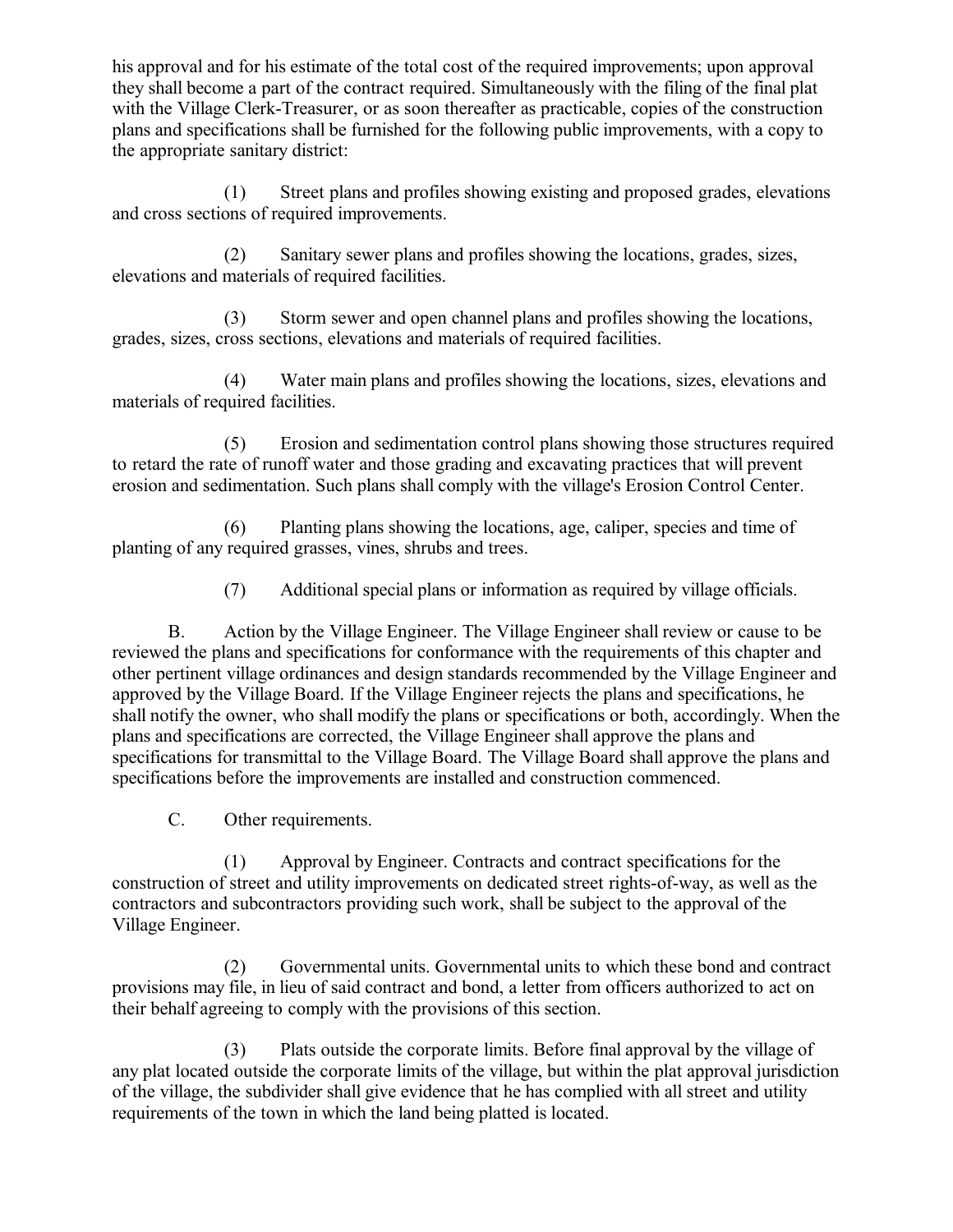(4) Survey monuments. Before final approval of any plat within the village or its extraterritorial jurisdictional limits, the subdivider shall install survey monuments placed in accordance with the requirements of W.S.A. ch. 236.15 and as may be required by the Village Engineer.

D. Construction and inspections.

(1) Prior to starting any of the work covered by the plans approved above, written authorization to start the work shall be obtained from the Village Engineer upon receipt of all necessary permits and in accordance with the construction methods of this chapter. Building permits shall not be issued until all improvements required by this chapter are satisfactorily completed.

(2) Construction of all improvements required by this chapter shall be completed within two years from the date of approval of the preliminary plat by the Village Board, unless good cause can be shown for the Village Board to grant an extension.

(3) During the course of construction, the Village Engineer shall make, or cause to be made, such inspections as the village deems necessary to ensure compliance with the plans and specifications as approved. The owner shall pay the actual cost incurred by the village for such inspections. This fee shall be the actual cost to the village of inspectors, engineers and other parties necessary to ensure satisfactory work.

E. Record plans. After completion of all public improvements and prior to final acceptance of said improvements, the subdivider shall make or cause to be made three copies of record plans showing the actual location of all valves, manholes, stubs, sewers and water mains and such other facilities as the Village Engineer shall require. These plans shall be prepared on the original Mylars of the construction plans and shall bear the signature and seal of a professional engineer registered in Wisconsin. The presentation of the record plans shall be a condition of final acceptance of the improvements and release of the surety bond assuring their completion.

## **§ 272-23. Street improvements.**

 The subdivider shall construct streets, roads and alleys as outlined on the approved plans based on the requirements of this chapter:

A. General considerations. The streets shall be designed and located in relation to existing and planned streets, to topographical conditions and natural terrain features, such as streams and existing tree growth, to public convenience and safety and in their appropriate relation to the proposed uses of the land to be served by such streets.

B. Construction standards. Construction of all streets shall conform to the current standards as established by the Village Board and this chapter and shall be subject to approval of the Village Engineer before acceptance.

C. Conform to Official Map. The arrangement, width, grade and location of all streets shall conform to the Official Map.

D. Street construction. After sanitary sewer, storm sewer, water and other necessary utilities have been installed, the subdivider shall construct and dedicate, as part of the subdivision, streets and curbs and gutters. The subdivider shall surface roadways to the widths prescribed by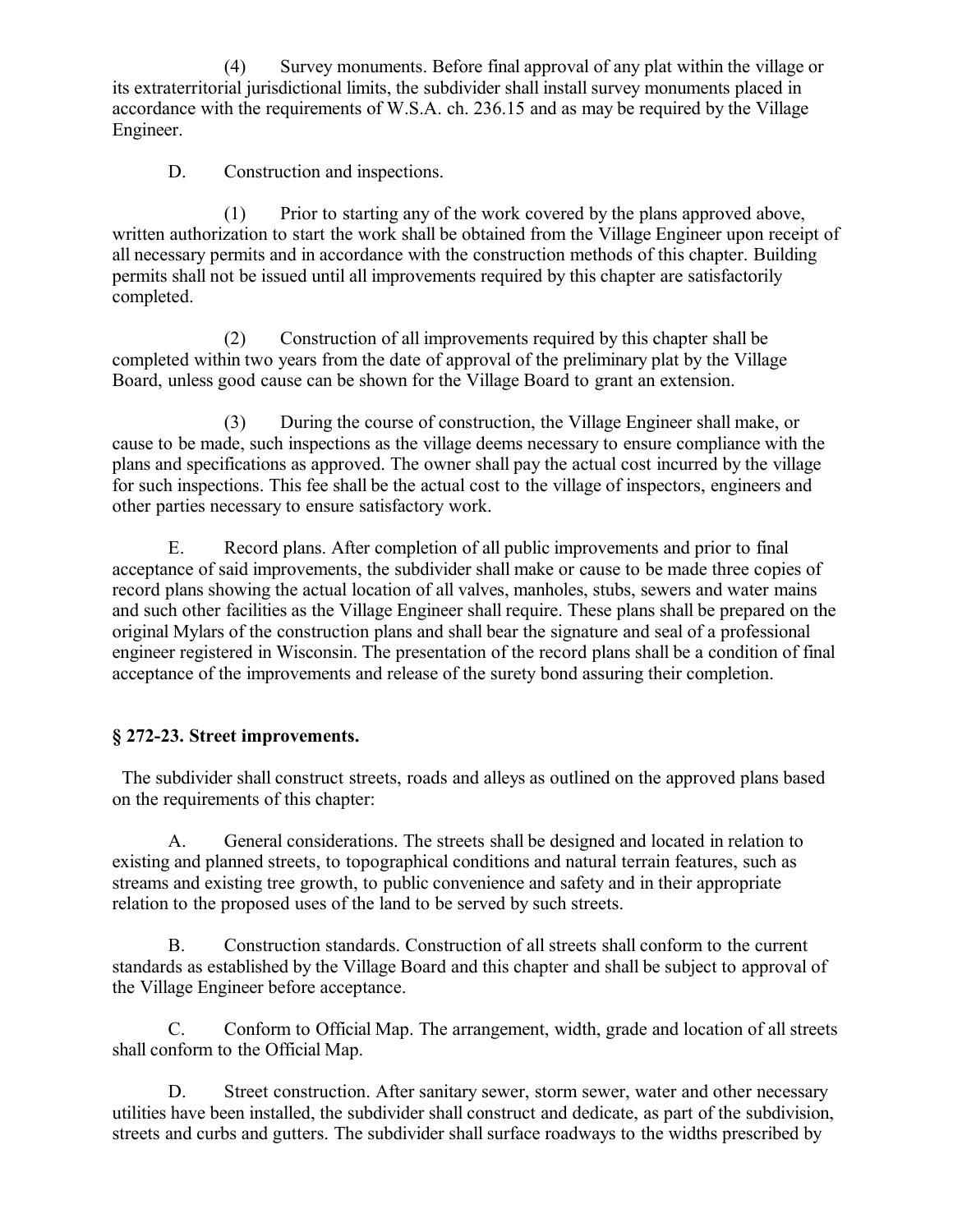village specifications. Construction shall be to village standard specifications for street improvements.

E. Completion of street and sidewalk construction.

(1) No building permit shall be issued for the construction of any residential dwelling until sewer, water, grading and graveling are installed in the streets necessary to service the property for which the permit is required.

(2) The Village Board may issue a waiver of these requirements in unusual or special circumstances, such as excessively severe weather conditions, heavy construction temporarily in the area or construction material shortages (i.e., cement, asphalt). The issuance of a waiver shall be at the discretion of the Village Board.

(3) The subdivider requesting a waiver shall do so in writing, presenting such information and documentation as required by the Village Board. The waiver shall be in written form and shall detail which improvement requirements are temporarily waived and for what period of time.

## **§ 272-24. Curb and gutter.**

 After the installation of all utility and stormwater drainage improvements, the subdivider shall construct concrete curbs and gutters in accordance with plans and standard specifications approved by the Village Board, on file with the Village Clerk-Treasurer. Wherever possible, provision shall be made at the time of construction for driveway access curb cuts.

## **§ 272-25. Sidewalks**. [5](#page-27-0)

A. Sidewalks are required for the rights-of-way of major and collector streets. The Village Board may also require sidewalks for platted areas which the Village Board determines will sufficiently increase traffic volume. The construction of all sidewalks shall be in accordance with plans and standard specifications approved by the Village Engineer.

B. In addition, wider-than-standard sidewalks may be required by the village in the vicinity of schools, commercial areas and other places of public assemblage, and the Village Board may require the construction of sidewalks in locations other than required under the preceding provisions of this Code if such walks are necessary, in their opinion, for safe and adequate pedestrian circulation.

## **§ 272-26. Sanitary sewage system.** [Amended 11-13-1995 by Ord. No. 06-95]

A. The subdivider shall install sanitary sewers in accordance with this Code and specifications of the Village Engineer where it is determined that the proposed subdivision or minor land division lies within a public sanitary sewer service area. No private or public use shall be connected to the sewers within the subdivision or minor land division until such sewers are connected to the larger community system.

B. The subdivider shall make adequate sewage disposal systems available to each lot within the subdivision, certified survey map parcel or minor land division.

<span id="page-27-0"></span>5Editor's Note: See also Ch. 232, Streets and Sidewalks.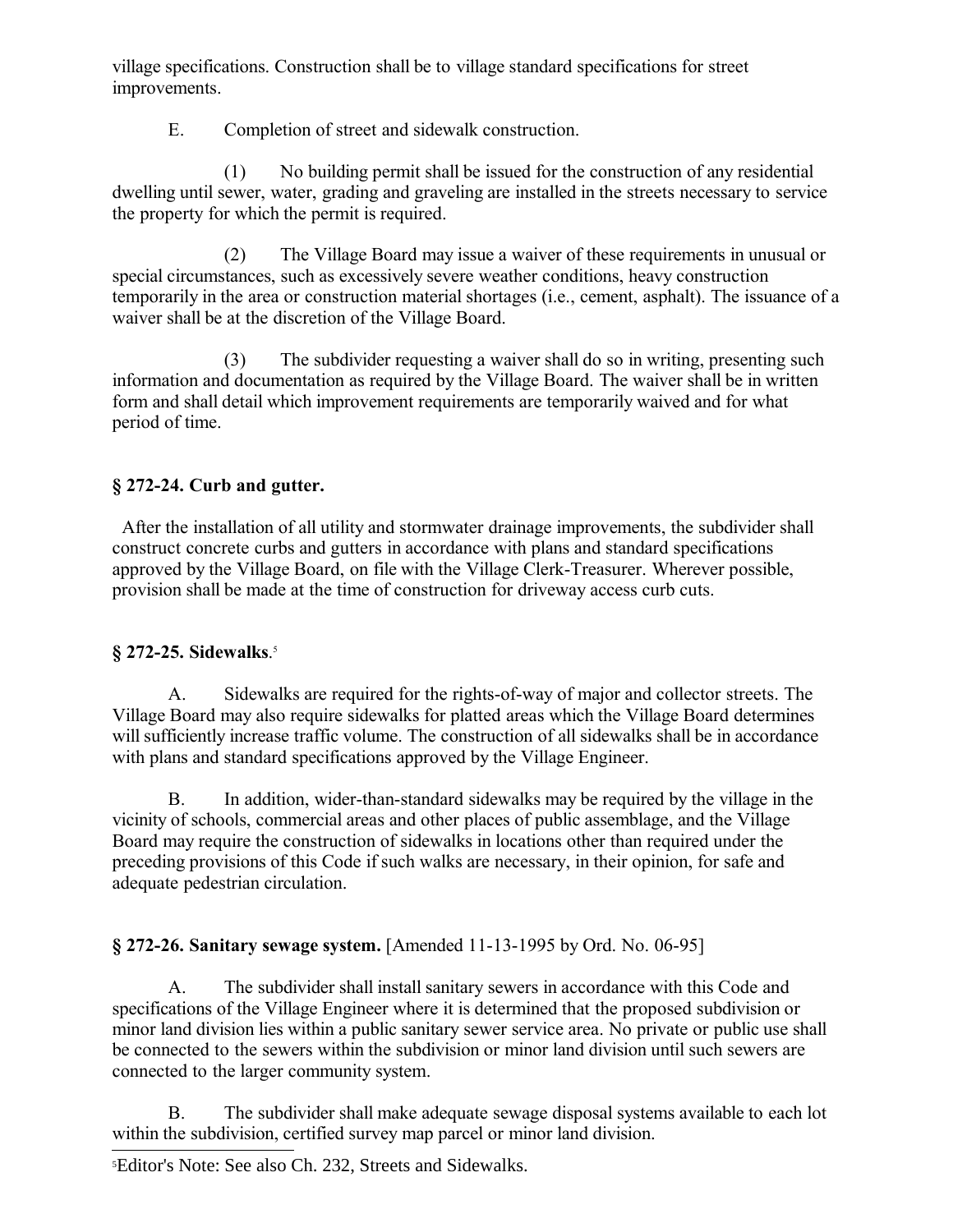C. The subdivider shall install sewer laterals to the street lot line.

D. The size, type and installation of all sanitary sewers proposed to be constructed shall be in accordance with plans and specifications approved by the Village Board.

E. The subdivider shall assume the cost of installing all sanitary sewers, eight inches in diameter or less in size, including the bringing of the sanitary sewer from where it exists to the subdivision or minor land division in question, as well as providing all sanitary sewer work within the subdivision or minor land division.

F. If greater than eight-inch-diameter sewers are required to handle the contemplated sewage flows, the costs of such larger sewers shall be prorated in proportion to the ratio which the total area of the proposed subdivision or certified survey map is to the total drainage areas to be served by such larger sewer and the excess cost either borne by the village or assessed against the total tributary drainage area.

## **§ 272-27. Water supply facilities.** [Amended 11-13-1995 by Ord. No. 07-95]

A. The subdivider shall install water mains in accordance with this Code and specifications of the Village Engineer when it is determined that the proposed subdivision or minor land division lies within a public sanitary sewer service area. No private or public use shall be connected to the water mains within the subdivision or minor land division until such water mains are connected to the larger community water supply system.

B. The subdivider shall cause such water supply and distribution facilities to be installed in such a manner as to make adequate water service available to each lot within the subdivision or minor land division.

C. The subdivider shall install water laterals to the street lot line.

D. The size, type and installation of all public water mains proposed to be constructed shall be in accordance with plans and standard specifications approved by the Village Board.

E. The subdivider shall assume the cost of installing all water mains, water laterals and water system appurtenances within the proposed subdivision or minor land division, including the bringing of the water main from where it exists to the subdivision or minor land division.

F. The village may bear the added cost of installing water mains greater than eight inches in diameter.[6](#page-28-0)

## **§ 272-28. Stormwater drainage facilities.**

A. Pursuant to § 272-41, the subdivider shall provide stormwater drainage facilities adequate to serve the subdivision or minor land division, which may include curb and gutter, catch basins and inlets, storm sewers, road ditches, open channels and water retention structures and settling basins, as may be required. Storm sewers are to be of adequate size and grade to hydraulically accommodate the ten-year storm; culverts shall be designed to accommodate the ten-year storm and shall be sized so that the twenty-five-year frequency storms do not cause flooding of the adjacent roadway. Upon the approval of the Village Engineer, stormwater swales

<span id="page-28-0"></span>6Editor's Note: Amended at time of adoption of Code (see Ch. 1, General Provisions, Art. I).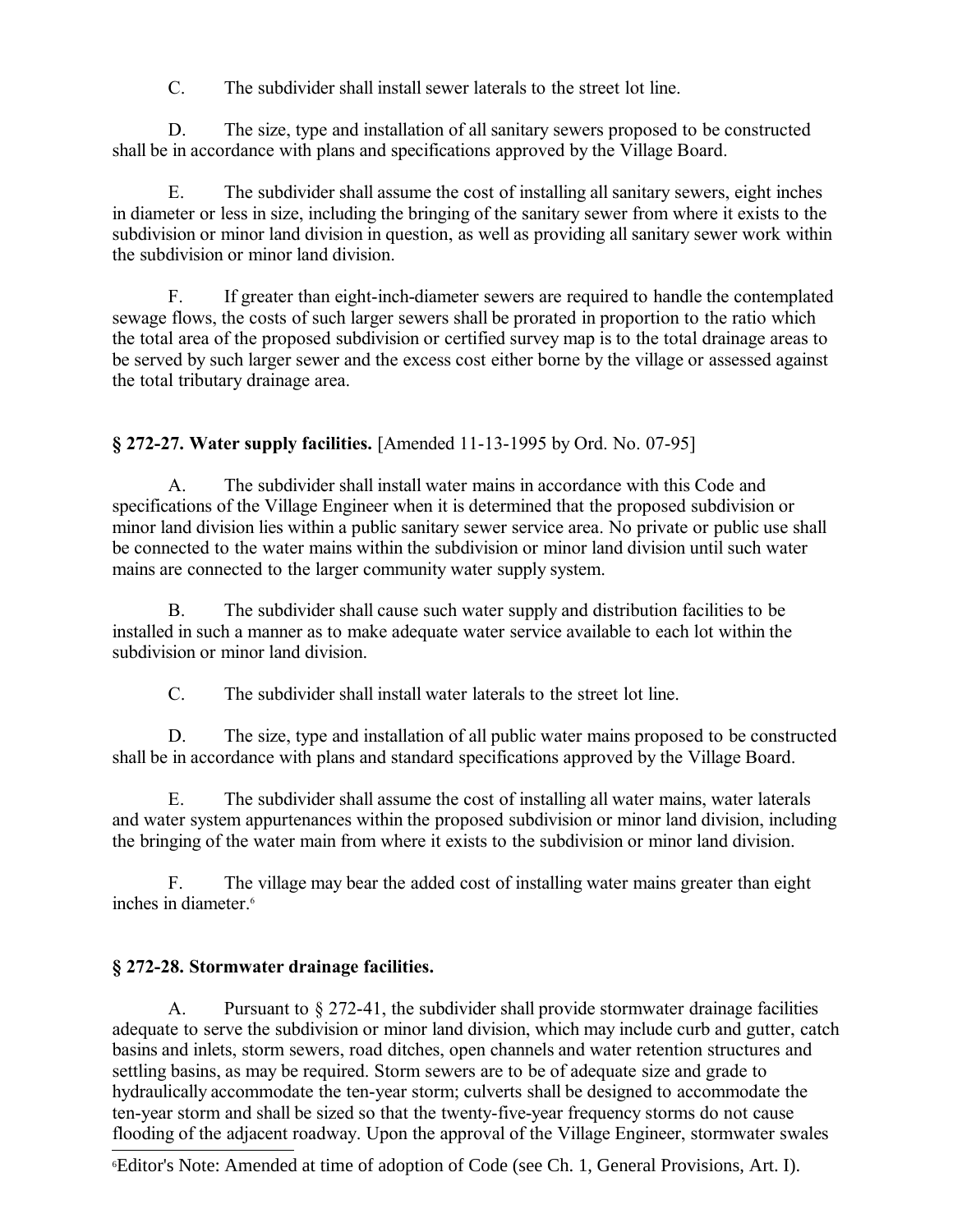and ditches may be sized for from twenty-five- to one-hundred-year frequency storms, depending upon the estimated amount of damage that would be incurred by adjacent properties if flooding did occur. Storm drainage facilities shall be so designed as to minimize hazards to life or property, and the size, type and installation of all stormwater drains and sewers proposed to be constructed shall be in accordance with the plans and specifications approved by the Village Board, upon the recommendation of the Village Engineer. Storm sewers oversized to handle runoff from off-site properties will be installed by the subdivider; however, the cost of oversizing such larger sewers shall be prorated in proportion to the ratio which the total area of the proposed subdivision or minor land division is to the total drainage area to be served by such larger sewer and the excess cost either borne by the village or assessed against the total tributary drainage area.

B. Unpaved road ditches and street gutters may be permitted only within the village's extraterritorial plat approved jurisdictional area and shall be shaped and seeded and/or sodded as grassed waterways. Where the velocity of flow is in excess of four feet per second on soils having a severe or very severe erosion hazard and in excess of six feet per second on soils having moderate, slight or very slight erosion hazard, the subdivider shall install a paved invert or check dams, flumes or other energy-dissipating devices.

C. Drainage facilities shall, if required, include water retention/detention structures and settling basins so as to prevent erosion and sedimentation where such facilities discharge into streams or lakes. The design criteria, the size, type, grades and installation of all stormwater drains and sewers and other cross-section, invert and erosion control paving check dams, flumes or other energy-dissipating structures and seeding and/or sodding of open channels and unpaved road ditches proposed to be constructed shall be in accordance with the plans and standard specifications approved by the Village Engineer.

## **§ 272-29. Other utilities.**

A. The subdivider shall cause gas, electrical power and telephone facilities to be installed in such a manner as to make adequate service available to each lot in the subdivision.

B. The subdivider shall cause gas, electric power and telephone facilities to be installed in such a manner as to make adequate service available to each lot in the subdivision, certified survey or land division. All new electrical distribution television cables and telephone lines from which lots are individually served shall be underground unless the Village Board specifically allows overhead poles for the following reasons:

(1) Topography, soil, water table, solid rock, boulders or other physical conditions would make underground installation unreasonable or impractical; or

(2) The lots to be served by said facilities can be served directly from existing overhead facilities.

C. Plans indicating the proposed location of all gas, electrical power and telephone distribution and transmission lines required to service the plat shall be approved by the Village Board, and such map shall be filed with the Village Clerk-Treasurer.

## **§ 272-30. Streetlamps.**

 The subdivider shall install streetlamps along all streets proposed to be dedicated of a design compatible with the neighborhood and type of development proposed as determined by the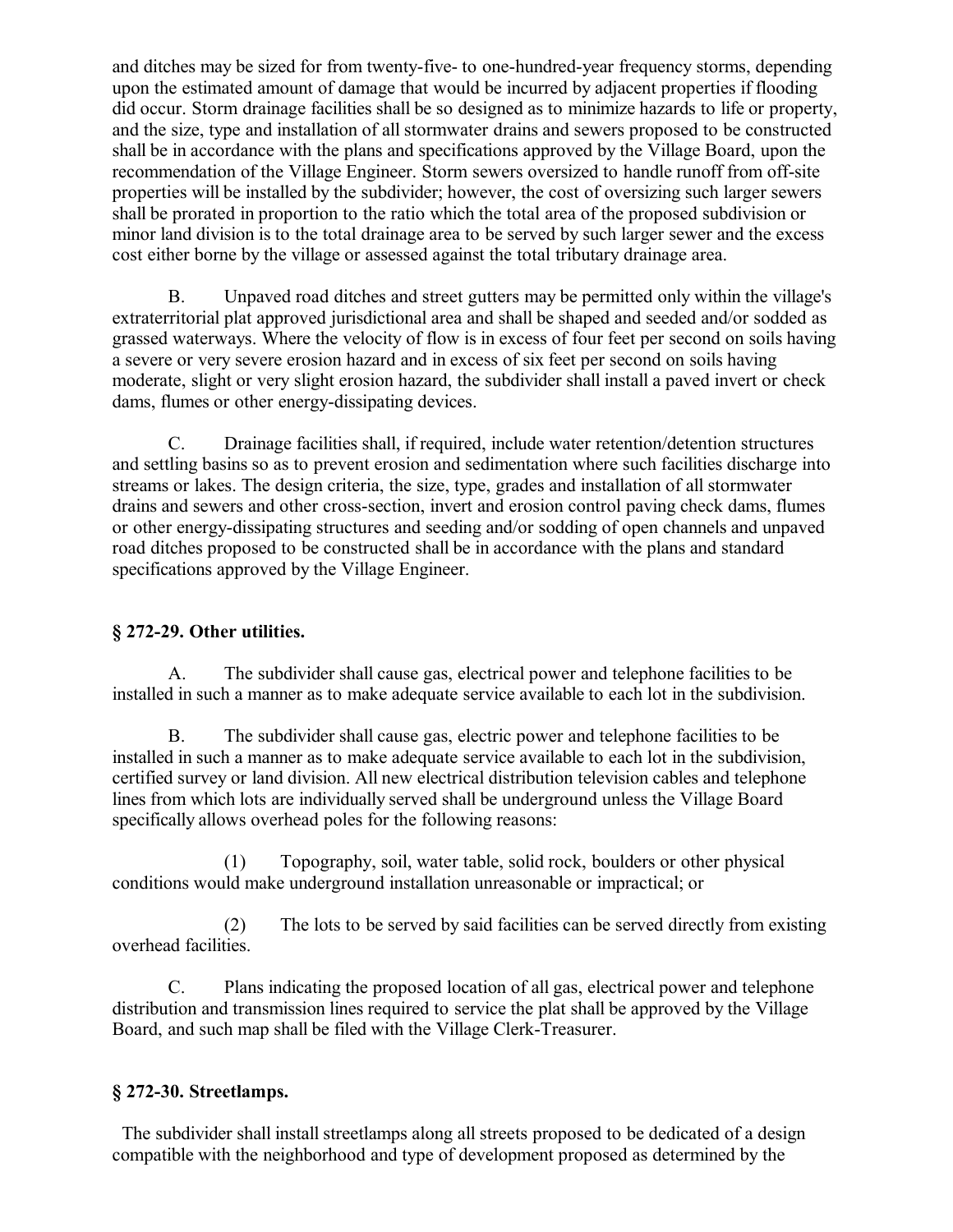Village Engineer. Such lamps shall be placed at each street intersection and at such interior block spacing as may be required by the Village Board, upon the recommendation of the Village Engineer.

## **§ 272-31. Street signs.**

 The subdivider shall install at the intersections of all streets proposed to be dedicated a street name sign of a design and installation specified by the Village Engineer.

## **§ 272-32. Erosion control.**

A. Pursuant to the Village's Construction Site Erosion Control Chapter (Building Code)[7](#page-30-0) , the subdivider shall cause all gradings, excavations, open cuts, side slopes and other land surface disturbances to be mulched, seeded, sodded or otherwise protected so that erosion, siltation, sedimentation and washing are prevented. The subdivider shall submit an erosion control plan that specifies measures that will be taken to assure the minimization of erosion problems.

B. The Village Board may require the subdivider to provide or install certain protection and rehabilitation measures, such as fencing, sloping, seeding, riprap, revetments, jetties, clearing, dredging, snagging, drop structures, brush mats, willow poles and grade stabilization structures.

C. Tree cutting and shrubbery clearing shall not exceed 40% of the lot or tract and shall be so conducted as to prevent erosion and sedimentation, preserve and improve scenic qualities and, during foliation, substantially screen any development from stream or lake users.

D. Paths and trails in wooded and wetland areas shall not exceed 10 feet in width unless otherwise approved by the Plan Commission and shall be so designed and constructed as to result in the least removal and disruption of trees and shrubs and the minimum impairment of natural beauty.

E. Earthmoving, such as grading, topsoil removal, mineral extraction, stream course changing, road cutting, waterway construction or enlargement, removal of stream or lake bed materials, excavation, channel, clearing, ditching, drain tile laying, dredging and lagooning, shall be so conducted as to prevent erosion and sedimentation and to least disturb the natural fauna, flora, watercourse, water regimen and topography.

F. Review of the conduct of such cutting, clearing and moving may be requested of the County Soil and Water Conservation District Supervisors, the State District Fish and Game Managers and the State District Forester by the Village Engineer or Plan Commission as they deem appropriate.

## **§ 272-33. Partition fences.**

 When the land included in a subdivision plat or certified survey map abuts upon or is adjacent to land used for farming or grazing purposes, the subdivider shall erect (at the request of the adjacent property owner), keep and maintain (his portion under state law) partition fences, satisfying the requirements of the Wisconsin Statutes for a legal and sufficient fence, between such land and the adjacent land. A covenant binding the developer, its grantees, heirs, successors

<span id="page-30-0"></span>7Editor's Note: See Ch. 122, Erosion Control.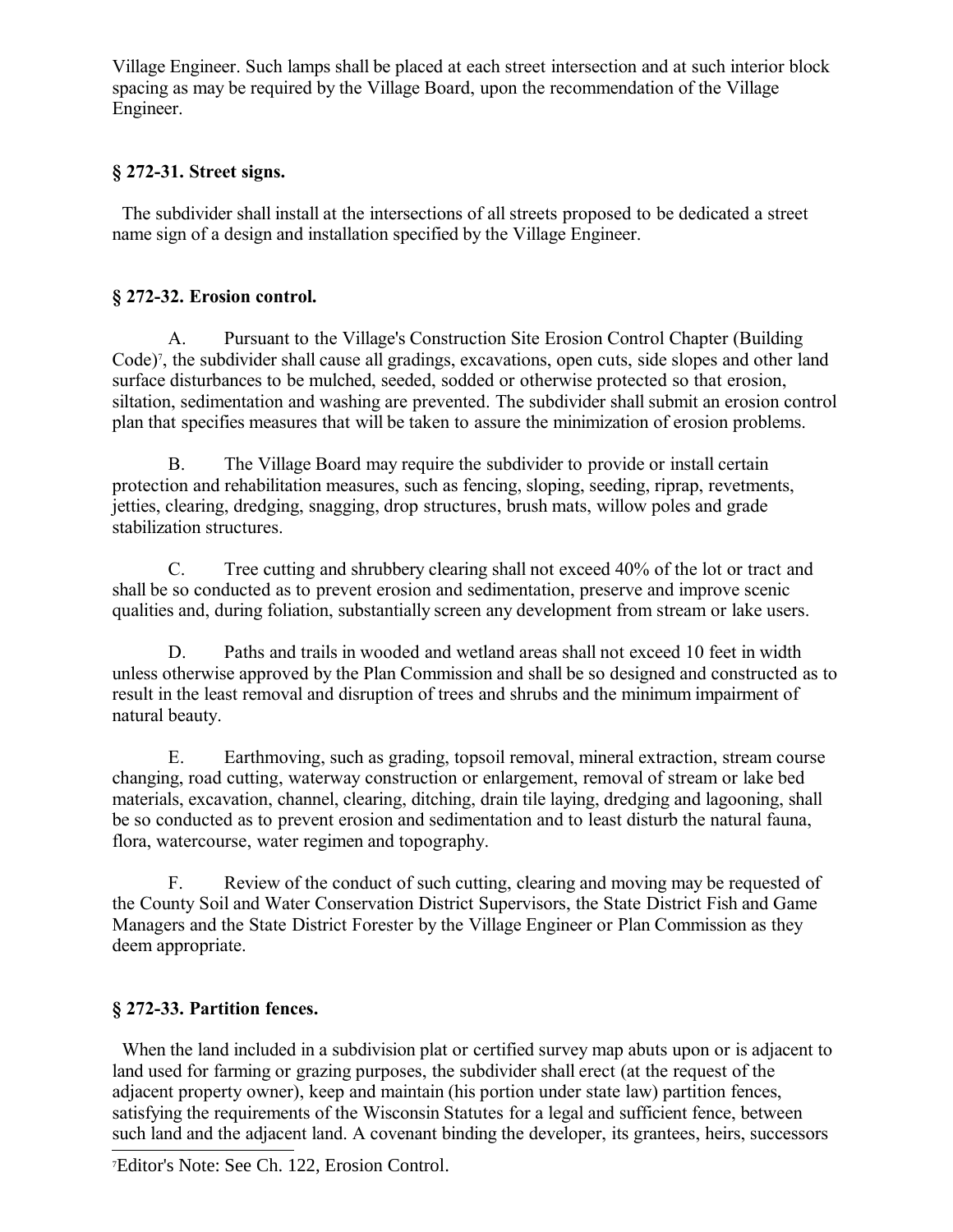and assigns to erect and maintain such fences, without cost to the adjoining property owners, so long as the land is used for farming or grazing purposes, shall be included upon the face of the final plat or certified survey map.

## **§ 272-34. Easements.**

A. Utility easements. The Village Board, on the recommendation of appropriate departments and agencies serving the village, shall require utility easements for poles, wire, conduits, storm and sanitary sewers, gas, water and head mains or other utility lines. It is the intent of this chapter to protect all established easements so as to assure proper grade, assure maintenance of the established grade, prohibit construction of permanent fences or retaining walls over underground installation and prevent the planting of trees in the easement area.

B. Drainage easements. Where a subdivision is traversed by a watercourse, drainageway, channel or stream:

(1) There shall be provided a stormwater easement or drainage right-of-way conforming substantially to the lines of such watercourse and such further width or construction, or both, as will be adequate for the purpose and as may be necessary to comply with this section; or

(2) The watercourse, drainageway, channel or stream may be relocated in such a manner that the maintenance of adequate drainage will be assured and the same provided with a stormwater easement or drainage right-of-way conforming to the lines of the relocated watercourse and such further width or construction, or both, as will be adequate for the purpose and may be necessary to comply with this section.

(3) Wherever possible, it is desirable that drainage be maintained by an open channel with landscaped banks and adequate width for maximum potential volume flow. In all cases, such watercourse shall be of a minimum width established at the high-water mark or, in the absence of such specification, not less than 30 feet. If, in the opinion of the Village Engineer, the easement will be for a major drainage swale, the easement shall be of sufficient width to contain a one-hundred-year frequency storm. If the drainage easement is located in an established floodway or flood-fringe district, the entire floodplain area shall be included within the drainage easement.

C. Easement locations. Such easements shall be at least 12 feet wide, or wider where recommended by the Village Engineer, and may run across lots or alongside of rear lot lines. Such easements should preferably be located along rear lot lines. Evidence shall be furnished the Plan Commission and Village Board that easements and any easement provisions to be incorporated in the plat or in deeds have been reviewed by the individual utility companies or the organization responsible for furnishing the services involved.

## **§ 272-35. Bicycle paths and trails.**

 When required by the Village Board, the subdivider shall install required bicycle paths and trails in accordance with the plans and specifications approved by the village. The subdivider shall assume the entire cost of such bicycle paths and trails, except in the case of dual bicycle paths and streets. The added cost for streets wider than those required in order to accommodate bicycle paths and trails shall be the responsibility of the municipality charged with the maintenance of the proposed facility. In the event that the subdivider wishes to install dual-lane facilities, which may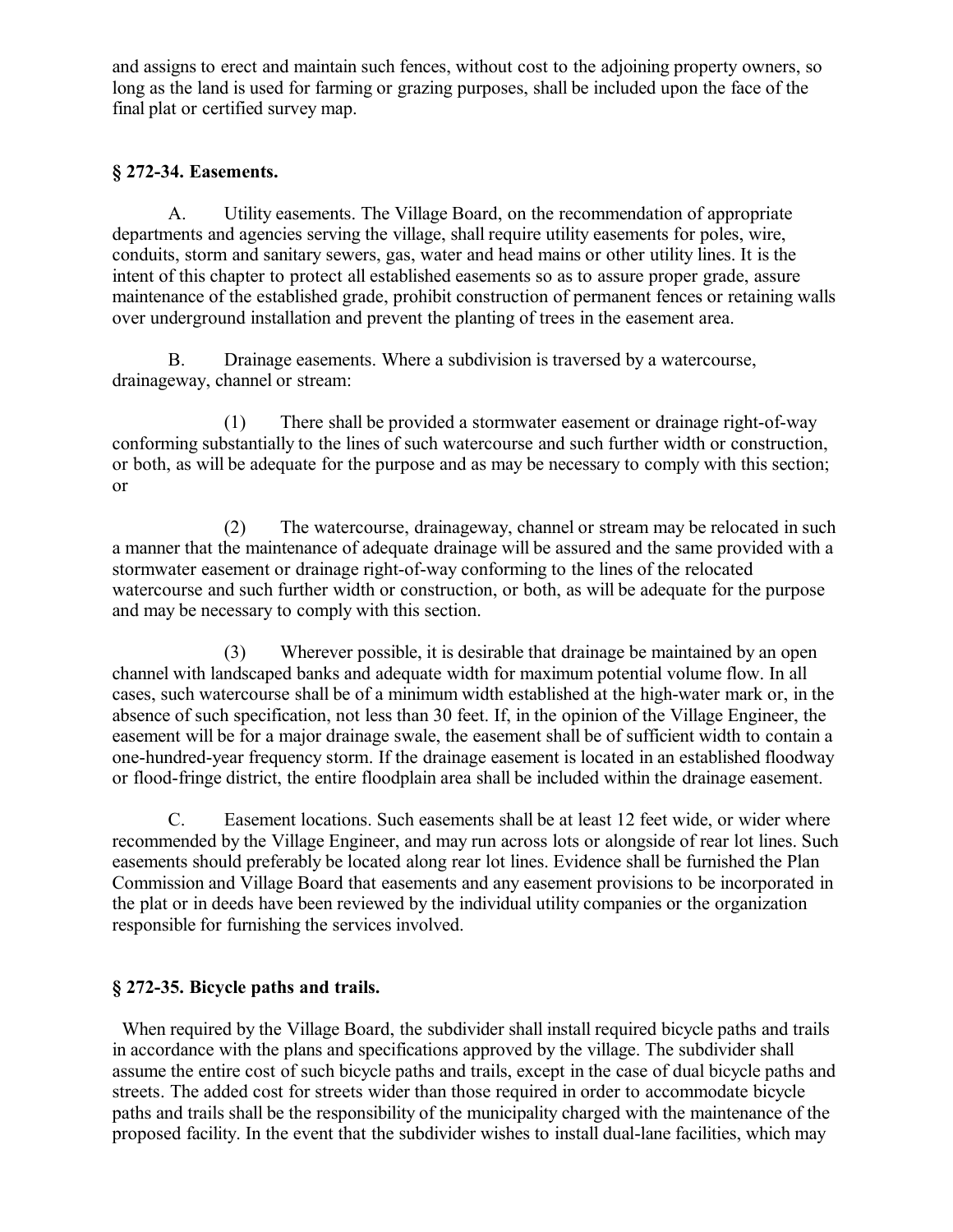not be required by the village, the total cost of such improvements shall be borne by the subdivider.

## **§ 272-36. Improvements extended to limit of parcel.**

 Any and all improvements or utility services required by this chapter for the subdivision and/or minor land division of lands within the village or within the village's extraterritorial plat approval jurisdiction shall be extended to the farthest limit of the parcel or lot upon which a building permit is requested unless the owner is excused by the Village Board, the Plan Commission or village utilities officials. In the event that the improvements are required to the end of the parcel, as defined herein, the owner shall be required to post bond with the village if improvements are not made.

#### ARTICLE VII Design Standards

## **§ 272-37. General street design standards.**

A. Compliance with statutes. In laying out a subdivision, the owner shall conform to the provisions of W.S.A. ch. 236 and all applicable village regulations. In all cases where the requirements of this chapter are different from the requirements of W.S.A. ch. 236, the more restrictive provision shall apply.

B. Dedication. The subdivider shall dedicate land and improve streets as provided in this article and § 272-23. Streets shall be located with due regard for topographical conditions, natural features, existing and proposed streets, utilities and land uses and public convenience and safety. Streets shall conform to official maps adopted by the Village Board. The subdivision, certified survey parcel or land division shall be so designed as to provide each lot with satisfactory access to a public street or road.

C. Compliance with Comprehensive Plan. The arrangement, character, extent, width, grade and location of all streets shall conform to any Village Comprehensive Development Plan and to this chapter and shall be considered in their relation to existing and planned streets, to reasonable circulation of traffic, to topographical conditions, to runoff of stormwater, to public convenience and safety and in their appropriate relation to the proposed uses of the land to be served by such streets. The arrangement of streets in new subdivisions shall make provision for the appropriate continuation at the same width of the existing streets in adjoining areas.

D. Areas not covered by Official Map. In areas not covered by a Village Comprehensive Plan, the layout of streets shall conform to the plan for the most advantageous development of adjoining areas of the neighborhood. Streets shall be designed and located in relation to existing and officially planned streets, topography and natural terrain, streams and lakes and existing tree growth, public convenience and safety and in their appropriate relation to the proposed use of the land to be served by such streets.

E. Street classifications. Streets shall be classified as indicated below:

(1) Arterial streets. Arterial streets shall be arranged to provide through traffic for a heavy volume of vehicles.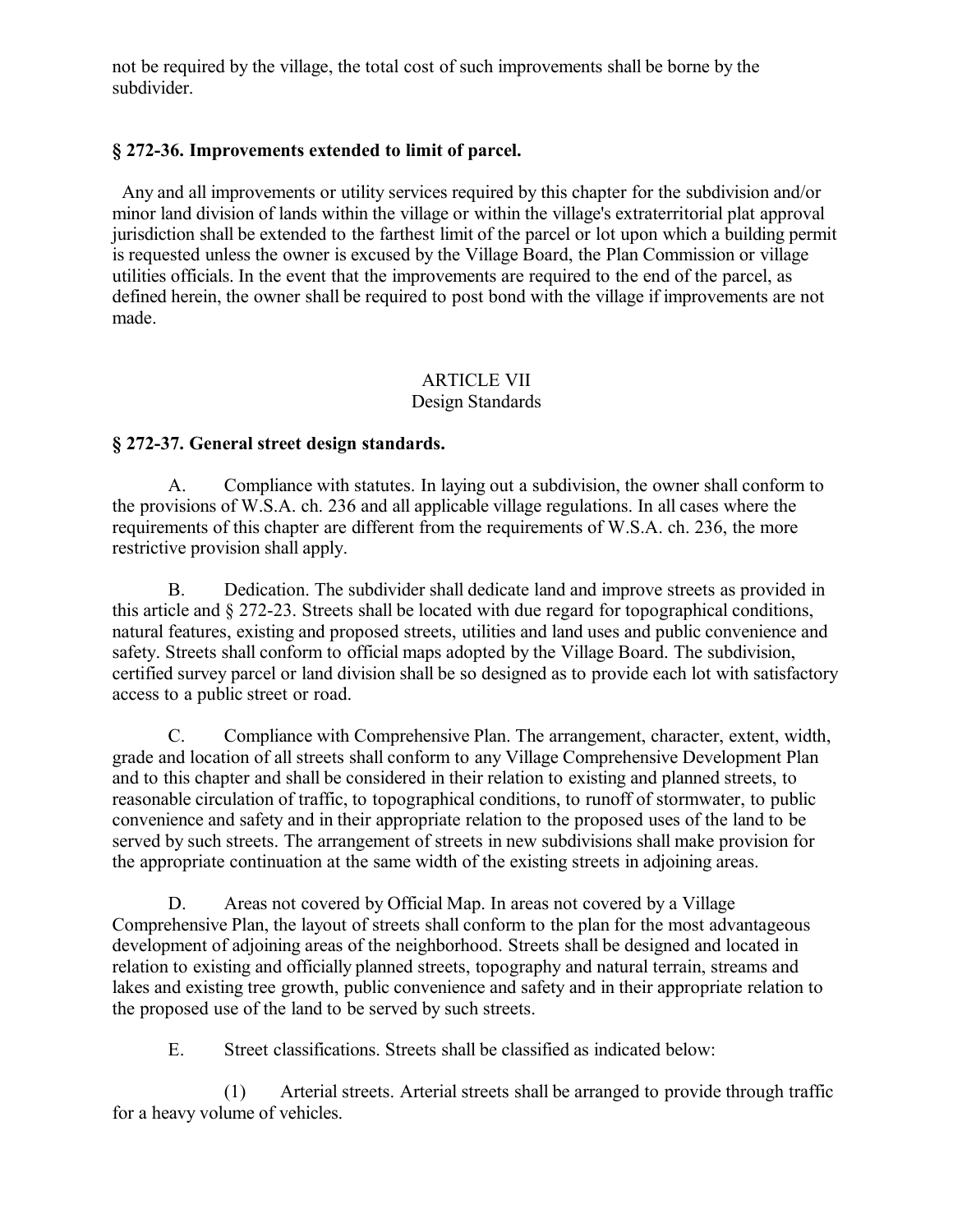(2) Collector streets. Collector streets shall provide ready collection of traffic from commercial and residential areas and conveyance of this traffic to the major street and highway system and shall be properly related to special traffic generators, such as schools, churches and shopping centers, and other concentrations of population and to the major streets into which they feed.

(3) Local streets. Local streets shall be arranged to conform to the topography, to discourage use by through traffic, to permit the design of efficient storm and sanitary sewerage systems and to require the minimum street area necessary to provide safe and convenient access to abutting property.

(4) Proposed streets. Proposed streets shall extend to the boundary lines of the tract being subdivided unless prevented by topography or other physical conditions or unless, in the opinion of the Village Board, such extension is not necessary or desirable for the coordination of the layout of the subdivision or land division or for the advantageous development of the adjacent tracts.

F. Reserve strips. Reserve strips shall not be provided on any plat to control access to streets or alleys, except where control of such strips is placed with the village under conditions approved by the Village Board.

G. Alleys.

(1) Commercial and industrial. Alleys shall be provided in all commercial and industrial districts for off-street loading and service access, except that the Village Board may waive this requirement where other definite and assured provision is made for service access, such as off-street loading and parking, consistent with and adequate for the uses proposed.

(2) Residential. Alleys shall not be approved in residential areas unless necessary because of topography or other exceptional circumstances.

(3) Width. The width of alleys shall not be less than 24 feet.

(4) Dead end. Dead-end alleys are prohibited, and crooked and "T" alleys shall be discouraged.

H. Continuation. Streets shall be laid out to provide for possible continuation wherever topographic and other physical conditions permit. Provision shall be made so that all proposed streets shall have a direct connection with, or be continuous and in line with, existing, planned or platted streets with which they are to connect. Proposed streets shall be extended to the boundary lines of the tract to be subdivided, unless prevented by topography or other physical conditions, or unless, in the opinion of the Village Board, upon the recommendation of the Plan Commission, such extension is not necessary or desirable for the coordination of the layout of the subdivision with existing layout or the most advantageous future development of adjacent tracts. Dead-end streets not over 500 feet in length will be approved when necessitated by the topography.

I. Local streets. Local streets shall be so laid out so as to discourage their use by through traffic.

J. Number of intersections. The number of intersections of local streets with major streets shall be reduced to the practical minimum consistent with circulation needs and safety requirements, preferably not more than two.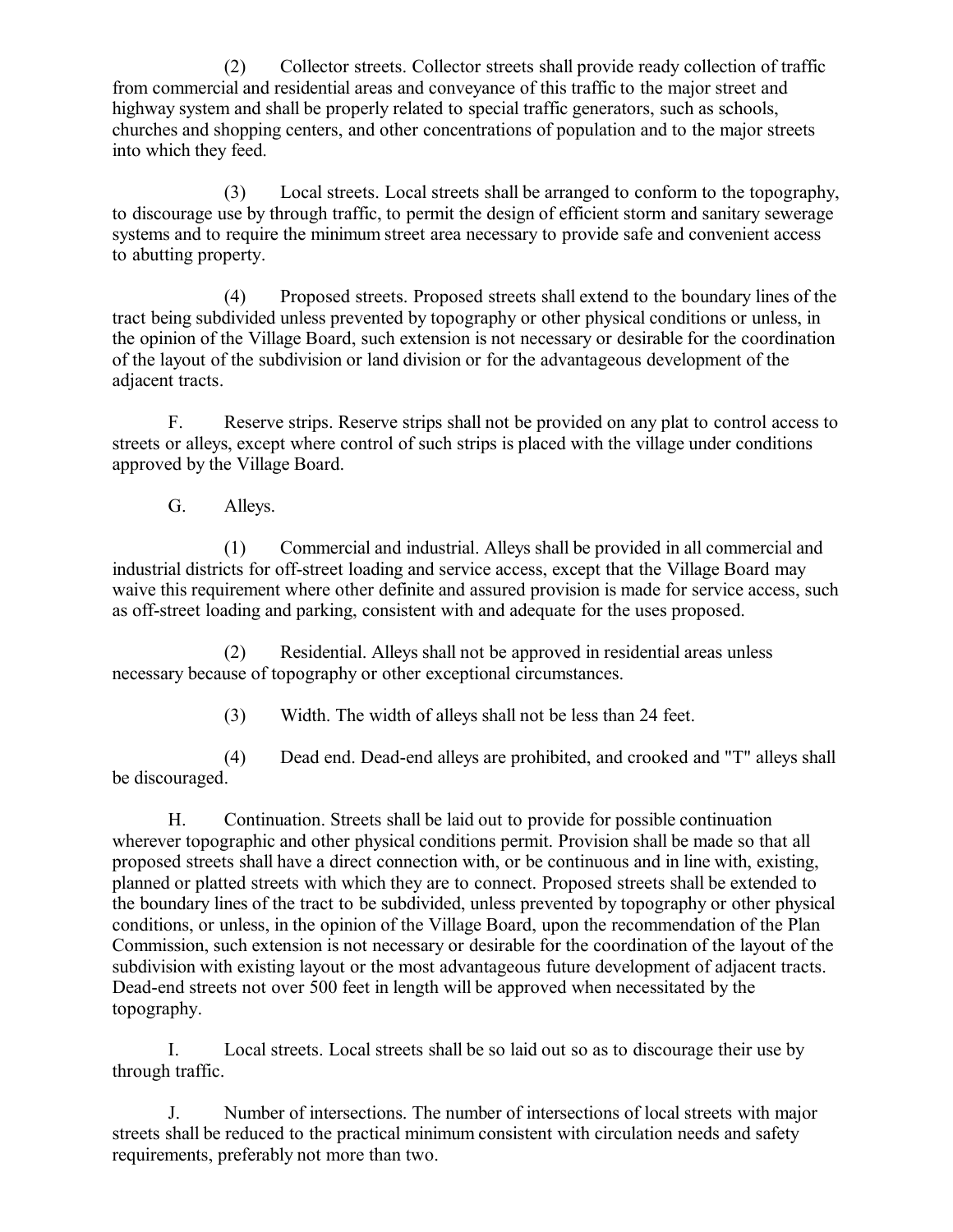K. Frontage roads. Where a subdivision abuts or contains an existing or proposed arterial highway, the Village Board may require a frontage road, nonaccess reservation along the rear of the property contiguous to such highway or such other treatment as may be necessary to ensure safe, efficient traffic flow and adequate protection of residential properties.

L. Private streets. Private streets shall not be approved nor shall public improvements be approved for any private street; all streets shall be dedicated for public use.

M. Visibility. Streets shall afford maximum visibility and safety and shall intersect at right angles where practicable. As required by the Village Engineer, sufficient vision clearance triangles shall be provided at intersections.

N. Tangents. A tangent at least 100 feet long shall be required between reverse curves on arterial and collector streets.

O. Street grades.

(1) Unless necessitated by exceptional topography subject to the approval of the Village Board, the maximum center line grade of any street or public way shall not exceed the following:

- (a) Maximum.
	- [1] Arterial streets:  $6\%$ .
	- [2] Collector streets: 7%.
	- [3] Local streets, alleys and frontage streets:  $10\%$ .
	- [4] Pedestrianways: 12%, unless steps of acceptable design are

provided.

(b) The grade of any street shall in no case exceed 10% or be less than

 $1/2\%$ .

(2) Street grades shall be established wherever practicable so as to avoid excessive grading, the promiscuous removal of ground cover and tree growth and general leveling of the topography.

(3) All changes in street grades shall be connected by vertical curves of a minimum length equivalent in feet to 15 times the algebraic difference in the rates of grade for major and collector streets and 1/2 this minimum for all other streets.

P. Radii of curvature.

(1) When a continuous street center line deflects at any one point by more than 10°, a circular curve shall be introduced having a radius of curvature on said center line of not less than the following:

- (a) Arterial streets and highways: 300 feet.
- (b) Collector streets: 200 feet.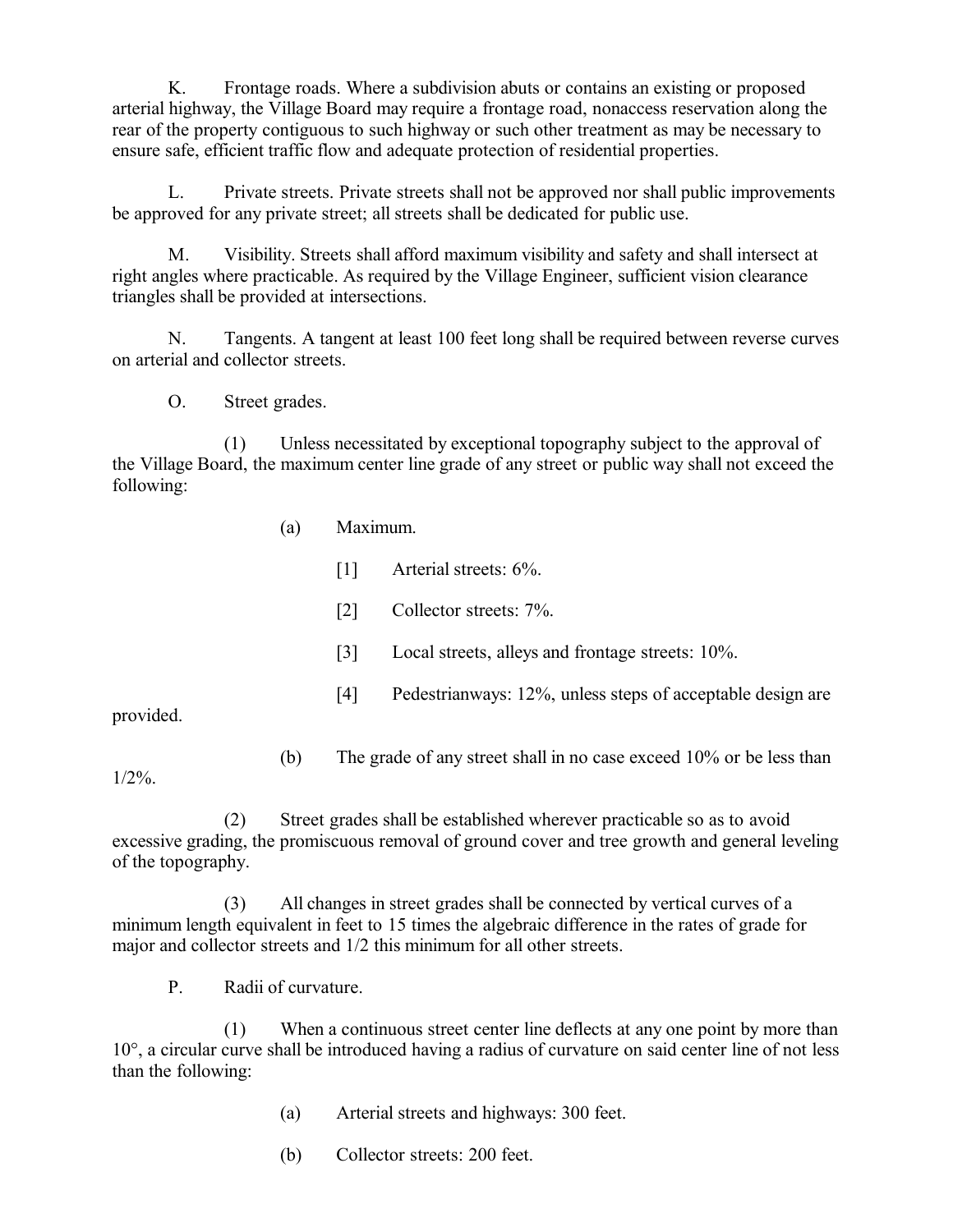(c) Local streets: 100 feet.

(2) Curves should be provided when center line defections exceed 1° in rural areas and in urban areas when defection exceeds 3°.

Q. Half streets. Where an existing dedicated or platted half street is adjacent to the subdivision, the other half street shall be dedicated by the subdivider. The platting of half streets should be avoided where possible.

R. Intersections.

(1) Property lines at street intersections of major thoroughfares shall be rounded with a radius of 15 feet or of a greater radius where the Village Engineer considers it necessary.

(2) Streets shall intersect each other at as nearly right angles as topography and other limiting factors of good design permit.

(3) Number of streets converging at one intersection shall be reduced to a minimum, preferably not more than two.

S. Street names. New street names shall not duplicate the names of existing streets, but streets that are continuations of others already in existence and named shall bear the names of the existing streets. Street names shall be subject to approval by the Plan Commission and Village Board.

T. Culs-de-sac.

(1) Culs-de-sac. Culs-de-sac shall be no longer than 600 feet (unless topography indicates a need for a greater length) and shall terminate in a circular open space having a radius at the outside of the pavement of at least 40 feet and a diameter at the outside of the right-of-way of at least 120 feet. The use of culs-de-sac should be avoided when possible.

(2) Temporary termination of streets. Temporary termination of streets intended to be extended at a later date shall be accomplished with a temporary cul-de-sac in accordance with the standards set forth above, or by the construction of a temporary "T" intersection 33 feet in width and 33 feet in length abutting the right-of-way lines of the access street on each side.

U. Limited access highway and railroad right-of-way treatment. Whenever the proposed subdivision contains or is adjacent to a limited access highway, arterial street or railroad right-of-way, the design shall provide the following treatment:

(1) Subdivision lots. When lots within the proposed subdivision back upon the right-of-way of an existing or proposed limited access highway or a railroad, a planting strip at least 30 feet in depth shall be provided adjacent to the highway or railroad in addition to the normal lot depth. This strip shall be part of the platted lots but shall have the following restriction lettered on the face of the plat: "This strip reserved for the planting of trees and shrubs, the building of structures hereon prohibited."

(2) Commercial and industrial districts. Commercial and industrial properties shall have provided, on each side of the limited access highway, arterial street or railroad, streets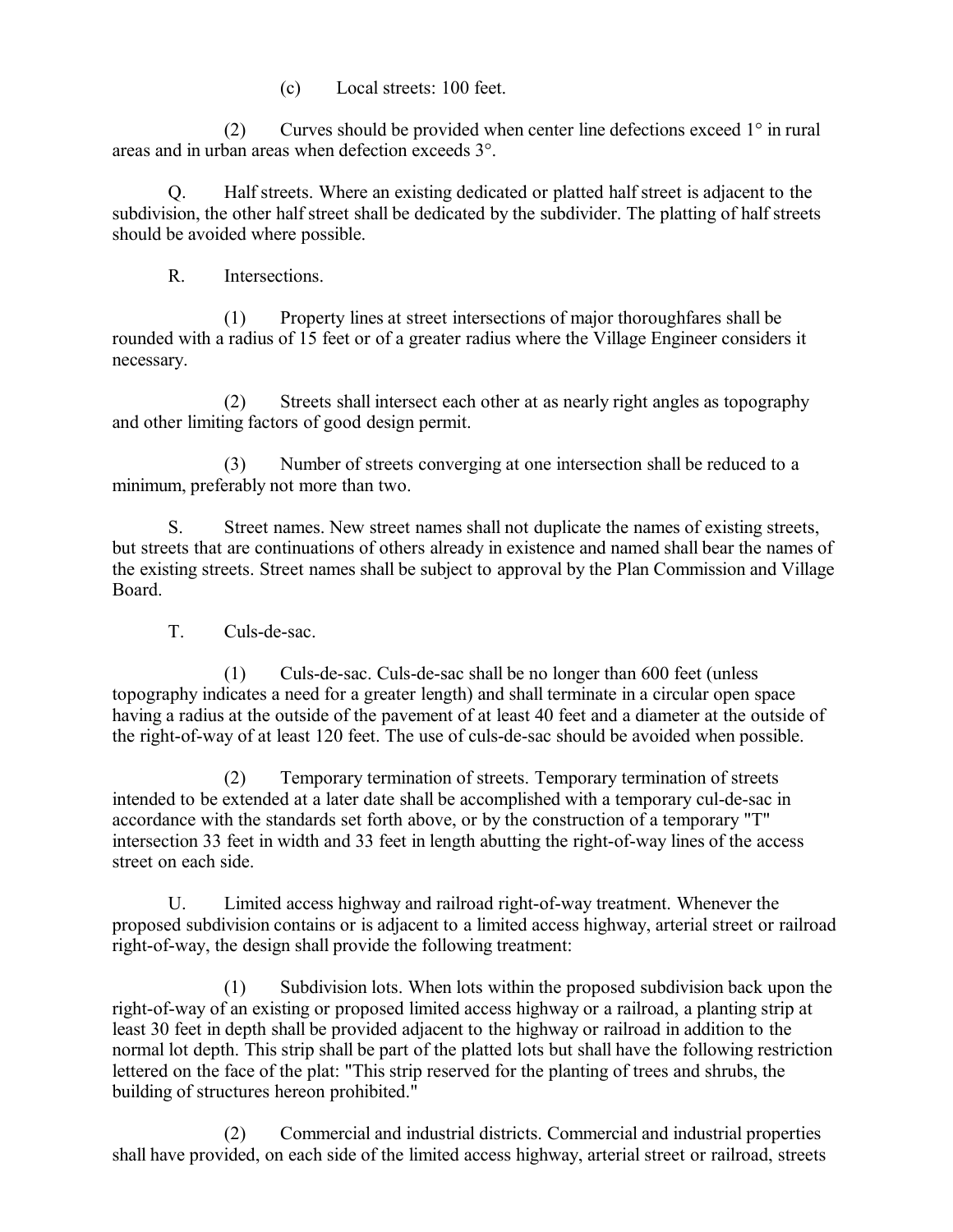approximately parallel to and at a suitable distance from such highway or railroad for the appropriate use of the land between such streets and highway or railroad, but not less than 150 feet.

(3) Streets parallel to a limited access highway. Streets parallel to a limited access highway or railroad right-of-way, when intersecting a major street and highway or collector street which crosses said railroad or highway, shall be located at a minimum distance of 250 feet from said highway or railroad right-of-way. Such distance, where desirable and practicable, shall be determined with due consideration of the minimum distance required for the future separation of grades by means of appropriate approach gradients.

(4) Local streets. Local streets immediately adjacent and parallel to railroad rights-of-way shall be avoided, and location of local streets immediately adjacent to arterial streets and highways and to railroad rights-of-way shall be avoided in residential areas.

V. Street widths. The minimum right-of-way and roadway width of all proposed streets and alleys shall be as specified by the Master Plan, Official Map or neighborhood development study; or if no width is specified therein, the minimum width shall be as follows:

|              | <b>Arterial</b><br>(feet) | <b>Collector</b><br>(feet) | Local<br>(feet) |
|--------------|---------------------------|----------------------------|-----------------|
| Right-of-way | 100                       | 70                         | 66              |
| Roadway      | 68                        | 42                         | 36              |
| Surface      | 48                        | 38                         | 31              |

W. New and replacement bridges and culverts. All new and replacement bridges and culverts over perennial waterways, including pedestrian and other minor bridges, in addition to meeting other applicable requirements, shall be designed so as to accommodate the one-hundredyear recurrence interval flood event without raising the peak stage, either upstream or downstream, more than 0.01 feet above the peak stage for the one-hundred-year recurrence interval flood, as established in the applicable federal flood insurance study. Larger permissible flood stage increases may be acceptable for reaches having topographic land use conditions which could accommodate the increased stage without creating additional flood damage potential upstream or downstream of the proposed structure. Such bridges and culverts shall be so designed and constructed as to facilitate the passage of ice flows and other debris. All new and replacement bridges shall be constructed in accordance with all applicable state statutes and codes and shall be submitted to the Department of Natural Resources to assure compliance therewith.

X. Private roads. Private roads are prohibited, except as part of a condominium development; and the Village Board shall not permit installation of public improvements in any private road.

## **§ 272-38. Specifications for preparation, construction and dedication of streets and roads.**

A. General requirements.

(1) Construction standards. All roadway construction and materials used shall be performed in accordance with the construction methods as listed in the appropriate sections of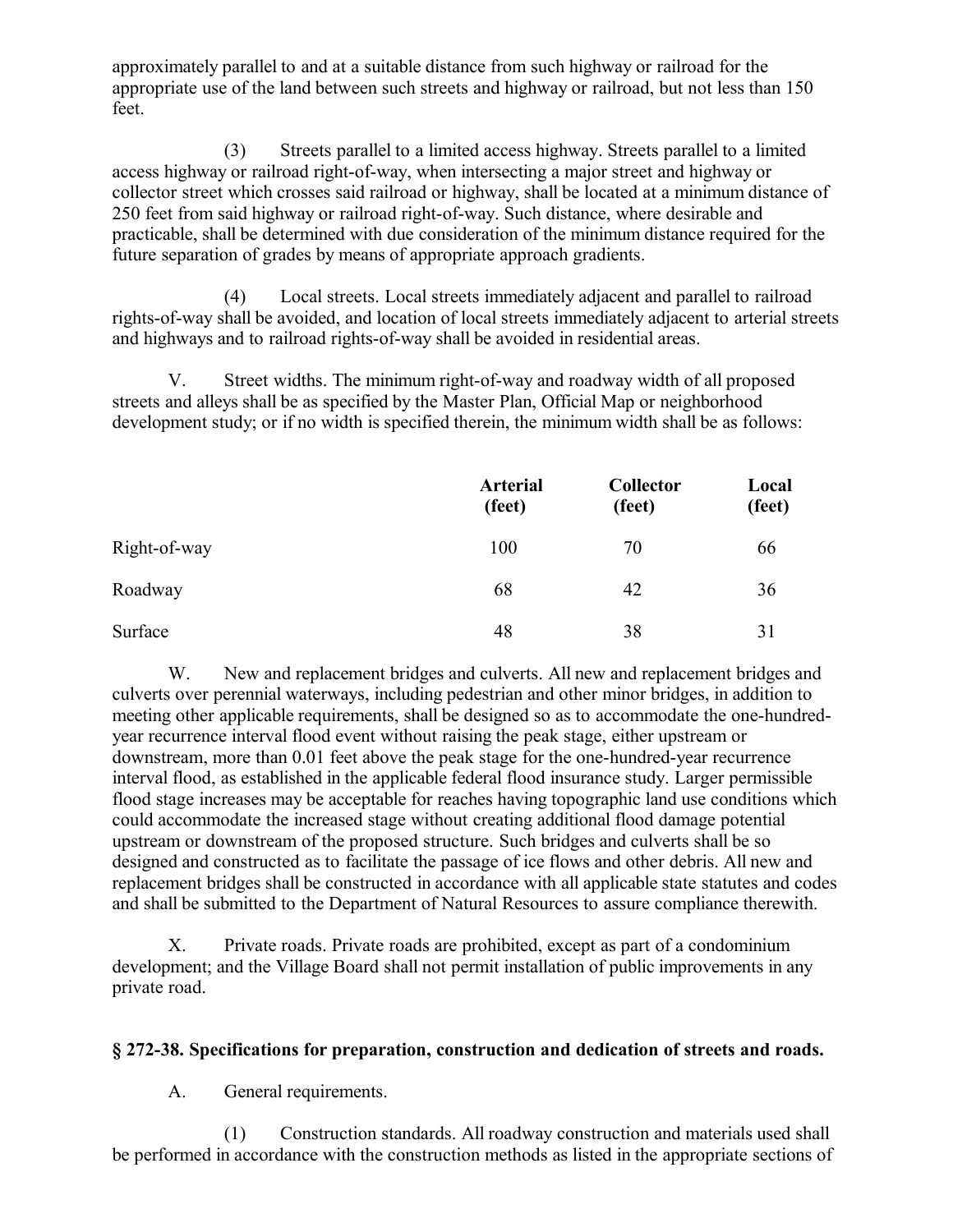the State of Wisconsin Department of Transportation Standard Specifications for Road and Bridge Construction and its supplements and this chapter, whichever is more restrictive. The design requirements of this section and § 272-37 shall be applicable to all streets and roads that are to be dedicated to the village, regardless of whether such streets or roads are part of a new subdivision or land division.

(2) Project costs. All roadway surveys, dedications, plans and specifications and construction will be at the expense of the applicant or applicants. This includes any expense incurred by the village in the preparation of plans and review and inspection of plans and construction.

(3) Preliminary consultation. Prior to the design, preparation and construction of any roadway to be dedicated to the Village of Albany, the applicant shall notify the Village Clerk-Treasurer. An on-site meeting will then be arranged to be attended by the Village Engineer and the applicant. Plans must be provided in order for the Village Engineer to check the design and drainage.

(4) Material slips. Copies of material slips for all materials furnished for the road construction projects shall be delivered to the village before the village approves the final construction.

(5) Required inspections.

(a) The Village Engineer shall be contacted for required inspections after the following phases of construction:

- [1] Subbase grading;
- [2] Crushed aggregate base course;
- [3] Bituminous surface course; and
- [4] Shouldering.

(b) Any deficiencies found by the Village Engineer shall be corrected before proceeding to the next phase of construction.

(6) Tests of materials. The village reserves the right to obtain a sample of the roadway base material prior to placement on the roadway for purposes of determining whether the material meets gradation and soundness requirements.

(7) Pavement samples. Samples of bituminous concrete will be taken by the village during pavement construction operations for purposes of determining that the material meets specifications.

B. Construction standards. All streets and highways constructed in the village or to be dedicated to the village shall fully comply with the following construction standards:

(1) Grading.

(a) With the submittal of the final plat, the subdivider shall furnish drawings which indicate the existing and proposed grades of roads, streets and alleys shown on the plat.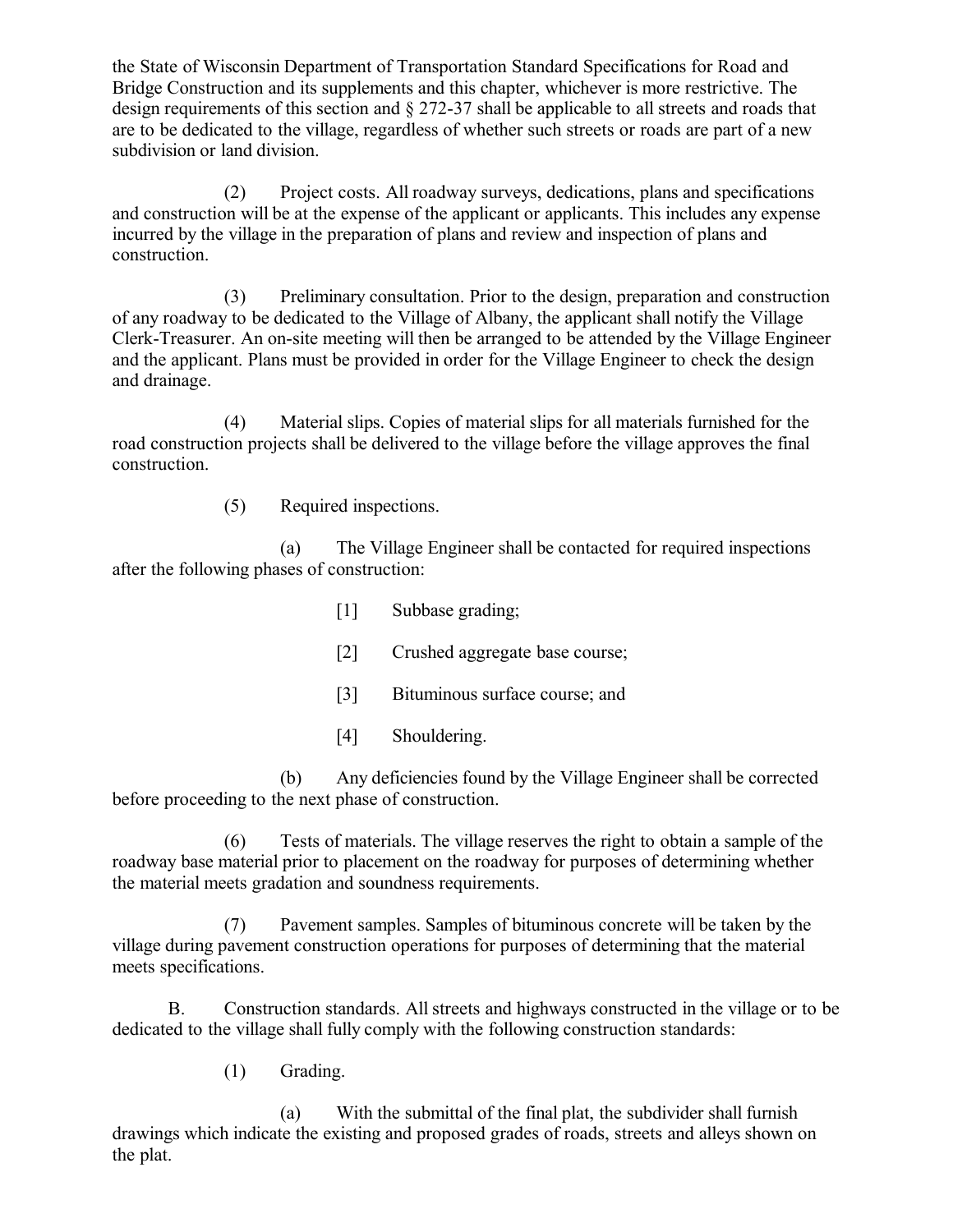(b) Proposed grades will be reviewed by the Village Engineer for conformance with village standards and good engineering practice. Street grades require the approval of the Village Board after receipt of the Village Engineer's recommendations.

(c) After installation of temporary block corner monuments by the subdivider and the establishment of street grades by the Village Engineer, the subdivider shall grade the full width of the right-of-way of the streets and alleys proposed to be dedicated, including the vision clearance triangle on corner lots, followed by surfacing required by this chapter. After installation of water and sewer facilities, the roadway shall be surfaced.

(d) In cases where an existing street right-of-way is made a part of the plat or abuts the plat, the subdivider shall grade that portion of the right-of-way between the existing pavement and the property line.

(e) The bed for the roadways in the street rights-of-way shall be graded to subgrade elevation.

(f) The Village Engineer shall approve all grading within rights-of-way, and said grading shall extend for a sufficient distance beyond the right-of-way to ensure that the established grade will be preserved.

(g) Where electric and other communications or utilities facilities are to be installed underground, the utility easements shall be graded to within six inches of the final grade by the subdivider, prior to the installation of such facilities; earthfill piles or mounds of dirt or construction materials shall not be stored on such easement areas.

(h) Cut and filled lands shall be graded to a maximum slope of 1 to 4 or the soil's angle of repose, whichever is the lesser, and covered with permanent vegetation.

(2) Roadway base thickness.

(a) Residential streets shall have a minimum roadway base thickness of nine inches of compacted in-place crushed aggregate base course of gradation No. 2 in the top layer and gradations No. 1 and No. 2 in the lower level.

(b) On commercial, arterial or other heavy-use streets, as determined by the Village Board, a base course of 10 inches compacted shall be constructed upon an inspected and approved subgrade, either well-graded crushed gravel from a state-approved pit with a maximum stone of  $11/2$  inches and no greater than  $10\%$  by weight passing a No. 200 sieve or No. 3 crushed rock approximately six inches in depth and one or more layers of fine aggregate, either three-quarter-inch crushed gravel, well-graded with no greater than 10% passing a No. 200 sieve, or three-quarter-inch traffic-bound crushed rock.

(c) In the case of commercial, arterial or other heavy-use roads, the Village Board may, in the alternative to the above standards, have the Village Engineer provide specifications for such roads after researching the site(s) and conducting a soil analysis.

(d) In any case, the Village Board shall have the sole discretion in determining the use and construction classification to be adhered to.

(e) In all cases, the base course shall be compacted to the extent necessary to produce a condition so that there will be no appreciable displacement of material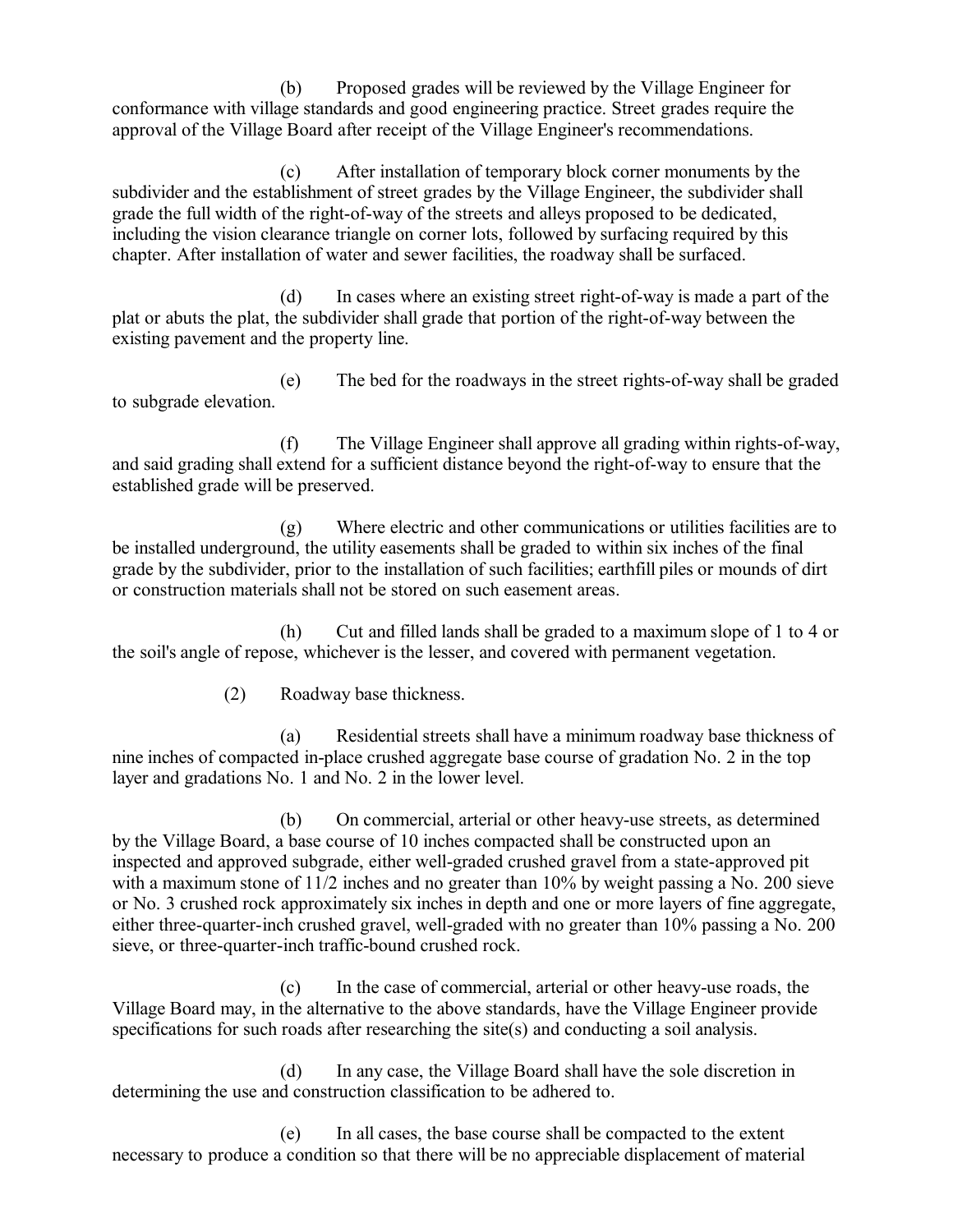laterally and longitudinally under traffic and shall conform to line, grades and shape shown on the approved plans, profiles and cross sections.

(3) Roadway subbase. Stable and nonorganic subbase material is required. Unstable and organic material must be subcut, removed and replaced with a suitable granular or breaker-run material approved by the Village Engineer.

(4) Pavement thickness.

(a) Residential streets shall be constructed with curb and gutter and have a minimum of three-inches-thick compacted bituminous concrete pavement, placed in two layers, a binder course 11/2 inches thick and a surface course of 11/2 inches. On commercial, arterial or collector streets, there shall be a minimum of four inches of bituminous concrete pavement, placed in two layers, a binder course 21/2 inches thick and a surface course 11/2 inches thick. In the case of commercial, arterial or collector roads, the Village Board may, in the alternative to the above standards, have the Village Engineer provide specifications for paving such roads after researching the site(s) and conducting a soil analysis. In any case, the Village Board shall have the sole discretion in determining the use and construction classification to be adhered to.

(b) The surface coat shall be applied as soon as reasonably possible after the application of the binder coat, consistent with sound engineering practices. In no event shall the surface coat be applied more than three weeks after application of the binder coat. If it is not possible to immediately apply the binder course, then the binder course shall be cleaned and a tack coat applied.

(c) All new streets shall be constructed with curb and gutter as directed by the Village Board. Every subdivider shall escrow sufficient funds with the Village Clerk-Treasurer prior to final plat approval to cover the cost of said bituminous paving, curb and gutter.

(5) Roadway culverts and bridges. Roadway culverts and bridges shall be constructed as directed by the Village Engineer and sized utilizing the methods listed in Chapter 13, entitled "Drainage," of the Facilities Development Manual of the Wisconsin Department of Transportation. All roadway culverts shall be provided with concrete or metal apron endwalls.

(6) Topsoil, grass, seed, fertilizer and mulch. All disturbed areas (ditches, backslopes) within the road right-of-way not provided with pavement and shouldering material shall be restored utilizing four inches of topsoil and good quality grass seed, fertilizer and mulch. Ditches along the roadway with greater than a 2.5% slope shall be protected by erosion control materials, such as hay bales, sod, erosion control mats, etc.

(7) Drainage improvements. In the case of all new roads and streets, the Village Board may require that stormwater retention areas and storm sewers be constructed in order to provide for proper drainage.

## **§ 272-39. Block design standards.**

A. Length; arrangement. The lengths, widths and shapes of blocks shall be appropriate for the topography and the type of development contemplated, but block length in residential areas shall not exceed 1,500 feet nor have less than sufficient width to provide for two tiers of lots of appropriate depth between street lines. As a general rule, blocks shall not be less than 400 feet in length.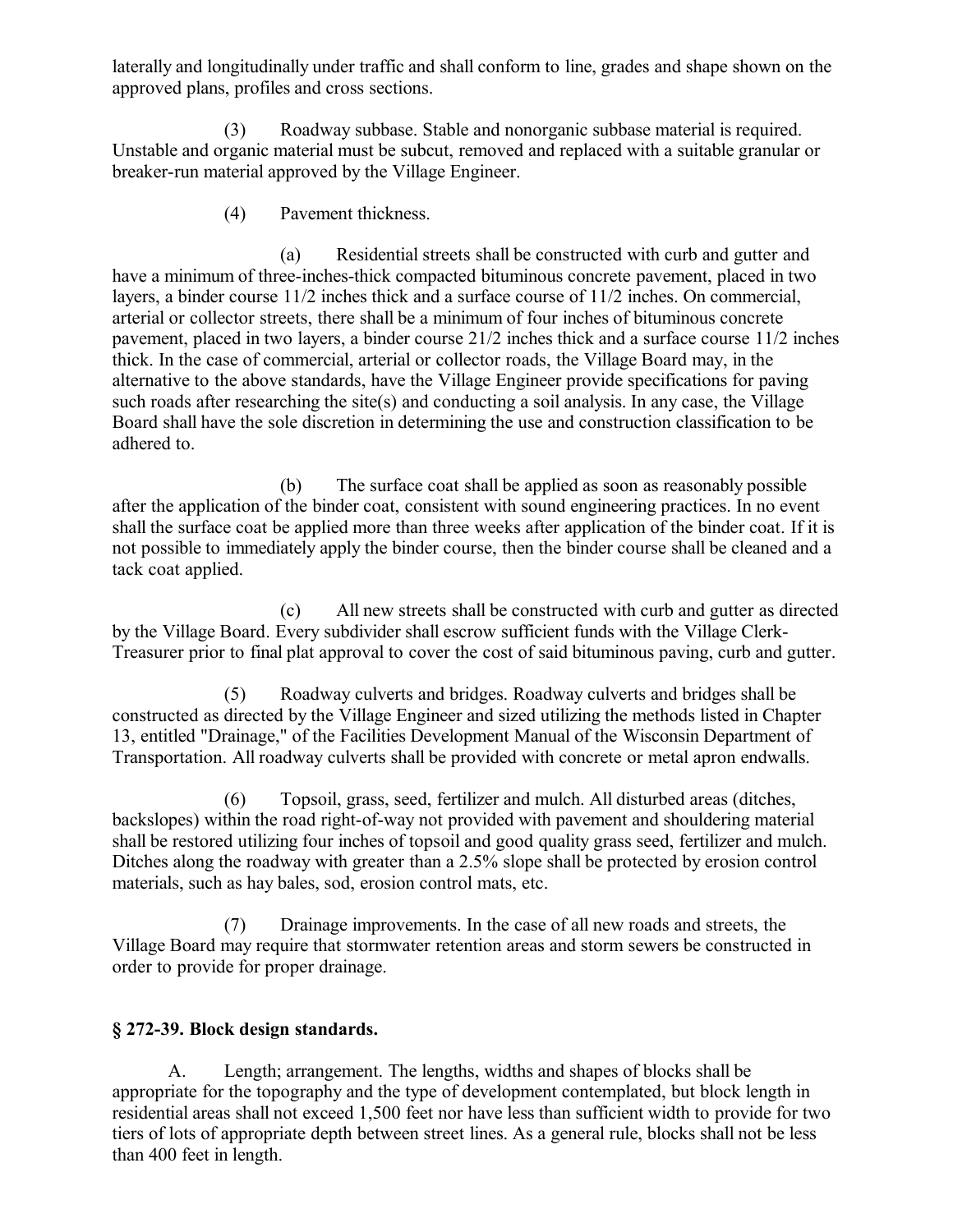B. Pedestrian pathways. Pedestrian pathways, not less than 10 feet wide, may be required by the Village Board, upon the recommendation of the Plan Commission, through the center of a block more than 900 feet long, where deemed essential to provide circulation or access to schools, parks, churches, playgrounds, shopping centers, transportation and other community facilities.

C. Width. The width of blocks shall be wide enough to provide for two tiers of lots of appropriate depth except where otherwise required to separate residential development from through traffic. Width of lots or parcels reserved or laid out for commercial or industrial use shall be adequate to provide for off-street service and parking required by the use contemplated and the area zoning restrictions for such use.

D. Utility easements. Utility easements for electric power and telephone service shall, where practical, be placed on midblock easements along rear lot lines.

## **§ 272-40. Lot design standards.**

A. Size. The size, shape and orientation of lots shall be appropriate for the location or topography of the subdivision, the type of sewerage to be utilized and for the type of development contemplated, provided that no lot shall be smaller in area than the minimum lot size for the appropriate zone as established by Chapter 273, Zoning.

B. Commercial lots. Depth and width of properties reserved or laid out for commercial or industrial purposes shall be adequate to provide for the off-street service and parking facilities required by the type of use and development contemplated, as required by Chapter 273, Zoning.

C. Lots where abutting major highway. Residential lots fronting on major streets and highways shall be platted with extra depth or design or alleviate the effect of major street traffic on residential occupancy.

D. Corner lots. Corner lots for residential use shall have a width sufficient to provide a building setback of at least 30 feet from each street.

E. Access to public streets. Every lot shall front or abut for a minimum distance of at least 40 feet on a public street. Lots with an access only to private drives or streets shall be permitted only with Village Board approval.

F. Side lots. Side lot lines shall be substantially at right angles to or radial to abutting street lines. Lot lines shall follow village boundary lines.

G. Double and reversed frontage lots. Double frontage and reversed frontage lots shall be avoided except where necessary to provide separation of residential development from traffic arteries or to overcome specific disadvantages of topography and orientation.

H. Natural features. In the subdividing of any land, regard shall be shown for all natural features, such as tree growth, watercourses, historic spots or similar conditions which, if preserved, will add attractiveness and stability to the proposed development.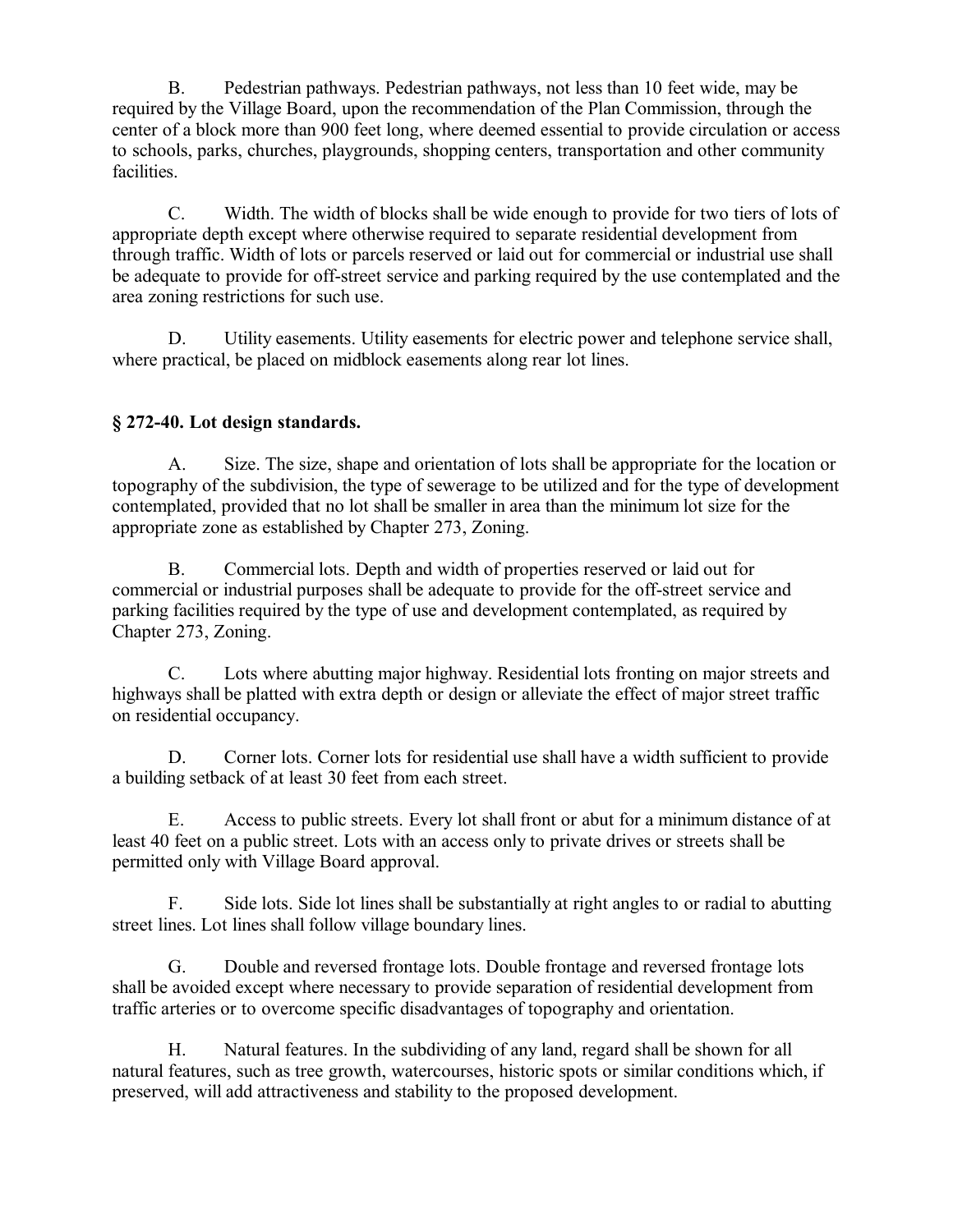I. Land remnants. All remnants of lots below minimum size left over after subdividing of a larger tract must be added to adjacent lots or a plan shown as to future use rather than allowed to remain as unusable parcels.

J. Large lots. Where lots are created of a size larger than normal for the area, the Village Board may require that the plat be so designed as to allow for the possible future resubdivision of such lots into normal sizes compatible with the area.

K. Lot area and dimensions. Area and dimensions of all lots shall conform to the requirements of Chapter 273, Zoning, for the subdivisions within the village and to the applicable county zoning ordinance within the village's extraterritorial jurisdictional limits.

L. Lot depth. Depth of lots shall be a minimum of 100 feet. Excessive depth in relation to width shall be avoided and a proportion of 2 to 1 shall be considered a desirable ratio under normal conditions. Depth of lots or parcels reserved or laid out for commercial or industrial use shall be adequate to provide for off-street service and parking required by the use contemplated.

M. Lot width. Width of lots shall conform to the requirements of Chapter 273, Zoning, or other applicable ordinance, and in no case shall a lot be less than 80 feet in width at the building setback line.

## **§ 272-41. Drainage system.**

A. Drainage system required. As required by § 272-28, a drainage system shall be designed and constructed by the subdivider to provide for the proper drainage of the surface water of the subdivision and the drainage area of which it is a part. A final plat shall not be approved until the subdivider shall submit plans, profiles and specifications, as specified in this section, which have been prepared by a registered professional engineer and approved by the Village Board, upon the recommendations of the Plan Commission and Village Engineer.

B. Drainage system plans.

(1) The subdivider shall submit to the village at the time of filing a preliminary plat a preliminary drainage plan or engineering report on the ability of existing watercourse channels, storm sewers, culverts and other improvements pertaining to drainage or flood control within the subdivision to handle the additional runoff which would be generated by the development of the land within the subdivision. Additional information shall be submitted to adequately indicate that provision has been made for disposal of surface water without any damage to the developed or undeveloped land downstream or below the proposed subdivision. The report shall also include:

(a) Estimates of the quantity of stormwater entering the subdivision naturally from areas outside the subdivision.

(b) Ouantities of flow at each inlet or culvert.

(c) Location, sizes and grades of required culverts, storm drainage sewers and other required appurtenances.

(2) A grading plan for the streets, blocks and lots shall be submitted by the subdivider for the area within the subdivision.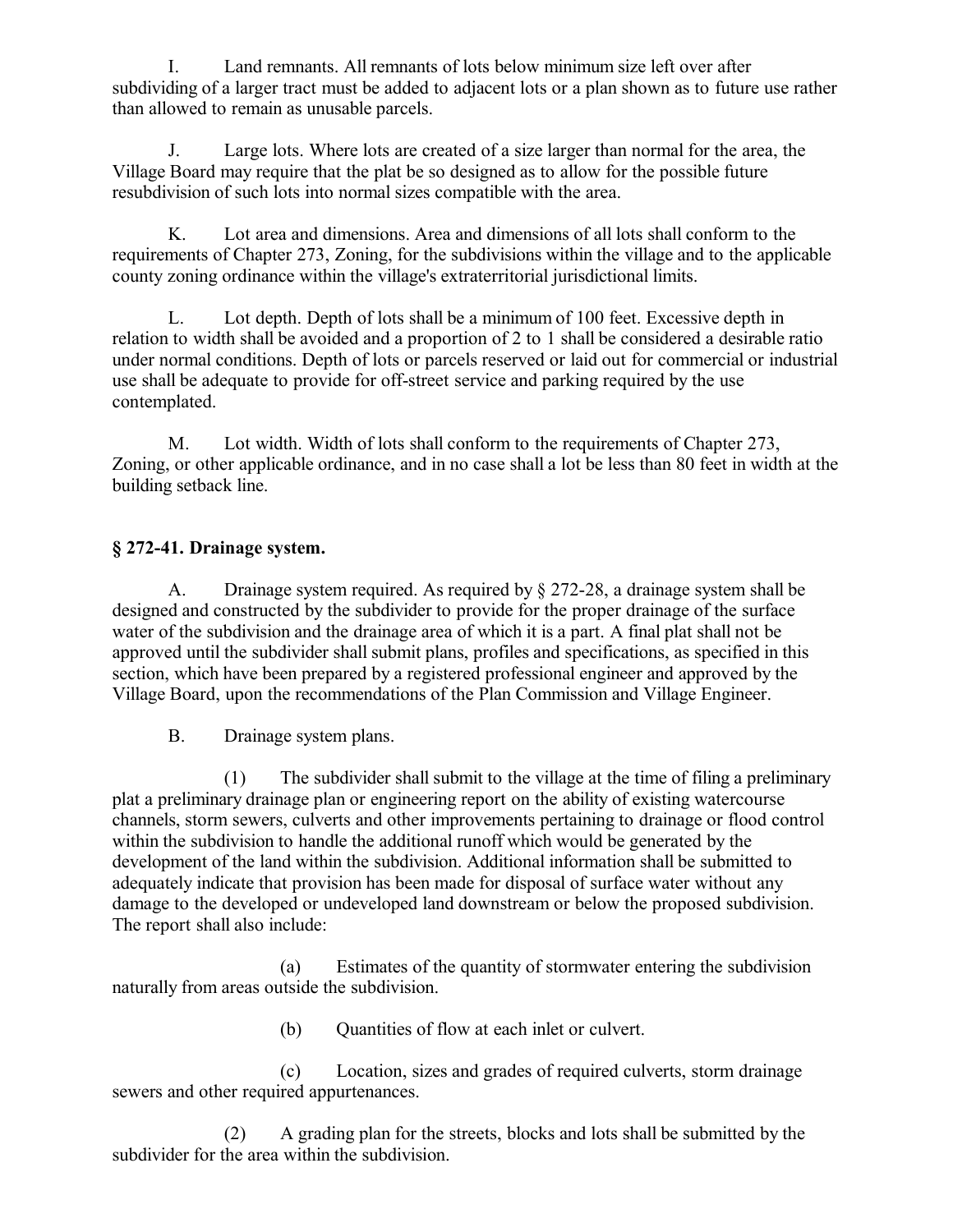(3) The design criteria for storm drainage systems shall be based upon information provided by the Village Engineer.

(4) Material and construction specifications for all drainage projects (i.e., pipe, culverts, seed, sod, etc.) shall be in compliance with specifications provided by the Village Engineer.

C. Grading. The subdivider shall grade each subdivision in order to establish street, block and lot grades in proper relation to each other and to topography as follows:

(1) The subdivider shall grade the full width of the right-of-way of all proposed streets in accordance with the approved plans.

(2) Block grading shall be completed by one or more of the following methods:

(a) A ridge may be constructed along the rear lot lines which provides for drainage onto the streets.

(b) Parts of all lots may be graded to provide for drainage to the street or to a ditch along the rear lot line.

(c) Draining across rear or side lot lines may be permitted, provided that drainage onto adjoining properties is skillfully controlled.

D. Drainage system requirements. The subdivider shall install all the storm drainage facilities indicated on the plans required in Subsection A.

(1) Street drainage. All streets shall be provided with an adequate storm drainage system. The street storm system shall serve as the primary drainage system and shall be designed to carry street, adjacent land and building stormwater drainage. No stormwater shall be permitted to be run into the sanitary sewer system within the proposed subdivision.

(2) Off-street drainage. The design of the off-street drainage system shall include the watershed affecting the subdivision and shall be extended to a watercourse or ditch adequate to receive the storm drainage. When the drainage system is outside of the street right-ofway, the subdivider shall make provisions for dedicating an easement to the village to provide for the future maintenance of said system. Easements shall be a minimum of 20 feet, but the village may require larger easements if more area is needed due to topography, size of watercourse, etc.

E. Protection of drainage systems. The subdivider shall adequately protect all ditches to the satisfaction of the Village Board and Village Engineer. Ditches and open channels shall be seeded, sodded or paved depending upon grades and soil types. (Generally, ditches or channels with grades up to 1% shall be seeded; those with grades up to 4% shall be sodded and those with grades over 4% shall be paved.)

## **§ 272-42. Nonresidential subdivisions.**

A. General.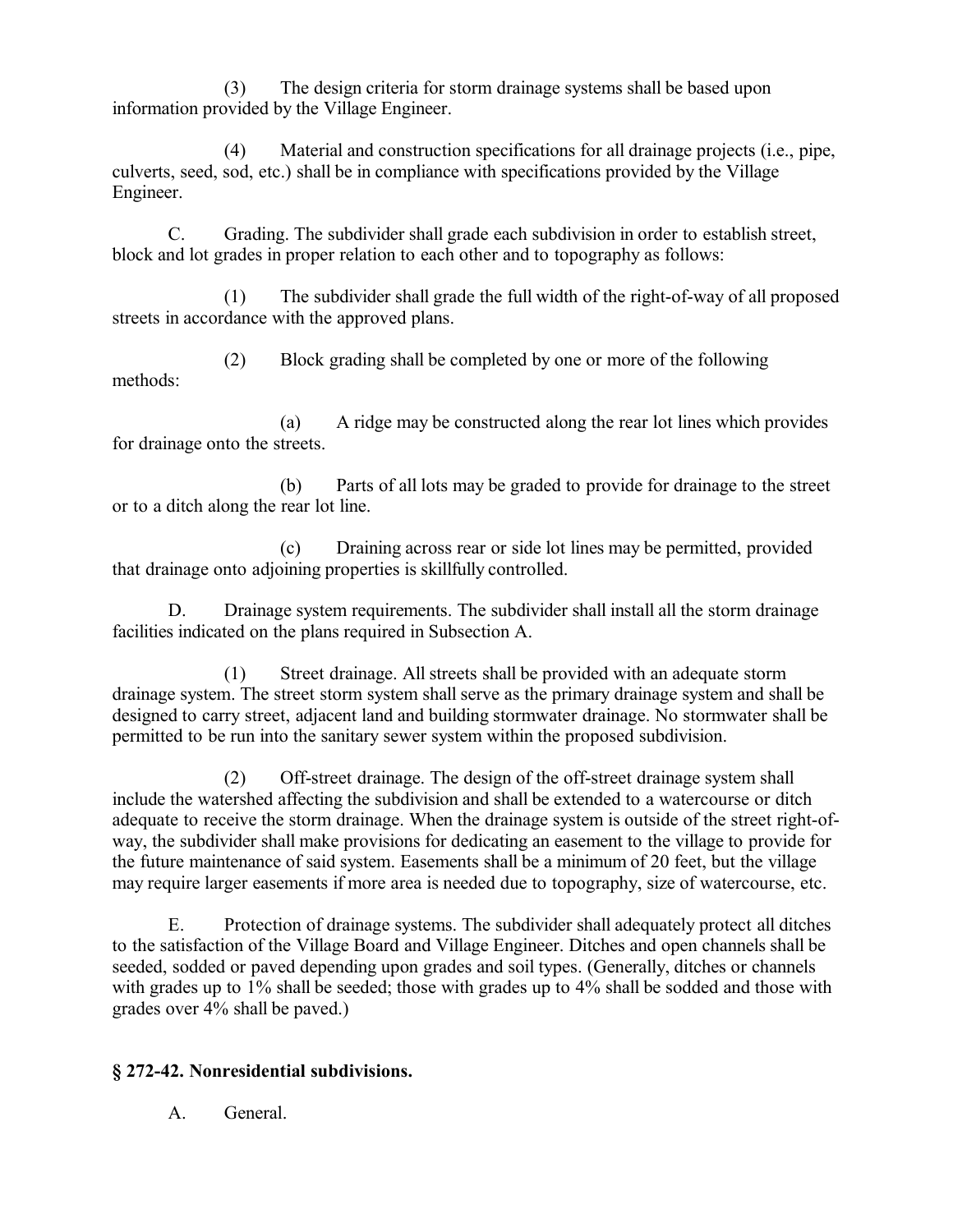(1) If a proposed subdivision includes land that is zoned for commercial or industrial purposes, the layout of the subdivision with respect to such land shall make such provisions as the village may require.

(2) A nonresidential subdivision shall also be subject to all the requirements of site plan approval set forth in Chapter 273, Zoning, Chapter 86, Building Construction, Chapter 122, Erosion Control, and Chapter 126, Fair Housing. A nonresidential subdivision shall be subject to all the requirements of this chapter, as well as such additional standards required by the village, and shall conform to the proposed land use standards established by any Village Comprehensive Plan or Official Map and Chapter 273, Zoning.

B. Standards. In addition to the principles and standards in this chapter, which are appropriate to the planning of all subdivisions, the applicant shall demonstrate to the satisfaction of the Village Board that the street, parcel and block pattern proposed is specifically adapted to the uses anticipated and takes into account other uses in the vicinity. The following principles and standards shall be observed:

(1) Proposed industrial parcels shall be suitable in area and dimensions to the types of industrial development anticipated.

(2) Street rights-of-way and pavement shall be adequate to accommodate the type and volume of traffic anticipated to be generated thereupon.

(3) Special requirements may be imposed by the Village Board with respect to street, curb, gutter and sidewalk design and construction.

(4) Special requirements may be imposed by the Village Board with respect to the installation of public utilities, including water, sewer and stormwater drainage.

(5) Every effort shall be made to protect adjacent residential areas from potential nuisance from a proposed commercial or industrial subdivision, including the provision of extra depth in parcels backing up on existing or potential residential development and provisions for permanently landscaped buffer strips when necessary.

(6) Streets carrying nonresidential traffic, especially truck traffic, shall not normally be extended to the boundaries of adjacent existing or potential residential areas.

#### ARTICLE VIII **Park and Public Land Dedications**

## **§ 272-43. General park and public land dedication requirements.**

A. Dedication requirement. In order that adequate open spaces and sites for public uses may be properly located and reserved, and in order that the cost of providing public areas, such as but not limited to parks, recreation areas and public schools, may be equitably apportioned on the basis of additional need created by the subdivision development, each subdivider shall be required to reserve land, dedicate land or fees in lieu of land for park or other public uses. Each subdivider of land in the Village of Albany and extraterritorial plat jurisdiction area shall, at the discretion and direction of the Village Board, upon the recommendation of the Plan Commission, either dedicate open space lands designated on the Village Master Plan, Official Map or plan component, or reserve such open space lands and pay a public site fee, or, where no open space lands are directly involved, pay a public site fee. The Plan Commission shall, at the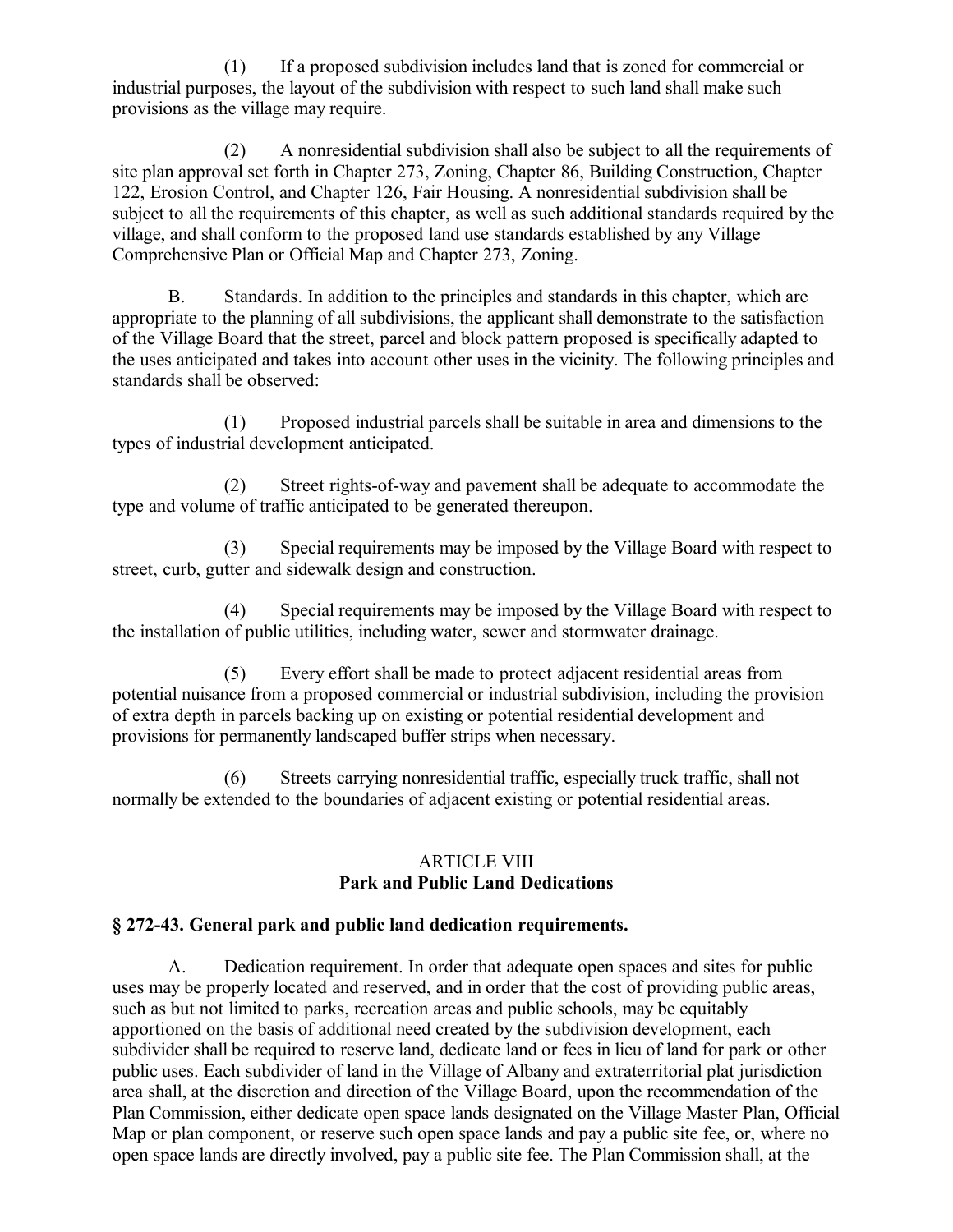time of reviewing the preliminary plat or certified survey map, recommend to the Village Board the land dedication option, fees in lieu of land option or reservation of additional land option and record such selection in the minutes of the meeting at which the preliminary plat is presented for approval. The Village Board shall make the sole determination regarding the location and adequacy of the land to be dedicated.

B. General design. In the design of a subdivision, land division, certified survey map, planned unit development or condominium project, provision shall be made for suitable sites of adequate area for schools, parks, playgrounds, open spaces, drainageways and other public purposes. Such sites are to be shown on the preliminary plat and final plat and shall comply with the Village Master Plan or component of said Plan. Consideration shall be given to the preservation of scenic and historic sites, stands of trees, marshes, lakes, ponds, streams, watercourses, watersheds, ravines and woodlands, prairie and wetlands and plant and animal communities, as recommended by the Village Engineer and Plan Commission and approved by the Village Board.

## **§ 272-44. Land dedication.**

A. Dedication of site option. Whenever a proposed playground, park or other public open space land designated on the Village's Comprehensive Plan, Neighborhood Unit Development Plan or other Comprehensive Plan component is encompassed, all or in part, within a tract of land to be subdivided, the public lands shall be made a part of the plat and shall be dedicated to the public by the subdivider at the rate of one acre for each 25 proposed or potential dwelling units. "Dwelling unit" shall include a unit of a condominium development.

B. Shoreland.

(1) Lake and stream shore plats. All subdivisions abutting on a navigable lake or stream shall provide public access at least 60 feet wide providing access to the low watermark so that there will be public access, which is connected to existing public roads, at not more than one-half-mile intervals as measured along the lake or stream shore, except where greater intervals and wider access is agreed upon by the Wisconsin Department of Natural Resources and the Wisconsin Department of Development, and excluding shore areas where public parks or openspace streets or roads on either side of a stream are provided. No public access established under this chapter may be vacated except by Circuit Court action. This subsection does not require the village to improve land provided for public access.

(2) Lake and stream shore plats. The lands lying between the meander line, established in accordance with W.S.A. s. 236.20(2)(g), and the water's edge and any otherwise unplattable lands which lie between a proposed subdivision and the water's edge shall be included as part of lots, outlots or public dedications in any plat abutting a lake or stream. This subsection applies not only to lands proposed to be subdivided but also to all lands under option to the subdivider or in which the subdivider holds any interest and which are contiguous to the lands proposed to be subdivided and which abut a lake or stream.

C. Unknown number of dwelling units. Where the plat, certified survey or condominium does not specify the number of dwelling units to be constructed, the land dedication shall be based upon the maximum number of units permitted by Chapter 273, Zoning, and this chapter.

D. Deeded to the village. Land dedicated for public purposes shall be deeded to the village at the time the final plat is approved.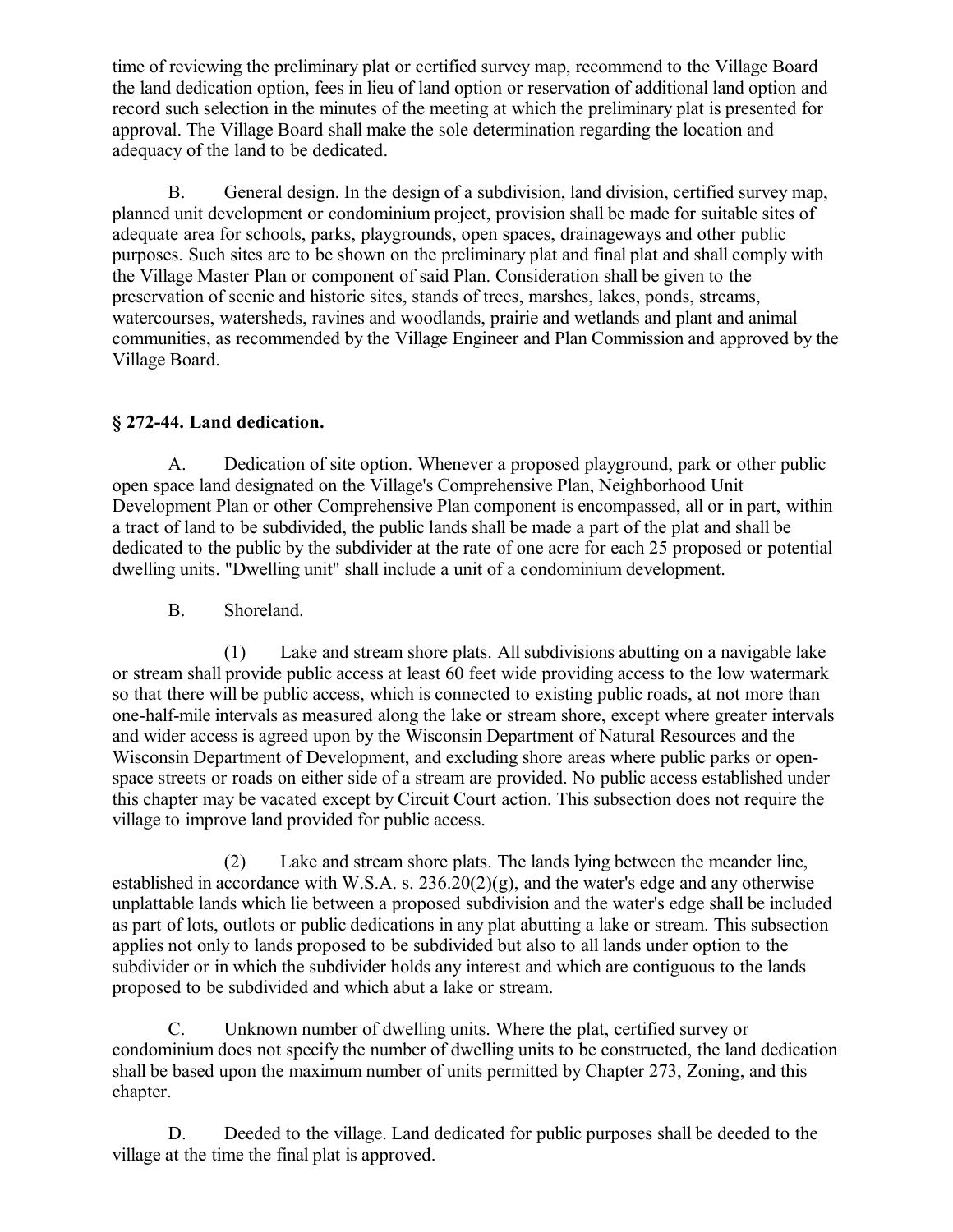E. Access to dedicated land. All dedicated land shall have frontage on a public street and shall have unrestricted public access.

F. Utility extensions. The subdivider shall install or provide for installation of water and sanitary sewer lines to the property line of all dedicated land, where such services are to be provided to the adjacent properties.

## **§ 272-45. Reservation of additional land.**

 When public parks and sites for other public areas as shown on the Master Plan or Master Plan component lie within the proposed area for development and are greater in area than required by § 272-44, the owner shall reserve for acquisition by the village, through agreement, purchase or condemnation, the remaining greater public area for a period of three years of final plat approval unless extended by mutual agreement.

## **§ 272-46. Development of park area.**

A. When parklands are dedicated, the subdivider is required to:

- (1) Properly grade and contour for proper drainage;
- (2) Provide surface contour suitable for anticipated use of area; and

(3) Cover areas to be seeded with a minimum of four inches of quality topsoil, seed as specified by the Superintendent of Streets, fertilized with 16 to 6 to 6 at a rate of seven pounds per 1,000 square feet, and mulched. The topsoil furnished for the park site shall consist of the natural loam, sandy loam, silt loam, silty clay loam or clay loam humus-bearing soils adapted to the sustenance of plant life, and such topsoil shall be neither excessively acid nor excessively alkaline.

B. The Village Board may require certification of compliance by the Village Engineer. The cost of such report shall be paid by the subdivider.

C. Grading and seeding of parklands is to be completed as soon as 10% of the planned lots in the subdivision are sold, as determined by the Village Board.

D. If the subdivider fails to satisfy the requirements of this section, the Village Board may contract said completion and bill such costs to the subdivider, following a public hearing and written notice to the subdivider of noncompliance. Failure to pay such costs may result in the immediate withholding of all building permits until such costs are paid.

## **§ 272-47. Fees in lieu of land.**

A. The Village Board, in its sole discretion, shall determine whether to require dedication of land or payment of money from any subdivider. If the Village Board has determined to require payment of money in lieu of dedication of land, such money shall be paid to the Village Clerk-Treasurer at the first application for approval of a final plat of such subdivision in the amount of \$150 for each dwelling unit within the plat allowed by Chapter 273, Zoning.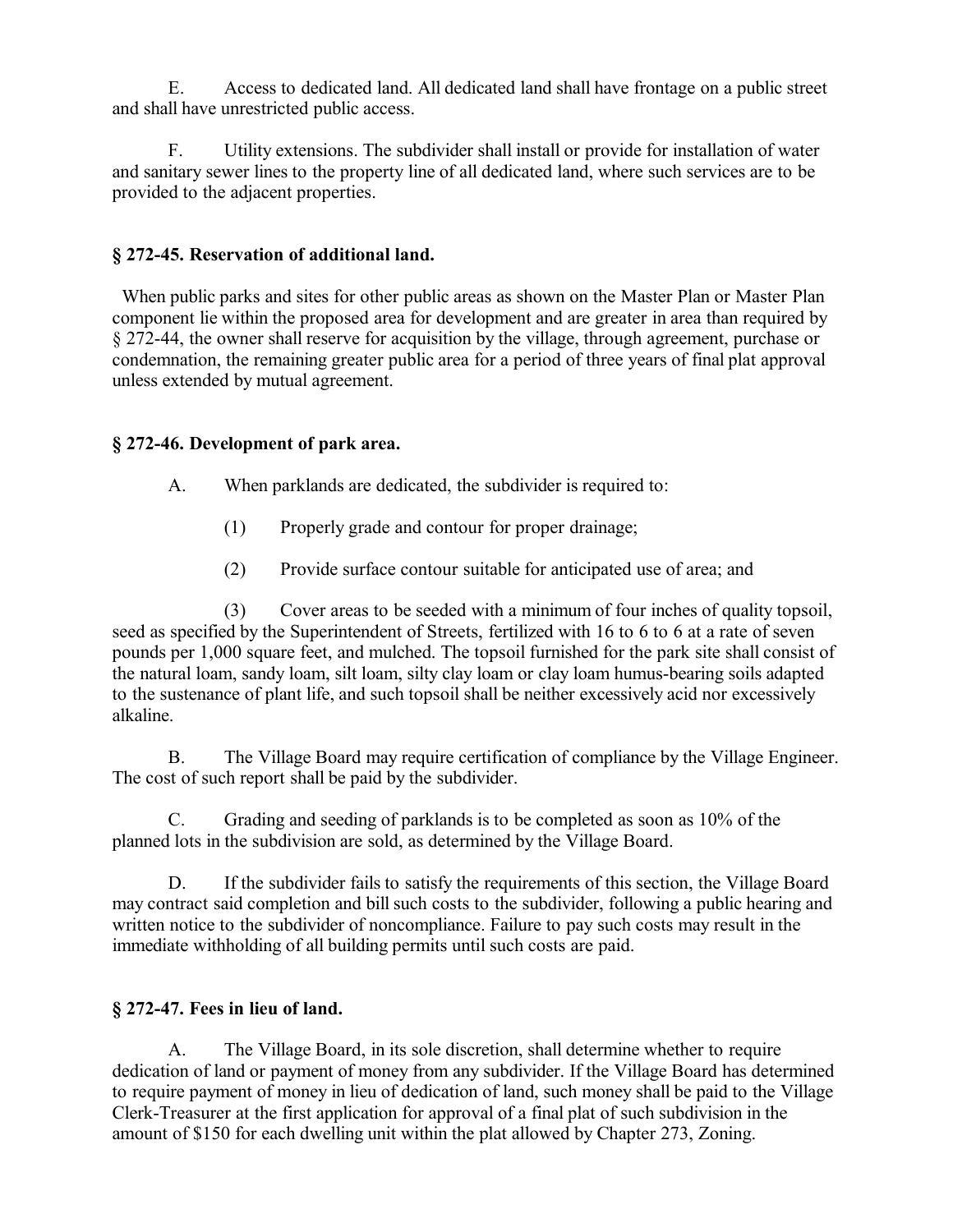B. Such fee shall be placed in a nonlapsing fund to be used for park and recreational development.

C. No payment shall be required for a lot, created by the division of land under this chapter, on which a residential structure already exists or which is a residual parcel in excess of 10 acres and not intended for immediate sale or other conveyance.

D. Payment may be in a lump sum at the time of first application for a final plat or 50% may be paid when 20% of the lots are sold and the remaining 50% paid when 1/2 or 50% of the lots are sold, such deferred payment to be guaranteed by surety bond or other satisfactory financial guaranty to the village. Land divisions not in compliance with this requirement will not have building permits issued.

E. Where a lot or parcel for which payment has once been made is further divided, payment shall be required only for the additional lots or parcels created.

F. The requirement payment shall be made before the certification or approval may be affixed to the final plat.

#### ARTICLE IX **Variances; Enforcement**

## **§ 272-48. Variances and exceptions.**

A. Where in the judgment of the Village Board it would be inappropriate to apply literally the provisions of this chapter because of the proposed subdivision being located outside of the corporate limits or because exceptional or undue hardship would result, the Village Board may waive or modify any requirements to the extent deemed just and proper. Application for any such variance shall be made, in writing, by the subdivider at the time when the preliminary plat is filed for consideration, stating fully all facts relied upon by the petitioner, and shall be supplemented with maps, plans or other additional data which may aid the Plan Commission and Village Board in the analysis of the proposed project.

B. The Plan Commission shall not recommend and the Village Board shall not grant variances or exceptions to the regulations of this chapter unless it shall make findings based upon the evidence presented to it in each specific case that:

(1) The granting of the variation will not be detrimental to the public safety, health or welfare or injurious to other property or improvements in the neighborhood in which the property is located.

(2) The conditions upon which the request for a variation is based are unique to the property for which the variation is sought and are not applicable generally to other property.

(3) Because of the particular physical surroundings, shape or topographical conditions of the specific property involved, a particular hardship to the owner would result, as distinguished from a mere inconvenience, financial hardship or self-imposed hardship, if the strict letter of the regulations were carried out.

(4) That such variance is necessary for the preservation and enjoyment of substantial property rights possessed by other properties in the same vicinity.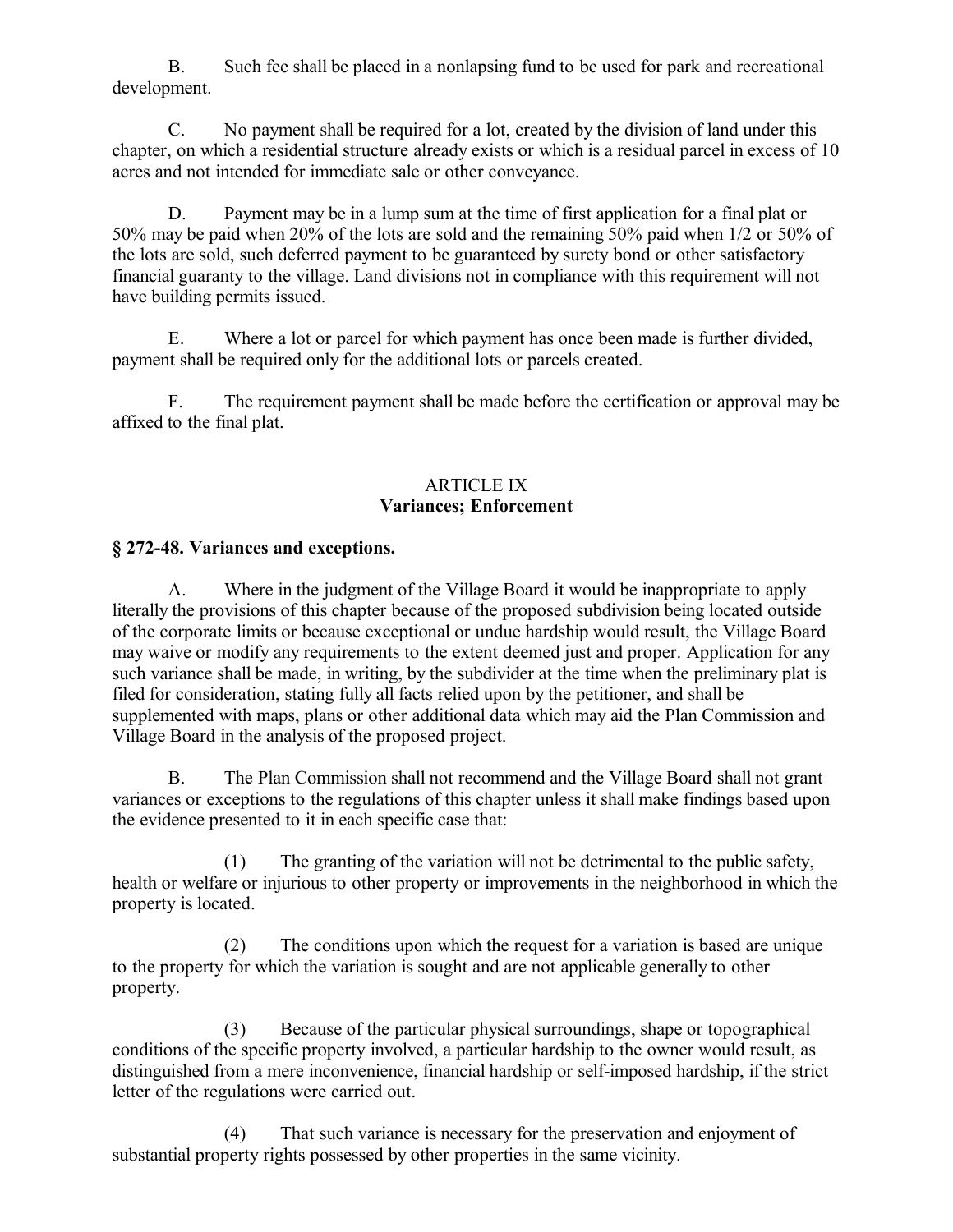C. Such relief shall be granted without detriment to the public good without impairing the intent and purpose of this chapter or the desirable general development of the village in accordance with any Village Comprehensive Plan or component thereof, this chapter or Chapter 273, Zoning. A two-thirds majority vote of the entire membership of the Village Board shall be required to grant any modification of this chapter, and the reasons shall be entered in the minutes of the Village Board.

D. The Plan Commission may waive the placing of monuments, required under W.S.A. s. 236.15(b),(c) and (d), for a reasonable time on condition that the subdivider execute a surety bond to ensure the placing of such monuments within the time required by the village.

## **§ 272-49. Enforcement; violations and penalties.**

A. Violations. It shall be unlawful to build upon, divide, convey, record or monument any land in violation of this chapter or the Wisconsin Statutes, and no person, firm or corporation shall be issued a building permit by the village authorizing the building on or improvement of any subdivision, minor land division or replat with the jurisdiction of this chapter not of record as of the effective date of this chapter until the provisions and requirements of this chapter have been fully met. The Village of Albany may institute appropriate action or proceedings to enjoin violations of this chapter or the applicable Wisconsin Statutes.

B. Penalties.

(1) Any person, firm or corporation who fails to comply with the provisions of this chapter shall, upon conviction thereof, forfeit no less than \$100 nor more than \$1,000 and the costs of prosecution for each violation, and, in default of payment of such forfeiture costs, shall be imprisoned in the county jail until payment thereof, but not exceeding six months. Each day a violation exists or continues shall constitute a separate offense.

(2) Recordation improperly made has penalties provided in W.S.A. s. 236.30.

(3) Conveyance of lots in unrecorded plats has penalties provided for in W.S.A. s. 236.31.

(4) Monuments disturbed or not placed have penalties as provided for in W.S.A. s. 236.32.

(5) Assessor's plat made under W.S.A. s. 70.27 may be ordered by the village as a remedy at the expense of the subdivider when a subdivision is created by successive divisions.

C. Appeals. Any person aggrieved by an objection to a plat or a failure to approve a plat may appeal therefrom, as provided in W.S.A. ss. 236.13(5) and  $62.23(7)(e)10$ , 14 and 15, within 30 days of notification of the rejection of the plat. Where failure to approve is based on an unsatisfied objection, the agency making the objection shall be made a party to the action. The court shall direct that the plat be approved if it finds that the action of the approving or objecting agency is arbitrary, unreasonable or discriminatory.

## ARTICLE X **Fees; Development Fund**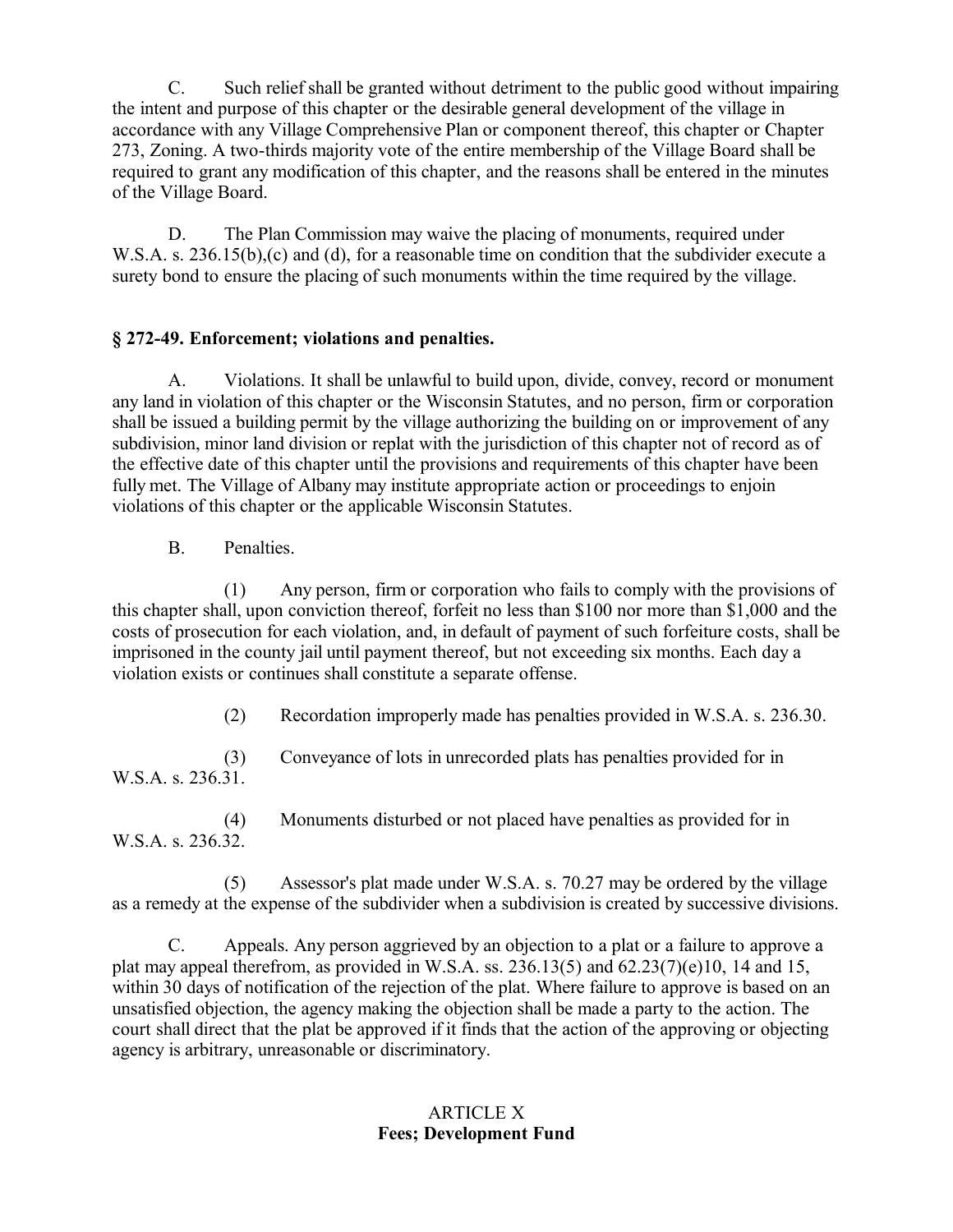## **§ 272-50. Administrative and other fees.**

A. General. The subdivider shall pay the Village of Albany all fees as hereinafter required and at the times specified before being entitled to recording of a plat or certified survey map.

B. Engineering fee. The subdivider shall pay a fee equal to the actual cost to the village for all engineering work incurred by the village in connection with the plat or certified survey map, including inspections required by the village. The subdivider shall pay a fee equal to the actual cost to the village for such engineering work and inspection as the Village Engineer deems necessary to assure that the construction of the required improvements is in compliance with the plans, specifications and ordinances of the village or any other governmental authority. Engineering work shall include the preparation of construction plans, standard specifications, inspections and administration of the engineering work.

C. Administrative fee. The subdivider shall pay a fee equal to the cost of any legal, administrative or fiscal work which may be undertaken by the village in connection with the plat or certified survey map.

D. Preliminary plat review fee.

(1) The subdivider shall pay a fee of \$50 for five or fewer lots and \$100 for more than five lots, plus \$5 for each dwelling unit within the preliminary plat or certified survey map to the Village Clerk-Treasurer at the time of first application for approval of any preliminary plats or certified survey maps to assist in defraying the cost of review.

(2) A reapplication fee of \$50 shall be paid to the Village Clerk-Treasurer at the time of reapplication for approval of any preliminary plat which has previously been reviewed.

E. Final plat review fee.

(1) The subdivider shall pay a fee of \$50 plus \$5 for each dwelling unit within the final plat to the Village Clerk-Treasurer at the time of first application for final plat approval of said plat to assist in defraying the cost of review.[8](#page-48-0)

(2) A reapplication fee of \$25 shall be paid to the Village Clerk-Treasurer at the time of a reapplication for approval of any final plat which has previously been reviewed.

F. Condominium development review fee. The developer shall pay a fee of \$25 plus \$2 for each unit shown on a condominium plat, less \$2 for each lot shown on a preliminary plat or certified survey map for the same project.

G. Objecting agency review fees. The subdivider shall directly transmit all fees required for state agency review at the time of application. Said review fees shall be retransmitted to the proper state review agency by the Village Clerk-Treasurer. Said fees shall be applicable, where appropriate, to review fees required by the Wisconsin Department of Development, Wisconsin Department of Transportation, Wisconsin Department of Industry, Labor and Human Relations and the Wisconsin Department of Natural Resources.

## **§ 272-51. Alternative Development Cost Sharing Plan.** [Amended 11-13-1995 by Ord. No. 08-95]

<span id="page-48-0"></span>8Editor's Note: Amended at time of adoption of Code (see Ch. 1, General Provisions, Art. I).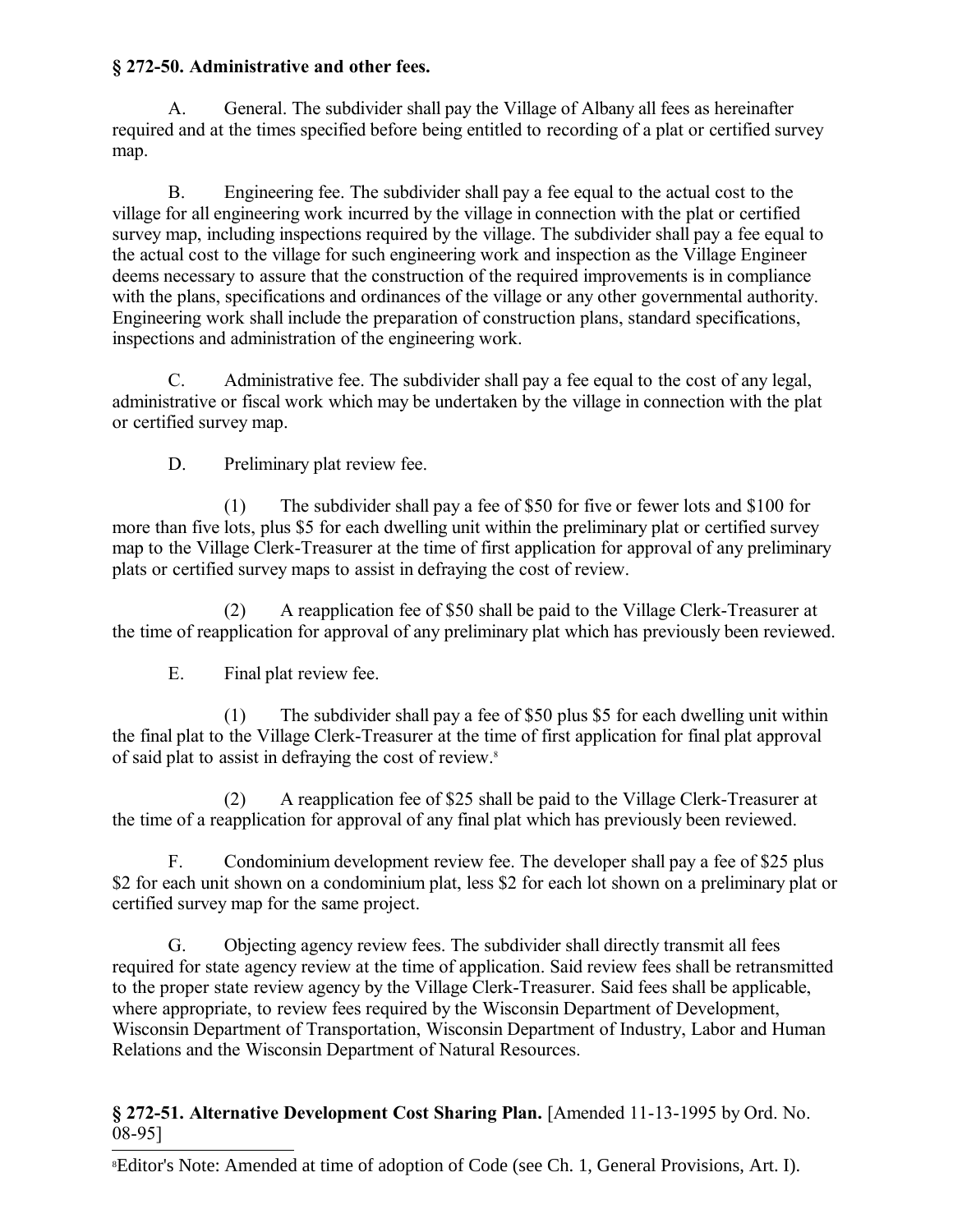A. The village may set aside a specified amount as part of its annual utility fund plus an amount to be determined each year in the village's annual budget to be placed into a nonlapsing development fund.

B. The development fund shall be used as a method of cost sharing utility extensions for new subdivisions and for improvement of existing facilities.

C. Only items listed below are eligible for cost sharing. No other costs incurred by the developer are eligible for consideration as cost-sharing items.

#### **Water Fund Items**

Water main Water service laterals to property line Water valves

#### **Sewer Fund Items**

Manholes Manhole castings (rock excavation for utilities excluded) Sanitary sewer main Sanitary sewer laterals to property line (lift stations excluded)

#### **Roadway Fund Items**

Asphalt paving Crushed aggregate base course Earthwork within right-of-way (excludes rock excavation) Inlet Inlet castings Storm sewer pipe

D. The village will cost share with the developer on the construction contract items set forth in Subsection C in the amount of up to 25% of the construction costs, of all eligible construction contract items, up to the designated budget amount.

E. The village shall pay 100% of the cost of the following items:

- (1) Fire hydrants.
- (2) Hydrant valve.
- (3) Hydrant lead.

F. All applications for development cost sharing funds shall be received by the Village Clerk no later than 5:00 p.m. on November 15 in the year preceding contemplated construction. Award of cost-sharing funds shall be announced by February 1 of the contemplated construction year. Payment of cost-sharing funds will be made on a progress payment basis as construction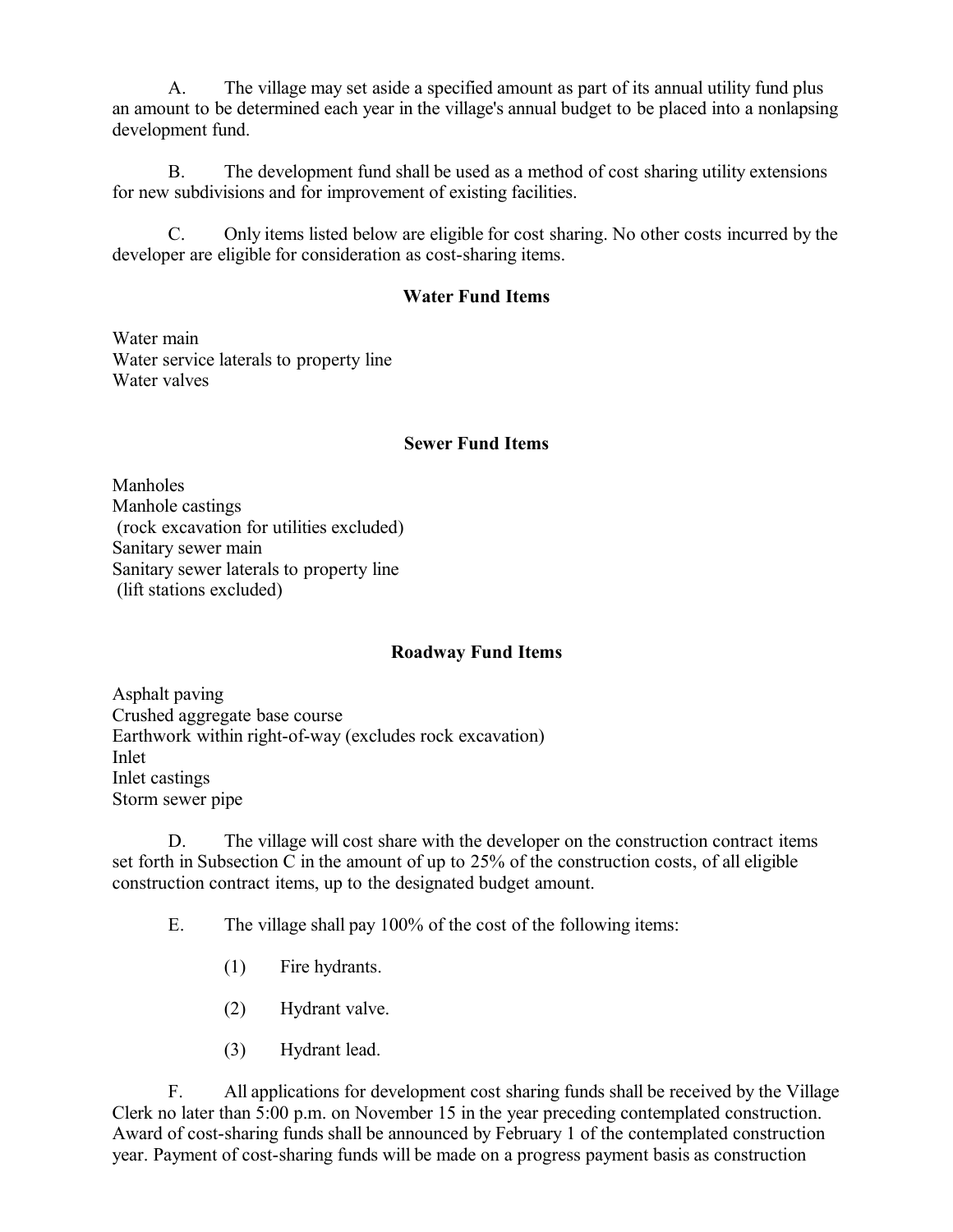occurs, with a ten-percent retainage of cost-sharing funds to be held until the project is accepted as completed by the Village Board.

G. All requests for development cost sharing funds will be graded by the Village Engineer on the following grading system, with projects approved for cost sharing receiving the highest number of points.

#### **Development Grant Grading Criteria**

| Criteria         | <b>Description</b>        | <b>Point Range</b> |
|------------------|---------------------------|--------------------|
| 1.               | Average lot size          | $0$ to $30$        |
| 2.               | Number of dwelling units  | $0$ to $10$        |
| 3.               | Commercial land use       | 0 to 15            |
| $\overline{4}$ . | Parkland fee contribution | 0 to 25            |
| 5.               | Cost sharing              | 0 to 20            |
|                  | Total points              | 0 to 100           |

1. Average lot size criteria: one point per 100 square feet over minimum duplex lot size for R-1 and R-2 zoning.

2. Number of dwelling units criteria: one point per dwelling unit over 15 units.

3. Commercial land use criteria: one point per 2,000 square feet over 10,000 square feet total C-1 zoned lands.

4. Park land fee contribution criteria: one point per \$50 per dwelling unit over minimum park land fee or park land dedication.

5. Cost-sharing criteria: one point per 1% of developer cost over 75% for total project construction cost.

## **Point Tally Worksheet**

#### **1. Average Lot Size (square feet)**

| <b>R-1 Zoning</b>  | <b>R-2 Zoning</b>  | <b>Points</b>  |  |
|--------------------|--------------------|----------------|--|
| 7,200 to 10,500    | 7,000 to 10,000    | $\theta$       |  |
| 10,501 to $10,600$ | 10,001 to 10,100   |                |  |
| 10,601 to $10,700$ | 10,101 to $10,200$ | 2              |  |
| 10,701 to 10,800   | 10,201 to $10,300$ | 3              |  |
| 10,801 to 10,900   | 10,301 to 10,400   | $\overline{4}$ |  |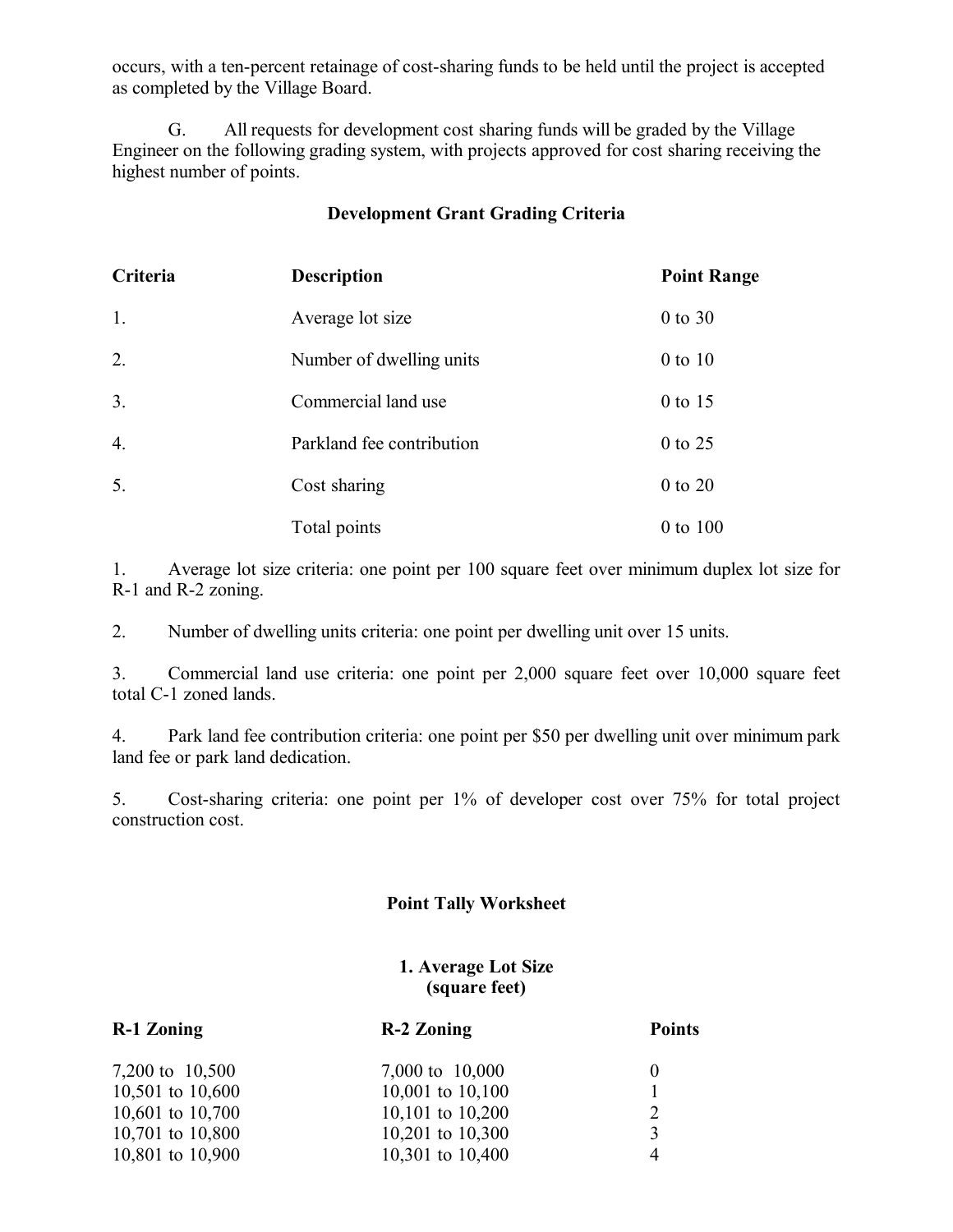| 10,901 to 11,000 | 10,401 to 10,500 | 5              |
|------------------|------------------|----------------|
| 11,001 to 11,100 | 10,501 to 10,600 | 6              |
| 11,101 to 11,200 | 10,601 to 10,700 | $\overline{7}$ |
| 11,201 to 11,300 | 10,701 to 10,800 | 8              |
| 11,301 to 11,400 | 10,801 to 10,900 | 9              |
| 11,401 to 11,500 | 10,901 to 11,000 | 10             |
| 11,501 to 11,600 | 11,001 to 11,100 | 11             |
| 11,601 to 11,700 | 11,101 to 11,200 | 12             |
| 11,701 to 11,800 | 11,201 to 11,300 | 13             |
| 11,801 to 11,900 | 11,301 to 11,400 | 14             |
| 11,901 to 12,000 | 10,401 to 11,500 | 15             |
| 12,001 to 12,100 | 11,501 to 11,600 | 16             |
| 12,101 to 12,200 | 11,601 to 11,700 | 17             |
| 12,201 to 12,300 | 11,701 to 11,800 | 18             |
| 12,301 to 12,400 | 11,801 to 11,900 | 19             |
| 12,401 to 12,500 | 11,901 to 10,000 | 20             |
| 12,501 to 12,600 | 12,001 to 12,100 | 21             |
| 12,601 to 12,700 | 12,101 to 12,200 | 22             |
| 12,701 to 12,800 | 12,201 to 12,300 | 23             |
| 12,801 to 12,900 | 12,301 to 12,400 | 24             |
| 12,901 to 13,000 | 12,401 to 12,500 | 25             |
| 13,001 to 13,100 | 12,501 to 12,600 | 26             |
| 13,101 to 13,200 | 12,601 to 12,700 | 27             |
| 13,201 to 13,300 | 12,701 to 12,800 | 28             |
| 13,301 to 13,400 | 12,801 to 12,900 | 29             |
| 13,401 or more   | 12,901 or more   | 30             |

# **2. Number of Dwelling Units**

| <b>Number of Dwelling Units</b>        | <b>Points</b>    |    |
|----------------------------------------|------------------|----|
| 0 to 150<br>16<br>17<br>18<br>19<br>20 | 2<br>3<br>4<br>5 |    |
| 21<br>22<br>23<br>24<br>25 or more     | 6<br>8<br>9      | 10 |

**3. Commercial Land Use**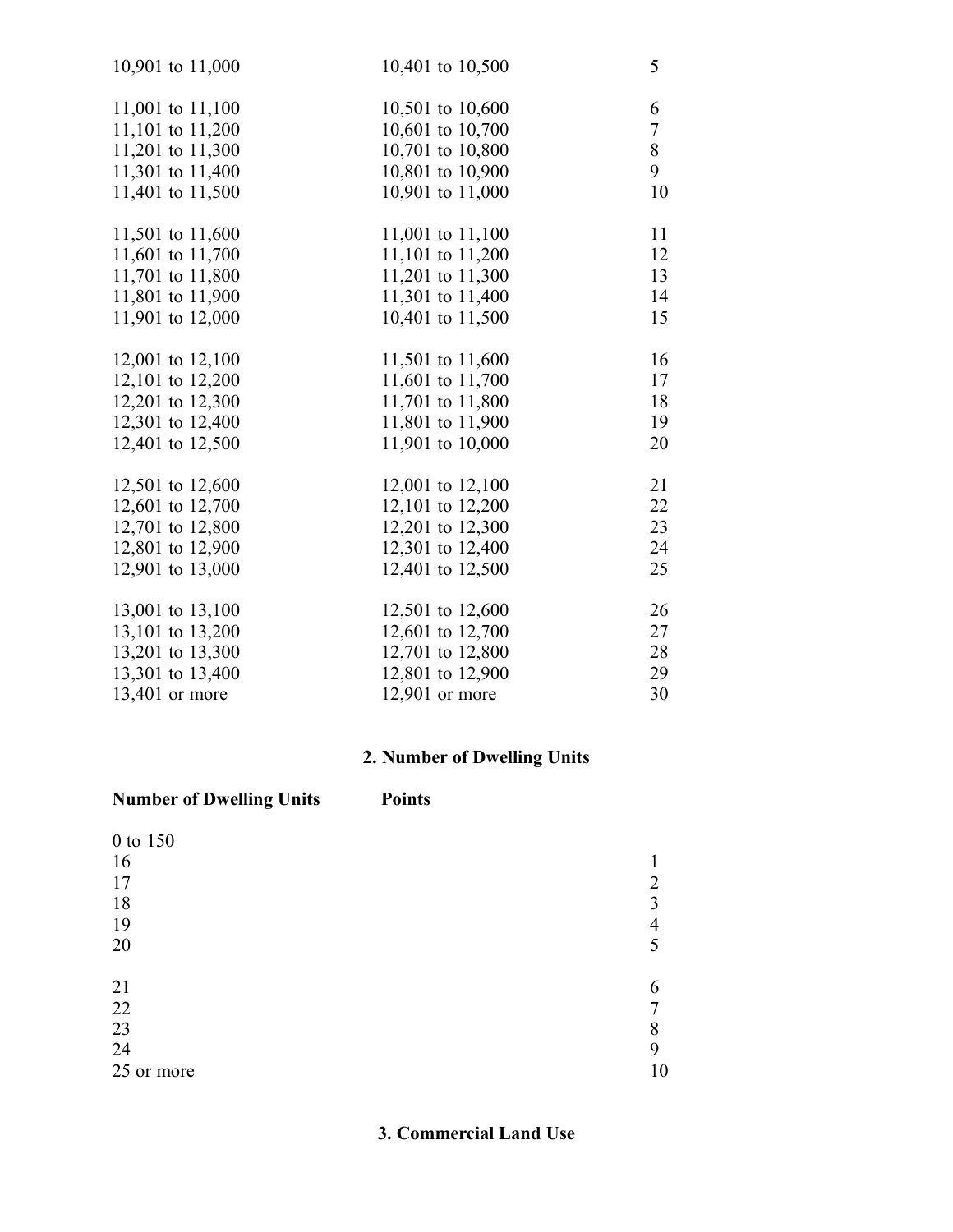| <b>Total C-1 Zoning</b> |                  |
|-------------------------|------------------|
| (square feet)           | <b>Points</b>    |
| 00000 to 10,000         | $\boldsymbol{0}$ |
| 10,001 to 12,000        | $\mathbf{1}$     |
| 12,001 to 14,000        | $\overline{2}$   |
| 14,001 to 16,000        | 3                |
| 16,001 to 18,000        | $\overline{4}$   |
| 18,001 to 20,000        | 5                |
| 20,001 to 22,000        | 6                |
| 22,001 to 24,000        | 7                |
| 24,001 to 26,000        | 8                |
| 26,001 to 28,000        | 9                |
| 28,001 to 30,000        | 10               |
| 30,001 to 32,000        | 11               |
| 32,001 to 34,000        | 12               |
| 34,001 to 36,000        | 13               |
| 36,001 to 38,000        | 14               |
| 38,001 or more          | 15               |

## **4. Parkland Fee Contribution**

## **Additional Contribution/Dwelling Unit Points**

| to \$49<br>\$0<br>\$50 to \$99<br>\$100 to \$149<br>\$150 to \$199<br>\$200 to \$249<br>\$250 to \$299 | $\boldsymbol{0}$<br>$\mathbf{1}$<br>$\frac{2}{3}$<br>$\frac{4}{5}$ |
|--------------------------------------------------------------------------------------------------------|--------------------------------------------------------------------|
| \$300 to \$349                                                                                         | 6                                                                  |
| \$350 to \$399                                                                                         | $\sqrt{ }$                                                         |
| \$400 to \$449                                                                                         | 8                                                                  |
| \$450 to \$499                                                                                         | 9                                                                  |
| \$500 to \$549                                                                                         | 10                                                                 |
| \$550 to \$599                                                                                         | 11                                                                 |
| \$600 to \$649                                                                                         | 12                                                                 |
| \$650 to \$699                                                                                         | 13                                                                 |
| \$700 to \$749                                                                                         | 14                                                                 |
| \$750 to \$799                                                                                         | 15                                                                 |
|                                                                                                        |                                                                    |
| \$800 to \$849                                                                                         | 16                                                                 |
| \$850 to \$899                                                                                         | 17                                                                 |
| \$900 to \$949                                                                                         | 18                                                                 |
| \$950 to \$999                                                                                         | 19                                                                 |
| \$1,000 to \$1,049                                                                                     | 20                                                                 |

\$1,050 to \$1,099 21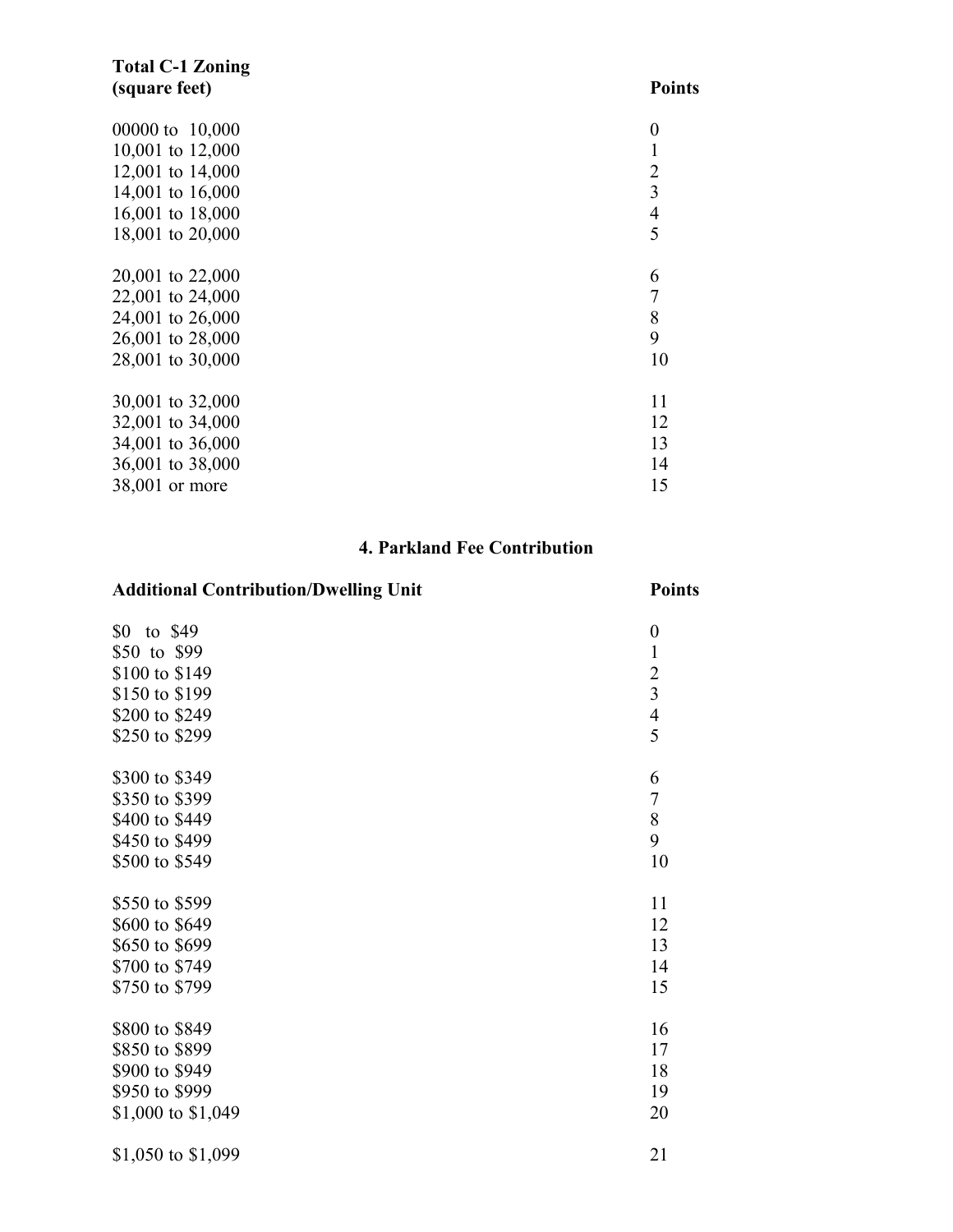| \$1,100 to \$1,149 |    |
|--------------------|----|
| \$1,150 to \$1,199 | 23 |
| \$1,200 to \$1,249 | 24 |
| $$1,250$ or more   | 25 |

#### **5. Cost Sharing**

| <b>Developer Cost/Total Construction Cost</b> | <b>Points</b>  |
|-----------------------------------------------|----------------|
| $0.00\%$ to 75.00%                            | $\theta$       |
| 75.01% to 76.00%                              | $\mathbf{1}$   |
| 76.01% to 77.00%                              | $\overline{2}$ |
| 77.01% to 78.00%                              | $\overline{3}$ |
| 78.01% to 79.00%                              | $\overline{4}$ |
| 79.01% to 80.00%                              | 5              |
| $80.01\%$ to $81.00\%$                        | 6              |
| 81.01% to 82.00%                              | $\overline{7}$ |
| 82.01% to 83.00%                              | 8              |
| 83.01% to 84.00%                              | 9              |
| 84.01% to 85.00%                              | 10             |
| 85.01% to 86.00%                              | 11             |
| 86.01% to 87.00%                              | 12             |
| 87.01% to 88.00%                              | 13             |
| 88.01% to 89.00%                              | 14             |
| 89.01% to 90.00%                              | 15             |
| $90.01\%$ to $91.00\%$                        | 16             |
| 91.01% to 92.00%                              | 17             |
| $92.01\%$ to $93.00\%$                        | 18             |
| 93.01\% to 94.00\%                            | 19             |
| 94.01% or more                                | 20             |

H. Commitment of funds.

(1) The village financial commitment to any development project shall be limited to 100% of the designated development fund balance. Where funds available are sufficient to fund multiple projects, the highest ranking project will receive the maximum funding allowed from each designated fund. Funds remaining will be awarded to the next highest ranking project to the maximum allowed. This procedure will be used until all funds have been awarded or all projects have been funded to the maximum allowed.

(2) Cost-sharing funds will be committed for the calendar year running from January 1 to December 31. If any cost-sharing funds remain undistributed on December 31, those cost-sharing funds will remain in the village reserves for a period not to exceed three months to cover committed cost-sharing fund distributions.

(3) If those committed cost-sharing funds remain undistributed on or after April 1 of the year following initial commitment to a development, any remaining cost-sharing funds shall revert to their respective funds, and the developer shall no longer have any right to said committed cost-sharing funds.